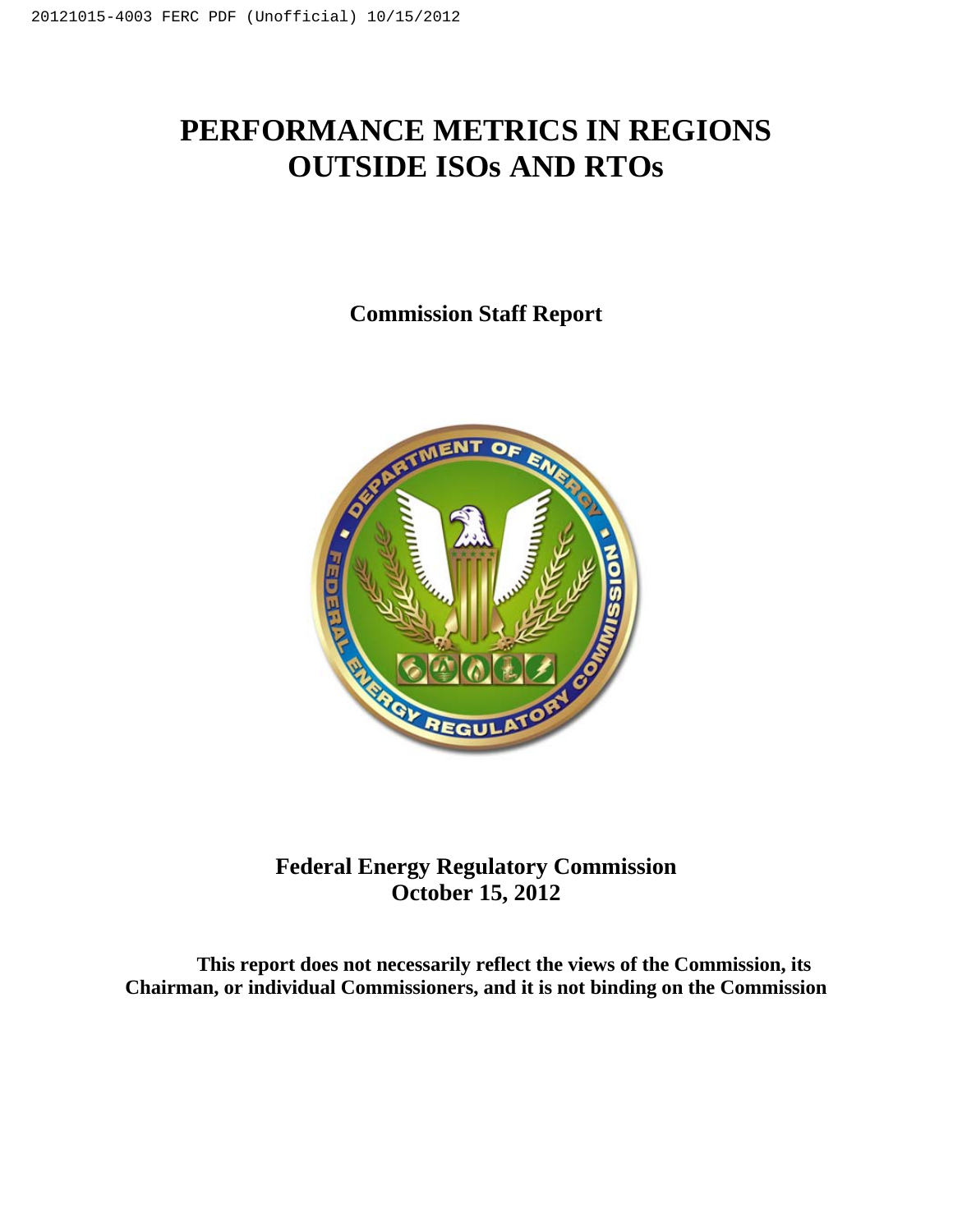# **Table of Contents**

| <b>Section</b> | <b>Page</b>                                                                                                                                                                                             |  |
|----------------|---------------------------------------------------------------------------------------------------------------------------------------------------------------------------------------------------------|--|
|                |                                                                                                                                                                                                         |  |
|                |                                                                                                                                                                                                         |  |
|                |                                                                                                                                                                                                         |  |
|                |                                                                                                                                                                                                         |  |
|                |                                                                                                                                                                                                         |  |
|                |                                                                                                                                                                                                         |  |
|                | $2_{-}$                                                                                                                                                                                                 |  |
|                |                                                                                                                                                                                                         |  |
|                | National and Regional Reliability Standards15                                                                                                                                                           |  |
|                |                                                                                                                                                                                                         |  |
|                |                                                                                                                                                                                                         |  |
|                |                                                                                                                                                                                                         |  |
|                | $e^{-}$                                                                                                                                                                                                 |  |
|                | f.                                                                                                                                                                                                      |  |
|                | Long-Term Reliability Planning - Transmission24<br>g.                                                                                                                                                   |  |
|                | Long-Term Reliability Planning - Resources27<br>h.                                                                                                                                                      |  |
|                | $\mathbf{1}$                                                                                                                                                                                            |  |
|                | $\mathbf{1}$ .                                                                                                                                                                                          |  |
|                | k.                                                                                                                                                                                                      |  |
|                | 1.                                                                                                                                                                                                      |  |
|                |                                                                                                                                                                                                         |  |
|                | $n_{\rm{}}$                                                                                                                                                                                             |  |
|                | Transmission System Availability32<br>$\mathbf{0}$ .                                                                                                                                                    |  |
|                |                                                                                                                                                                                                         |  |
|                |                                                                                                                                                                                                         |  |
|                | $\mathcal{C}$                                                                                                                                                                                           |  |
|                |                                                                                                                                                                                                         |  |
|                | $\mathbf{L} \cdot \mathbf{D}$ and $\mathbf{L} \cdot \mathbf{L} \cdot \mathbf{L}$ and $\mathbf{L} \cdot \mathbf{L} \cdot \mathbf{D}$ and $\mathbf{L} \cdot \mathbf{D} \cdot \mathbf{L} \cdot \mathbf{L}$ |  |

Appendix: Performance Metrics in Regions Outside ISOs and RTOs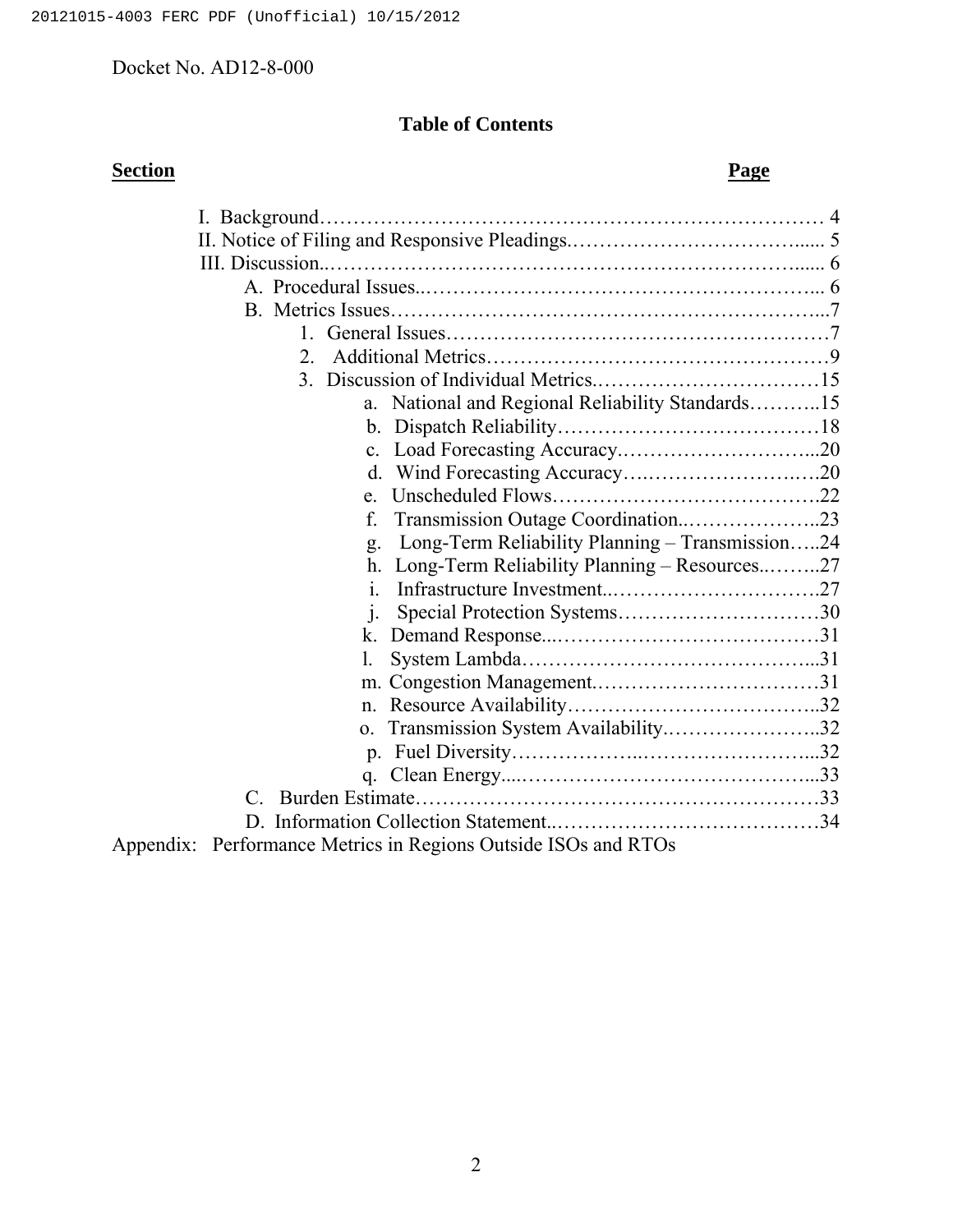# **Federal Energy Regulatory Commission Staff Report on Performance Metrics for Regions Outside of ISOs and RTOs[1](#page-2-0)**

The purpose of this Federal Energy Regulatory Commission (Commission) Staff report is to describe the final metrics that have been developed to track performance and operations of utilities in regions outside of Independent System Operators (ISO) and Regional Transmission Organizations (RTO). While these metrics are based on the metrics previously developed to track the performance of ISOs and RTOs in Docket No. AD10-5, they have been tailored to fit markets outside of ISOs and RTOs. Consistent with the approach used to create performance metrics for ISOs and RTOs and also with the Commission's FY2009-2014 Strategic Plan, Commission Staff worked with the Edison Electric Institute (EEI), its members, and other interested stakeholders to design this set of performance metrics. Commission Staff appreciates the public comments filed in this proceeding, which we have taken into account in developing the final metrics for tracking performance and operations of utilities in regions outside of ISOs and RTOs.**[2](#page-2-1)**

As for next steps, Commission Staff requests participating utilities to submit reports providing data and explanatory information for the 2006-2010 period that responds to the final list of performance metrics contained in the Appendix.**[3](#page-2-2)** The information included in these reports will cover the same time period that ISOs and RTOs covered in their second performance report to the Commission. We ask participating utilities to submit their reports by January 25, 2013.

The next performance report, which is expected to issue in 2013, will be based on 2008-2012 data. Having developed metrics for ISOs/RTOs, and then tailored these metrics to suit non-ISOs/RTOs, Commission Staff has established appropriate common metrics between ISOs/RTOs and non-ISOs/RTOs.**[4](#page-2-3)** We will, however, continue to assess the metrics and evaluate the responses received in response to both the ISO/RTO metrics

<span id="page-2-2"></span><span id="page-2-1"></span><sup>3</sup> We expect entities to provide data and explain performance trends in a manner consistent with the responses provided by ISOs and RTOs in Docket No. AD10-5-000. *See, e.g.,* The Six ISOs and RTOs 2011 ISO/RTO Metrics Report, Docket No. AD10-5- 000 (Aug. 31, 2011) (2011 ISO/RTO Metrics Report).

<span id="page-2-3"></span>**<sup>4</sup>** *See* Commission Staff Report on ISO/RTO Metrics, Docket No. AD10-5-000, at 6 (October 21, 2010) (Staff Report).

<span id="page-2-0"></span><sup>&</sup>lt;u>1</u> <sup>1</sup> This report does not necessarily reflect the views of the Commission, its Chairman, or individual Commissioners, and it is not binding on the Commission.

<sup>&</sup>lt;sup>2</sup> The final list of metrics is provided in the Appendix.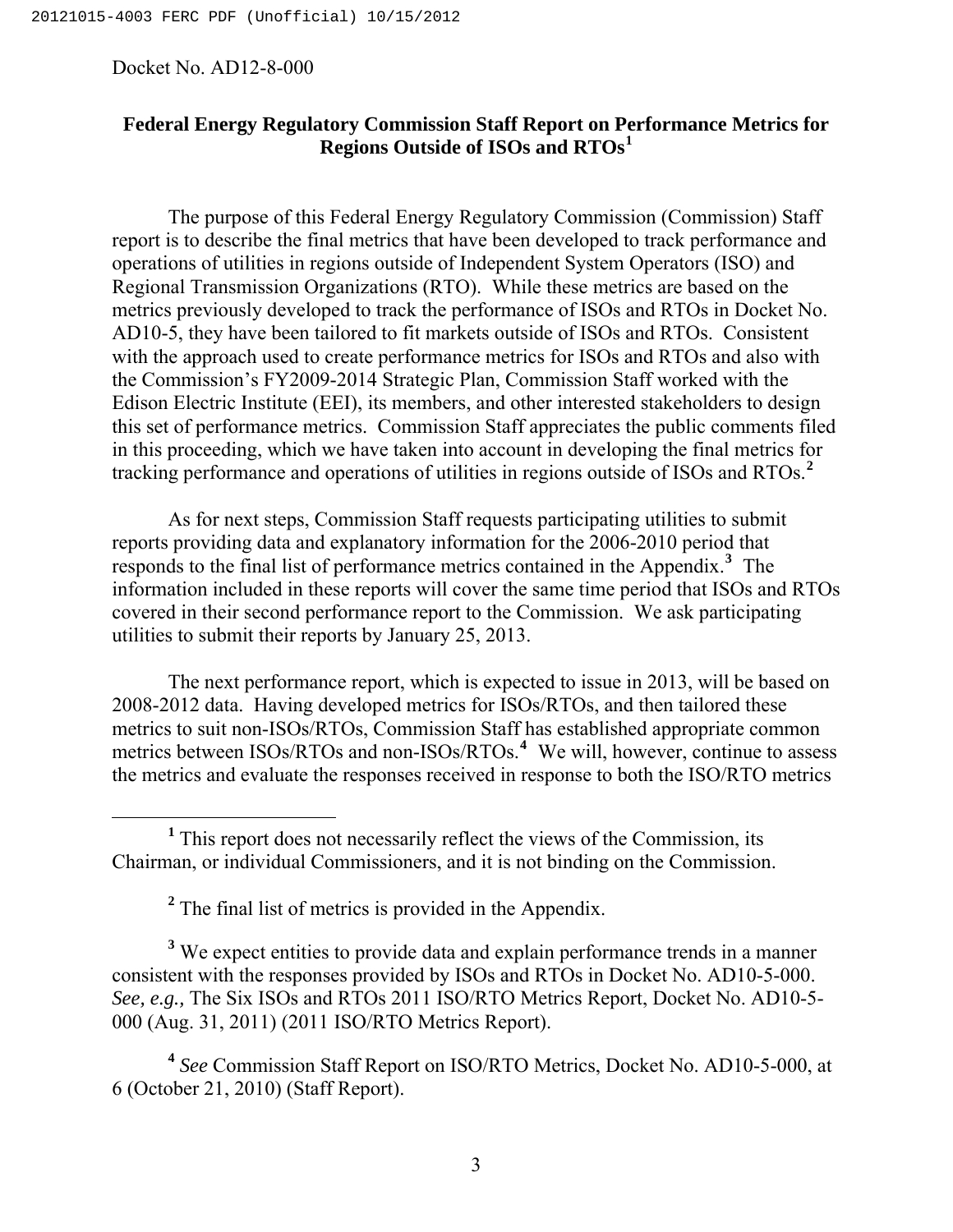and the non-ISO/RTO metrics to ensure there are no inconsistencies, and we will further modify the metrics as necessary.

#### **I. Background**

 Responding to a request for an investigation into ISO/RTO costs, structure, processes, and operations,<sup>[5](#page-3-0)</sup> the Government Accountability Office, in a September 2008 Report to the U.S. Senate Committee on Homeland Security and Governmental Affairs,**[6](#page-3-1)** recommended that the Chairman of the Commission take action to accomplish the following: (1) work with RTOs, stakeholders, and other experts to develop standardized measures that track the performance of RTO operations and markets; and (2) report the performance results to Congress and the public, while also providing the following interpretation: (a) what the measures and reported performance communicate about the benefits of RTOs; and, where appropriate (b) changes that need to be made to address any performance concerns. The Government Accountability Office Report also suggested that the Commission explore performance metrics for non-ISOs/RTOs.**[7](#page-3-2)**

 The Performance Metrics effort is also part of the Commission's Strategic Plan, which includes a Metrics Initiative. The first step of the Performance Metrics effort was to develop appropriate operational and financial metrics for ISOs/RTOs. This step was completed with the submission of a Report to Congress.**[8](#page-3-3)** The next steps in the Metrics Initiative are as follows: (1) explore and develop appropriate operational and financial

<span id="page-3-1"></span>**6** U.S. Government Accountability Office, Electricity Restructuring: FERC Could Take Additional Steps to Analyze Regional Transmission Organizations' Benefits and Performance (2008) (Government Accountability Office Report). A copy of the Government Accountability Office Report, GAO-08-987, can be found at [http://www.gao.gov/new.items/d08987.pdf.](http://www.gao.gov/new.items/d08987.pdf)

**7** Government Accountability Office Report at 57.

<span id="page-3-0"></span>**<sup>5</sup>** <sup>5</sup> This request was made on May 21, 2007, by Senator Joseph I. Lieberman, Chairman, and Senator Susan M. Collins, Ranking Minority Member, of the U.S. Senate Committee on Homeland Security and Governmental Affairs, in a letter to the U.S. Government Accountability Office. The letter expressed the Senators' concern that ISOs/RTOs may not be living up to their full potential with respect to improving efficiencies and reducing costs, and that they might not have adequate incentives to minimize costs.

<span id="page-3-3"></span><span id="page-3-2"></span>**<sup>8</sup>** *Performance Metrics For Independent System Operators and Regional Transmission Organizations*, Docket No. AD10-5-000, at 5 (October 21, 2010). *See also*  2010 ISO/RTO Metrics Report, Docket No. AD10-5-000 (Dec. 6, 2010).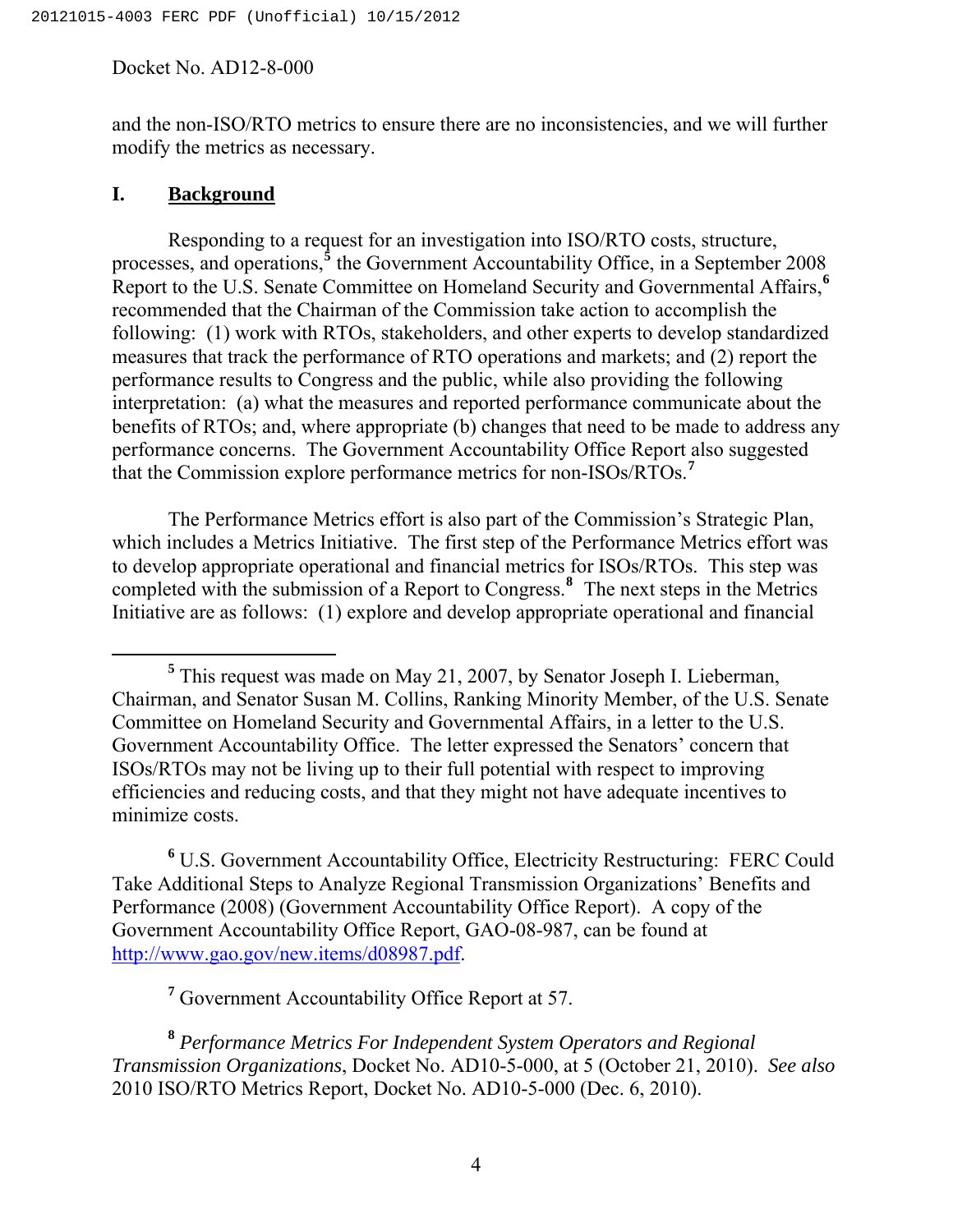metrics for utilities in non-ISO/RTO regions; (2) establish appropriate common metrics between ISOs/RTOs and non-ISO/RTO regions; (3) monitor implementation and performance; and (4) evaluate performance and seek changes as necessary.

 Consistent with FERC's FY 2009 – 2014 Strategic Plan, with the issuance of this report, Commission Staff has now completed the first and second of the "next steps" of the Metrics Initiative, and in the coming months will evaluate the performance of utilities in non-ISO/RTO regions. Starting with the list of metrics developed for ISOs/RTOs, Commission Staff met with a team of representatives of utilities that operate outside of ISOs and RTOs to develop performance metrics for utilities in non-ISO/RTO regions. These discussions resulted in a list of 31 proposed performance metrics. Commission Staff then held focused outreach meetings with a variety of industry, consumer, and state regulatory associations to discuss the proposed metrics.<sup>[9](#page-4-0)</sup> As a follow-up to that outreach, Commission Staff's proposed performance metrics were noticed for public comment and reply comment in Docket No. AD12-8-000 on February 23, 2012.

# **II. Notice of Filing and Responsive Pleadings**

Notice of Commission Staff's request for comments on draft metrics for regions outside of ISOs and RTOs was published in the *Federal Register*, 77 Fed. Reg. 12,832 (2012), with comments due on or before May 1, 2012 and reply comments due on or before May 16, 2012. Comments were filed by Edison Electric Institute (EEI), Electric Power Supply Association (EPSA), Joint Commenters,**[10](#page-4-1)** Multiple TDUs,**[11](#page-4-2)** and Northwest & Intermountain Power Producers Coalition (NIPPC). EEI filed reply comments.

<span id="page-4-1"></span>**<sup>10</sup>** Joint Protesters are: AARP, American Public Power Association, Citizen Power, Electricity Consumers Research Council, and Virginia Citizens Consumer Council.

<span id="page-4-2"></span>**<sup>11</sup>** Multiple TDUs are: Public Works Commission of the City of Fayetteville, North Carolina, Lafayette Utilities System, and the City of Orangeburg, South Carolina.

<span id="page-4-0"></span> <sup>9</sup> Commission Staff, Edison Electric Institute (EEI) and utility representatives met with the Compete Coalition, ISO/RTO Council, Electric Power Supply Association (EPSA), National Association of Regulatory Utility Commissioners (NARUC), National Association of State Utility Consumer Advocates (NASUCA), and National Rural Electric Cooperative Association (NRECA).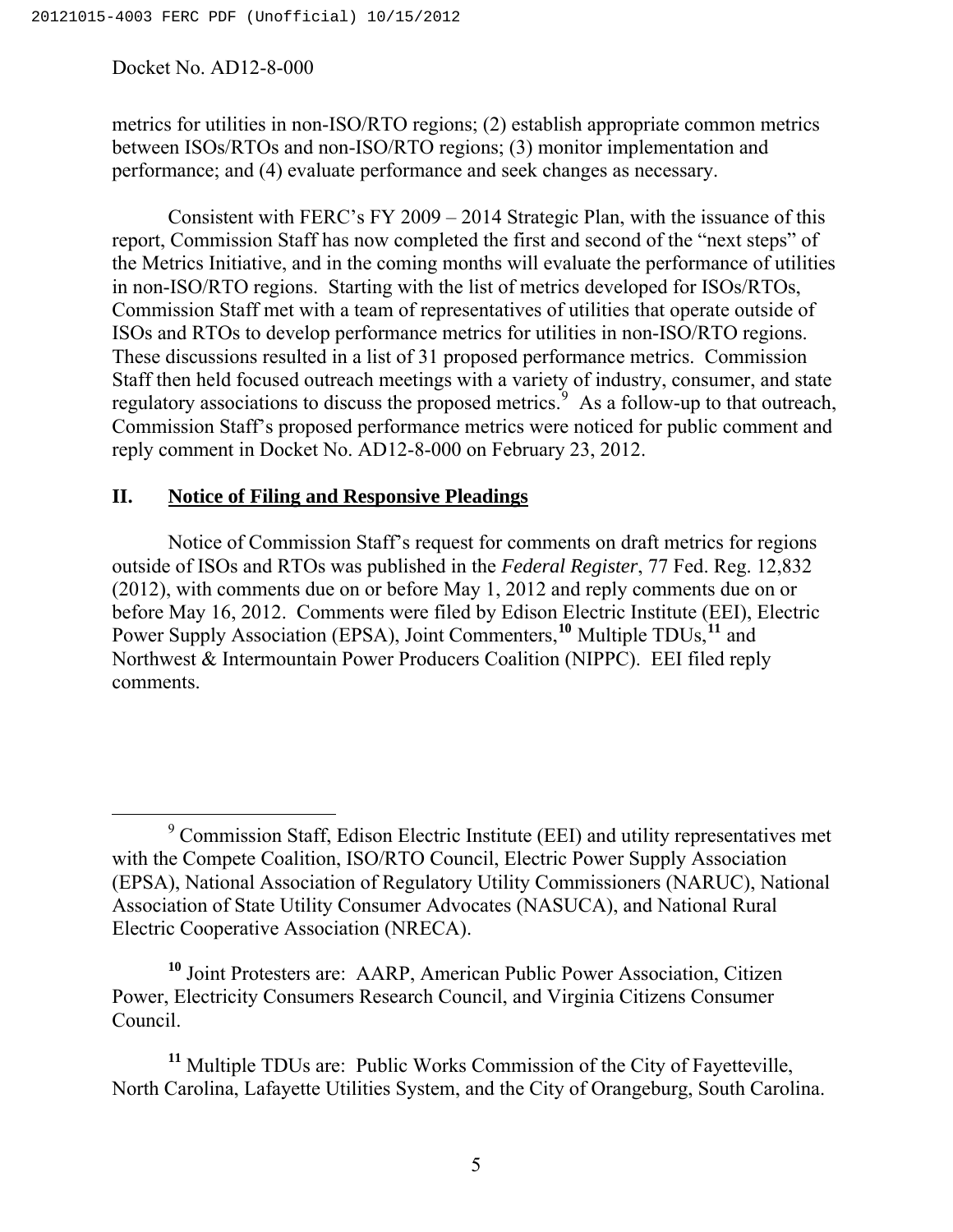#### **III. Discussion**

#### **A. Procedural Issues**

#### **1. Comments**

Joint Commenters argue that the process used for developing performance metrics outside of ISOs and RTOs is fundamentally flawed. They claim that the metrics developed for ISOs and RTOs do not adequately measure performance because the Commission relied on the regulated ISOs and RTOs themselves to develop measures of their own performance. Thus, they maintain that any attempt to develop comparable metrics for public utilities outside of RTOs and ISOs is a fruitless endeavor. Moreover, they state that the Commission is making the same mistake here by allowing those entities that will eventually report under the metrics to drive their development. While they acknowledge that regulated entities have expertise that can inform the development of the metrics, they object to having regulated entities develop the metrics without the benefit of what Joint Commenters consider to be a transparent and open public process.**[12](#page-5-0)**

 In reply, EEI argues that the Joint Commenters overlook the fact that the metrics are the product of a collaborative process. In this regard, EEI notes that it and its members participated in Commission-led outreach sessions to discuss the proposed metrics and solicit feedback from stakeholders, which was taken into account before the metrics were issued for public comment. EEI notes that the Joint Commenters fail to provide reasons why the metrics will not be useful and cautions the Commission against ignoring the benefits of the metrics in favor of accepting the Joint Commenters' unsupported claims.**[13](#page-5-1)**

# **2. Response**

 Commission Staff disagrees with Joint Commenters' characterization of the process used to develop the metrics for regions outside of ISOs and RTOs as "fundamentally flawed." Commission Staff used a process similar to the process that was used to develop metrics for ISOs/RTOs. Commission Staff invited broad stakeholder participation and engaged in a process with EEI, its members, and other interested stakeholders to develop performance metrics tailored to regions outside of ISOs and RTOs. Since the goal is to develop metrics that are comparable for ISOs/RTOs and non-

<span id="page-5-0"></span>**<sup>12</sup>** Joint Commenters Comments at 2-3.

<span id="page-5-1"></span>**<sup>13</sup>** EEI Reply Comments at 2-3.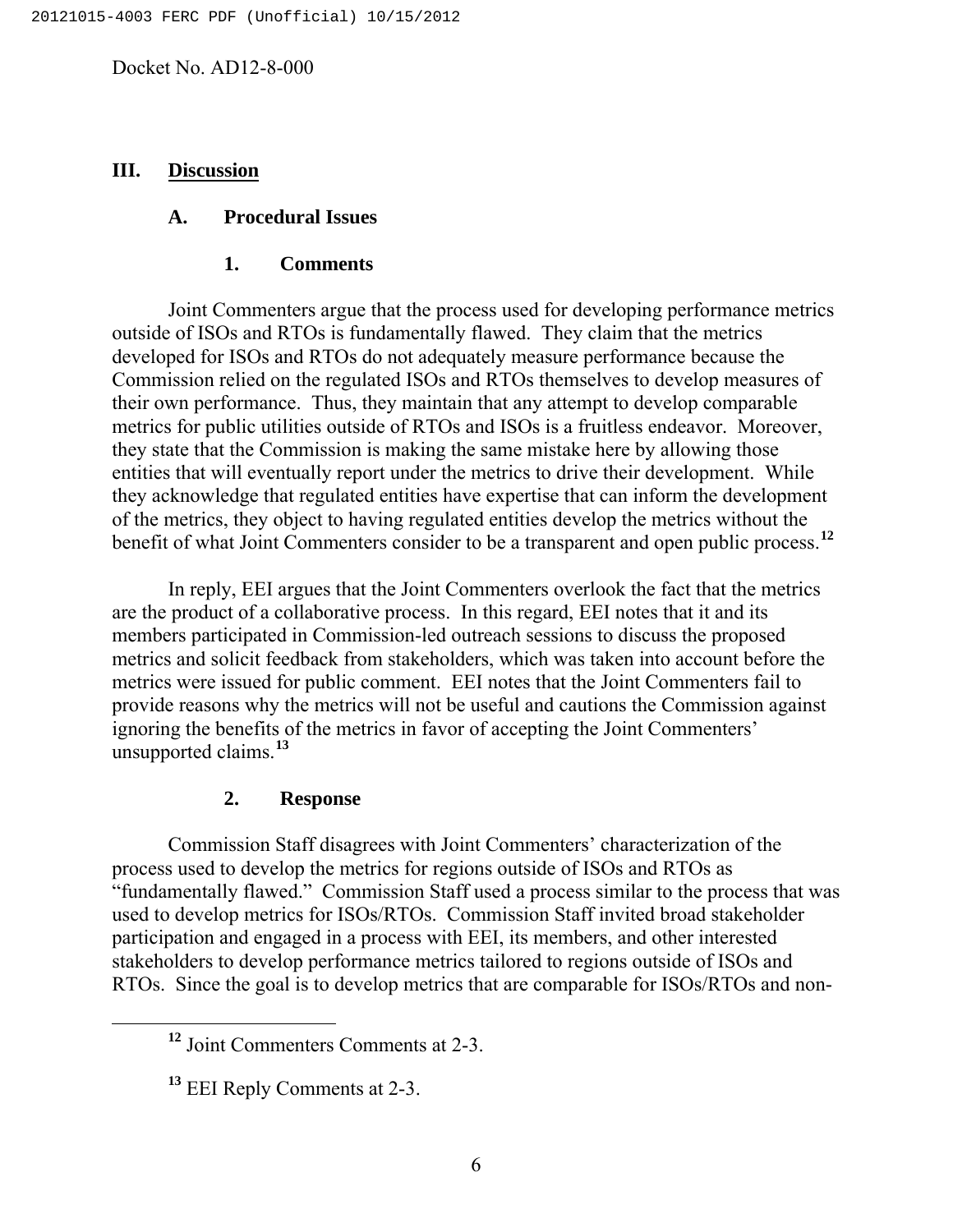ISOs/RTOs, Commission Staff began by assessing which ISO/RTO metrics should apply to non-ISOs/RTOs, and tailored these metrics to the non-ISO/RTO context. Commission Staff met with representatives from various stakeholder groups and solicited comments prior to issuing the metrics for public comment. Commission Staff then provided an opportunity for public comment and, as further discussed below, Commission Staff has taken these comments into account when crafting a final list of metrics. Thus, Commission Staff concludes that the process was sufficiently interactive and transparent. Moreover, Commission Staff concludes that any benefits to be gained from restarting the process would not justify the attendant delay in using the draft metrics to gather performance data. Therefore, just as similar procedural criticisms were considered in the ISO/RTO metrics report, we also dismiss them here.

# **B. Metrics Issues**

 As noted when the draft metrics were issued for public comment, the list of metrics for regions outside of ISOs and RTOs was based on the list of metrics adopted in Docket No. AD10-5-000 and was tailored to markets in these regions.**[14](#page-6-0)** Based on the comments discussed below and certain adjustments by Commission Staff, 39 performance metrics have been selected for participating utilities in regions outside of ISOs and RTOs. As noted above, these metrics are listed in the Appendix.

# **1. General Issues**

# **a. Comments**

Several commenters express general support for the proposed metrics for regions outside of ISOs and RTOs. EPSA explains that it supports the proposed metrics and expects that the metrics will address the factors necessary to evaluate the performance of non-ISO/RTO markets. EPSA states that the proposed metrics appear to appropriately reflect the unique differences in the markets that exist outside of an ISO or RTO. EPSA states that the development of performance metrics for non-ISO/RTO markets will assist the Commission by providing a solid basis for comparing markets within an ISO and RTO and those outside of such regions.**[15](#page-6-1)**

<span id="page-6-1"></span><span id="page-6-0"></span>**<sup>14</sup>** *See* Commission Staff Request Comments on Performance Metrics for Regions Outside of RTOs and ISOs, *Non-ISO/RTO Performance Metrics*, Docket No. AD12-8- 000, at 2 (Feb. 23, 2012).

**<sup>15</sup>** EPSA Comments at 2-3.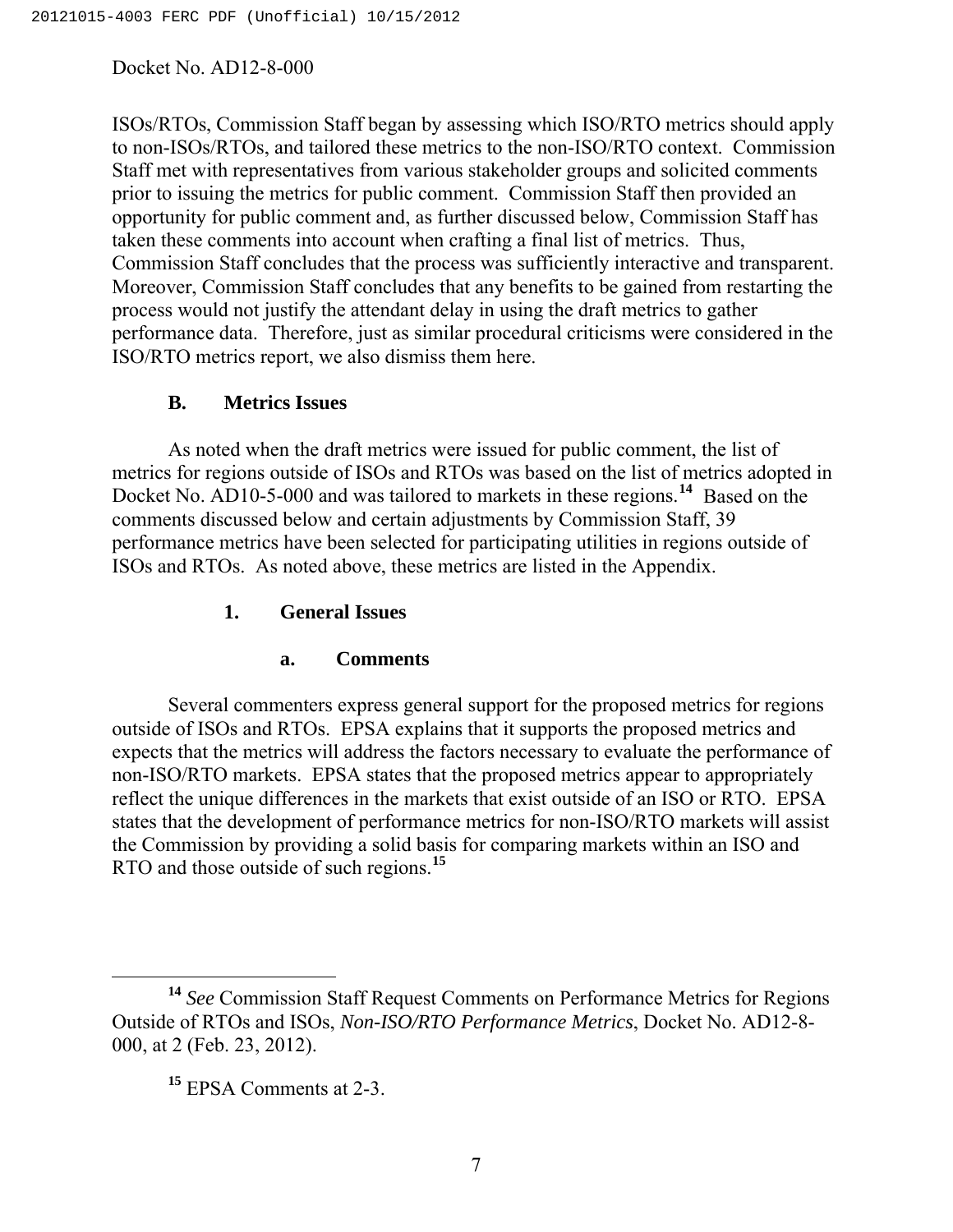Similarly, EEI states that the metrics are sufficient to provide meaningful data without being overly burdensome on members that choose to respond.<sup>[16](#page-7-0)</sup> EEI cautions, however, that use of the data should be limited to the purposes contemplated in the notice. EEI states that given the differences in the entities that voluntarily choose to respond, it may be difficult to draw comparisons among them. Moreover, EEI states that data reported in response to the metrics should not be used as record evidence in any contested proceeding or serve as a basis for any enforcement action against an entity voluntarily providing data in response to these metrics.**[17](#page-7-1)**

A number of commenters claim that there will be gaps in the information available without the participation of non-jurisdictional entities. NIPPC explains that nonjurisdictional transmission providers play a significant role in the "Hybrid West market" (the area of the Western Interconnection outside of the organized markets in Alberta and California) and, as a result, the Commission will only have limited insight into market performance in this region without the participation of non-jurisdictional transmission providers. Likewise, EEI notes that several stand-alone utilities coordinate their operations with non-jurisdictional entities to maintain reliability, and, since these entities will not be reporting data, there will be significant gaps for some of the metrics.<sup>[18](#page-7-2)</sup>

#### **b. Response**

Commission Staff agrees with commenters that the proposed performance metrics for non-ISO/RTO regions should provide a suitable basis for comparing the performance of ISOs, RTOs and utilities in regions outside ISO/RTO markets. Commission Staff will monitor implementation and performance under both the ISO/RTO metrics and the non-ISO/RTO metrics, and, if necessary, make modifications to improve the comparability of metrics for these two sets of entities.

While Commission Staff recognizes that an analysis of performance metrics in non-ISO/RTO regions would be enhanced by the inclusion of information from nonjurisdictional entities, as NIPPC and EEI note, the performance metrics are being developed and analyzed in a voluntary and collaborative process. Commission Staff encourages and welcomes information that these entities are willing to provide voluntarily.

<span id="page-7-0"></span>**<sup>16</sup>** *Id.* at 3.

<span id="page-7-1"></span>**<sup>17</sup>** *Id.* at 3, 4-5.

<span id="page-7-2"></span>**<sup>18</sup>** *Id.* at 4.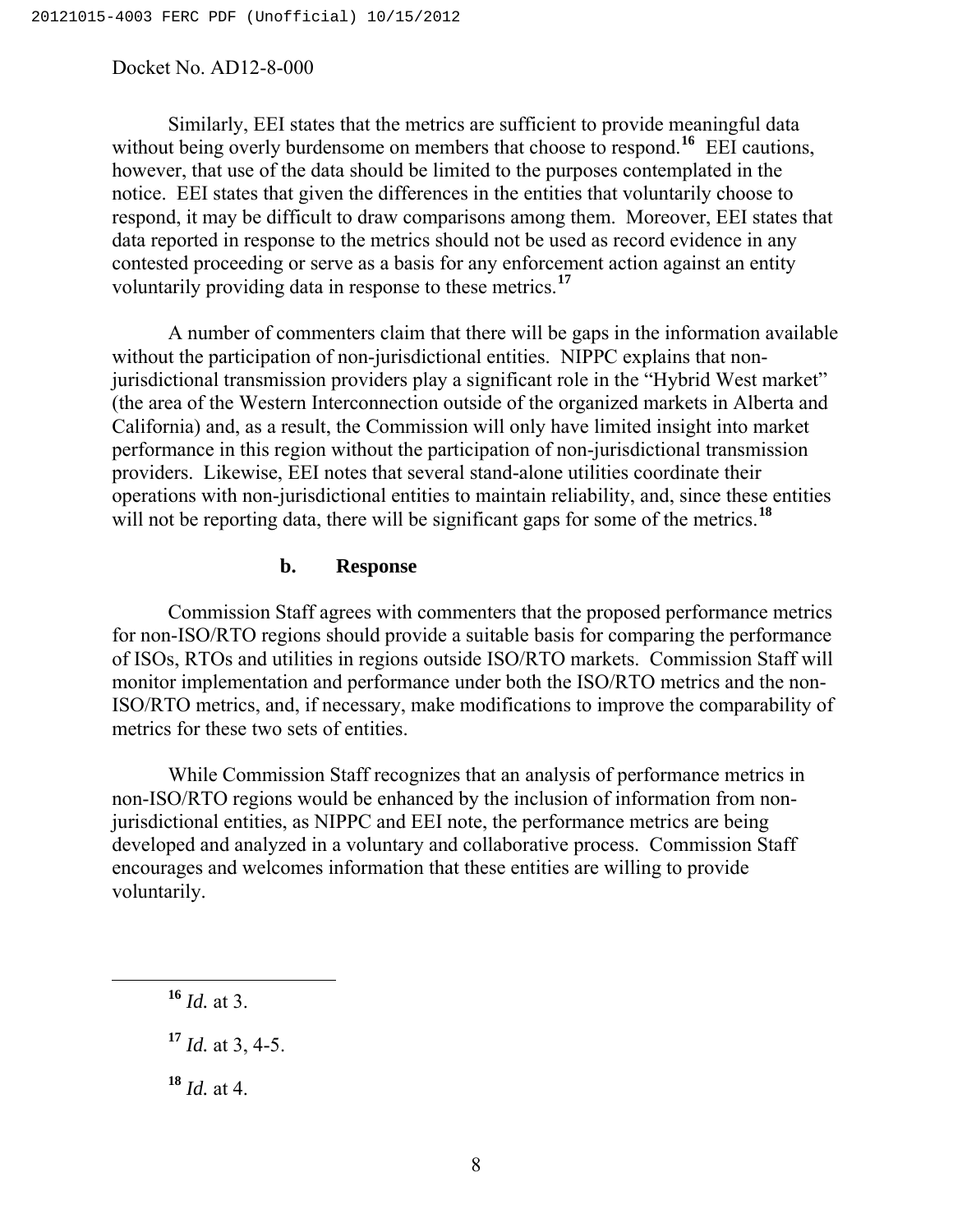### **2. Additional Metrics and Information**

#### **a. Comments**

A number of commenters recommend that the Commission adopt additional metrics. For instance, EPSA states that the metrics should include a metric measuring and monitoring the transfer capability of a utility or transmission system, as the ability to import or export megawatts (MW) into or out of a utility's transmission system is a solid indicator of that utility's or transmission system's performance. EPSA explains that a metric monitoring transfer capability would assist both the Commission and the public in determining which balancing authority areas have available power to transfer, which, in turn, could provide competitive suppliers with greater access to wholesale customers and enhance competition.**[19](#page-8-0)**

NIPPC argues that the Commission should require transmission providers to report the extent of their participation in initiatives facilitating virtual consolidation of operations among transmission providers, such as the Joint Initiative project. NIPPC explains that the Joint Initiative project refers to an effort to promote market efficiency through greater cooperation among the Northern Tier Transmission Group, Columbia Grid, and WestConnect.**[20](#page-8-1)**

 NIPPC also states that the Commission should include a metric concerning whether the transmission provider is participating in the Area Control Error Diversity Interchange Program, which involves the pooling of individual Area Control Errors**[21](#page-8-2)** to take advantage of control error diversity.**[22](#page-8-3)** NIPPC further maintains that the Commission should require transmission providers to indicate whether they are participating in the Joint Initiative Dynamic Scheduling System, which allows dynamic

**<sup>19</sup>** *Id.* at 6.

**<sup>20</sup>** NIPPC Comments at 7.

<span id="page-8-2"></span><span id="page-8-1"></span><span id="page-8-0"></span>**<sup>21</sup>** Area Control Error refers to the instantaneous difference between a balancing authority's net actual and scheduled interchange, taking into account the effects of Frequency Bias and correction for meter error. *See* North American Electric Reliability Council (NERC), *Glossary of Terms Used in NERC Reliability Standards* (NERC Glossary), available at [http://www.nerc.com/files/Glossary\\_of\\_Terms\\_2012May25.pdf](http://www.nerc.com/files/Glossary_of_Terms_2012May25.pdf). It is a measure of the power balance on the interties between balancing authority areas.

<span id="page-8-3"></span>**<sup>22</sup>** NIPPC Comments at 7.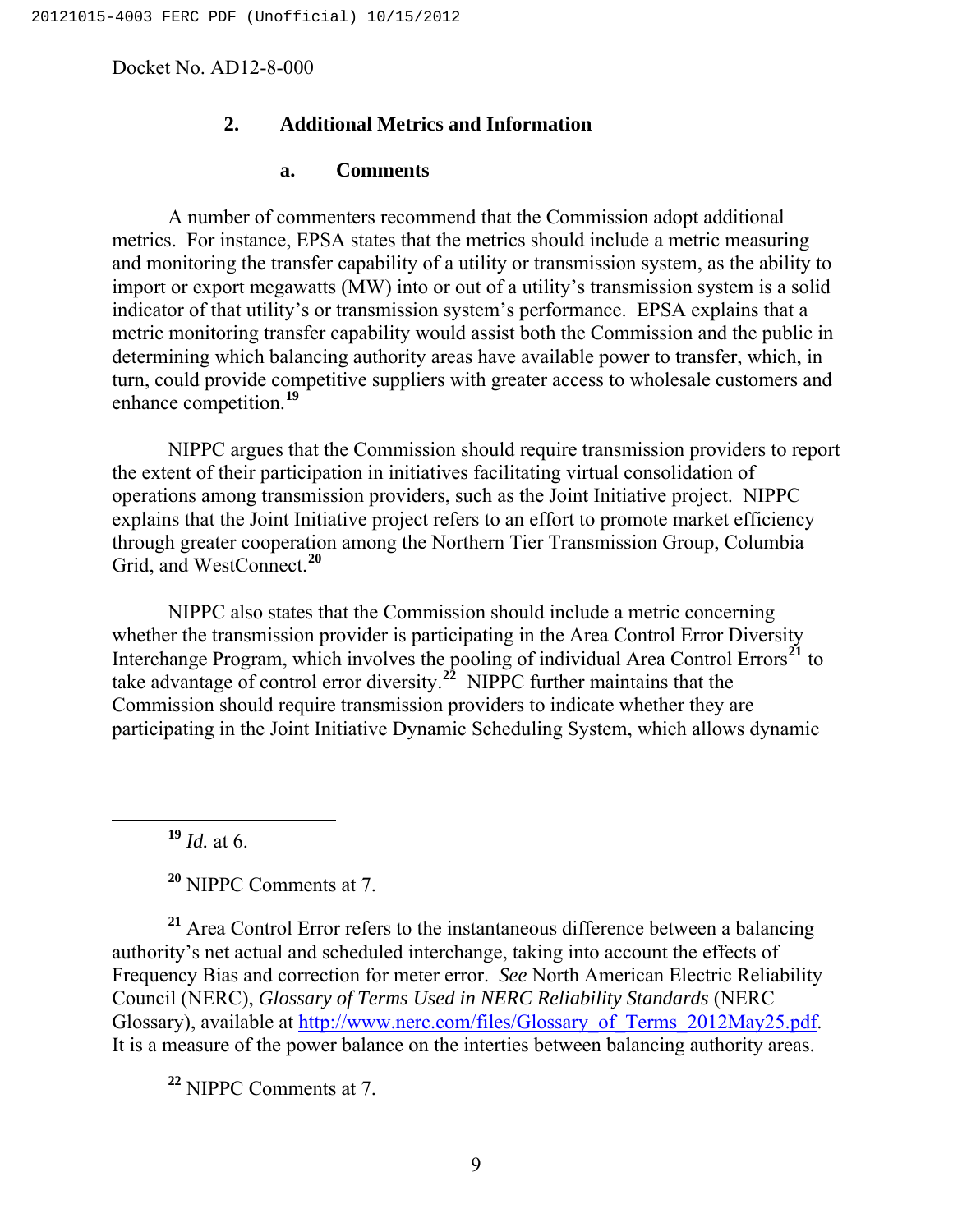schedules to be implemented quickly while requiring minimal changes to existing processes and procedures.<sup>23</sup>

NIPPC argues that, as parts of the western United States move to intra-hour markets and/or energy imbalance markets, the Commission would benefit from information concerning which transmission providers are actively participating in those markets. Similarly, noting that the Commission has observed that intra-hour scheduling can reduce the cost of providing reserves to integrate variable energy resources,**[24](#page-9-0)** NIPPC argues that the Commission should obtain information from transmission providers on whether they allow intra-hour scheduling. Accordingly, NIPPC urges the Commission to collect metrics describing: (1) whether the transmission provider allows intra-hourly scheduling and facilitates customer participation in an intra-hour energy market; (2) what products are traded in that intra-hour market (e.g., scheduling increments); and (3) the total number of intra-hour scheduling requests; and (4) for each of the products identified, the total number of transactions and the total megawatt hour (MWh) quantity of transactions.**[25](#page-9-1)** Additionally, NIPPC notes that transmission providers in the Hybrid West market<sup>[26](#page-9-2)</sup> are seeking to impose integration charges on variable energy resource generators and argues that the Commission should require transmission providers who impose such charges to report the specific charge and the specific service associated with the charge.**[27](#page-9-3)**

NIPPC also argues that the Commission should obtain information on whether the transmission provider has adopted the Joint Initiative standards – standardized business practices and procedures to facilitate the intra-hour schedule developed by the Joint Initiative project.**[28](#page-9-4)** Further, NIPPC claims that the Commission should obtain information from transmission providers on whether they participate in the I-TAP/webExchange and, if so, the number and nature of transactions using the tool.**[29](#page-9-5)**

 $^{23}$  *Id* at 8.

<span id="page-9-0"></span>**<sup>24</sup>** *Id.* (citing *Integration of Variable Energy Resources*, Notice of Proposed Rulemaking, 133 FERC ¶ 61,149 (2011) (VERS NOPR)).

**<sup>25</sup>** NIPPC Comments at 9-10.

<span id="page-9-3"></span><span id="page-9-2"></span><span id="page-9-1"></span>**<sup>26</sup>** NIPPC defines the "Hybrid West" [market] as the area of the Western Interconnection outside the organized markets in Alberta and California. *Id.* at 2.

**<sup>27</sup>** *Id.* at 10.

**<sup>28</sup>** *Id.*

<span id="page-9-5"></span><span id="page-9-4"></span>**<sup>29</sup>** NIPPC explains that the Joint Initiative project developed I-TAP, which reduces the number of keystrokes necessary to complete a transaction and thereby reduces the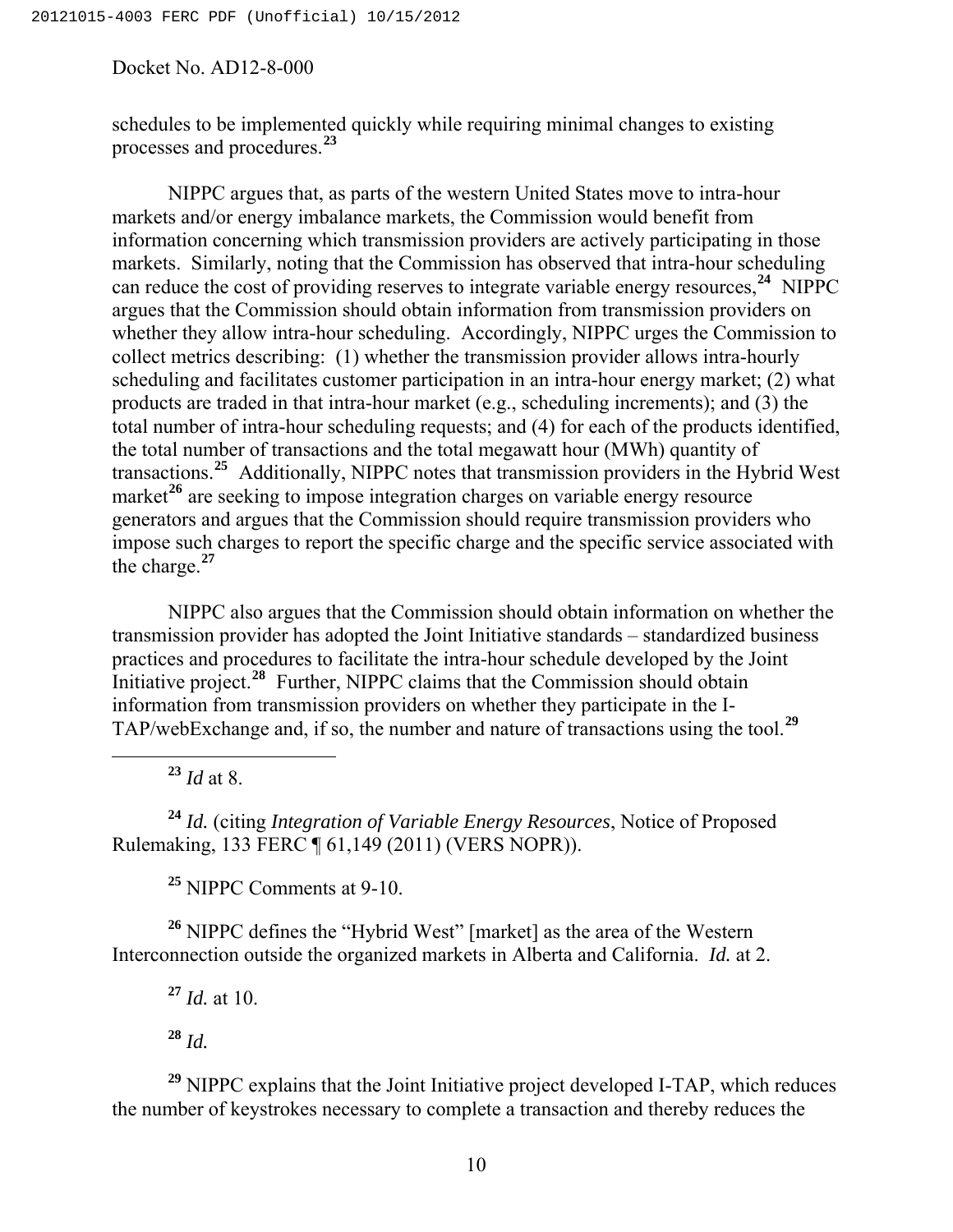EPSA expresses concern that there are insufficient metrics for evaluating a utility's cost to serve native load, which is important for comparing the performance of utilities within an ISO or RTO with those outside.**[30](#page-10-0)** EPSA argues that the Commission should evaluate price metrics for entities in regions outside of ISOs and RTOs. EPSA asserts that establishing a price metric for these regions is consistent with the metrics established to evaluate performance in an ISO or RTO. EPSA acknowledges the difficulties in comparing prices between a utility in a region outside of an RTO or ISO and one that participates in such a market. Nevertheless, EPSA maintains that it is important to establish some method to compare prices if the metrics are to provide a realistic method to compare ISOs and RTOs with regions outside of such markets.**[31](#page-10-1)**

 EEI points out that it is the state's responsibility to monitor and evaluate a utility's cost of service to native load. EEI argues that this is outside the Commission's jurisdiction and could further complicate state efforts to ensure that native load receives reliable, cost-effective service.**[32](#page-10-2)**

#### **b. Response**

With respect to EPSA's interest in transfer capability metrics, we note that transfer capability is measured by Available Transfer Capacity (ATC),**[33](#page-10-3)** which is a function of system topology and the transmission capacity reserved by firm transmission customers to meet their load requirements. Since many aspects of system topology are beyond the control of utilities, such as system capabilities on neighboring systems, and they must reserve firm capacity to meet load requirements, Commission Staff does not consider ATC to be a good indication of a utility's performance.

potential for errors. *Id.* at 8-9. I-TAP will not be a centralized market, but instead is expected to operate as a highly-efficient bilateral market that will enable energy and capacity products to be traded in as short a term as intra-hour. All participation will be voluntary, with completed transactions being bilateral deals between the individual parties.

<span id="page-10-0"></span>**<sup>30</sup>** EPSA Comments at 9.

**<sup>31</sup>** *Id*. at 8 n.6.

 $\overline{a}$ 

**<sup>32</sup>** EEI Reply Comments at 3-4.

<span id="page-10-3"></span><span id="page-10-2"></span><span id="page-10-1"></span>**<sup>33</sup>** ATC is a measure of the flow capacity remaining on a flowgate for further commercial activity over and above already committed uses. *See* NERC Glossary.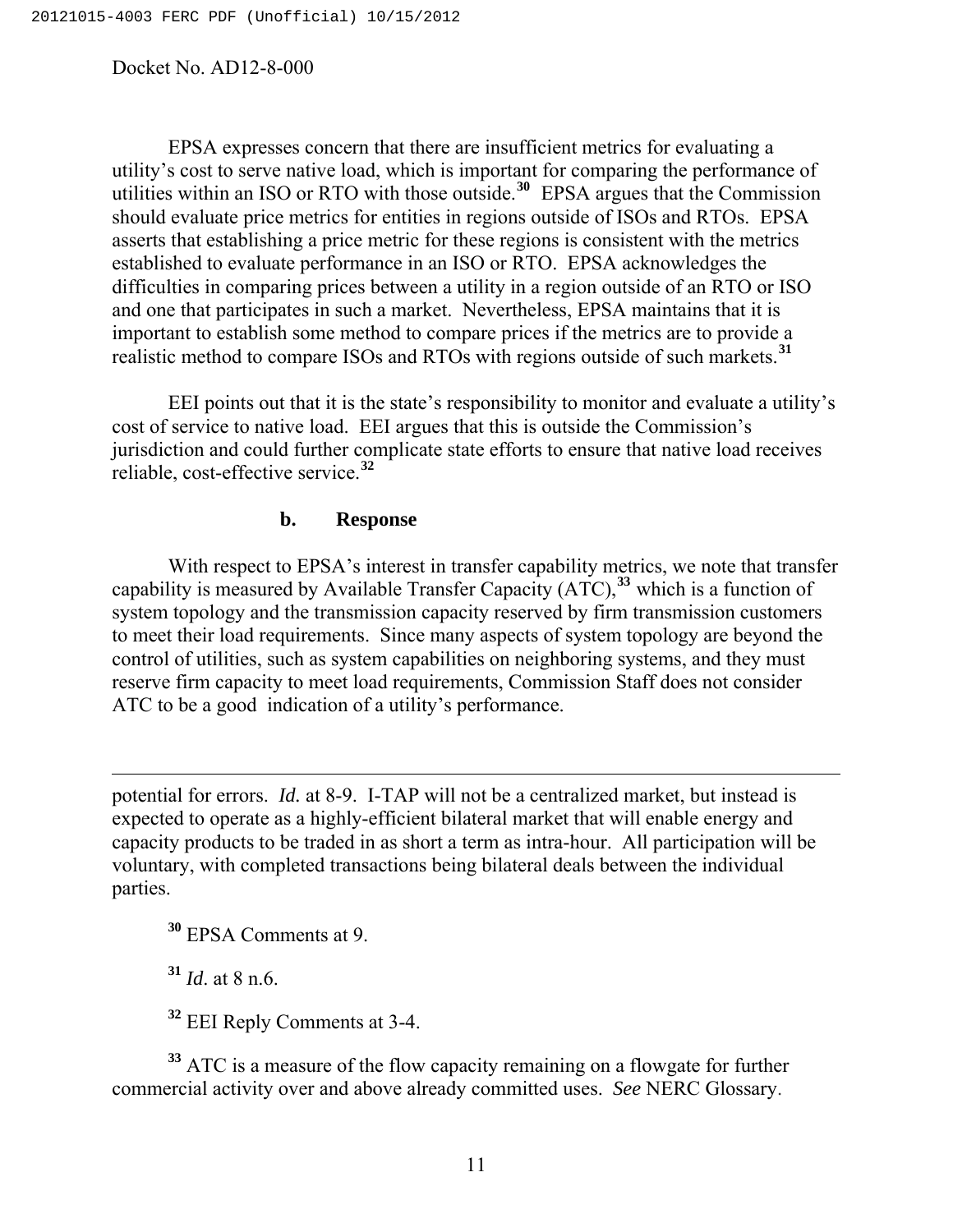While Commission Staff does not think that ATC would be an appropriate measure of a utility's performance, we share EPSA's concern about the under-utilization of capacity. It appears that EPSA is concerned that utilities are reserving capacity that they do not utilize, thereby leaving available capacity unused. This can harm competition and reduce the efficiency of the electric system by limiting the ability to deliver low cost energy where it is needed. Such a practice could be especially problematic where utilities do not schedule transmission until just prior to the operating hour. For these reasons, Commission Staff recommends that participating utilities provide a narrative discussion addressing interconnection-wide and seams issues consistent with the Commission Staff report addressing ISO and RTO markets.**[34](#page-11-0)**

As NIPPC points out, initiatives such as the Joint Initiative project involving the Northern Tier Transmission Group, Columbia Grid and WestConnect can be the basis for improving the efficiency of the regional transmission system through joint planning and transmission access programs. For this reason, Commission Staff recommends that transmission providers include narrative discussions of their participation in joint regional initiatives and progress made on improving the efficiency of regional transmission systems in their reports on interconnection-wide and seams-wide issues. Also, regarding NIPPC's interest in tracking progress toward the development of energy imbalance markets, in particular, Commission Staff agrees that discussions of a transmission provider's participation in such markets and the progress made in the development of these markets would be useful. Imbalance markets can reduce the cost of supply and foster competition among suppliers. Therefore, utility participation in these programs can ultimately result in reducing the cost of power. Consequently, Commission Staff recommends that participating utilities include information on the development of energy imbalance markets in the narrative discussions in their performance reports. However, Commission Staff does not recommend adding metrics measuring the number of transactions or MW traded at this time.**[35](#page-11-1)** In light of the early stage of development of these markets and the impact of factors beyond the control of utilities in the development of these markets, it is premature to designate this information as a measure of the performance of utilities.

 Commission Staff agrees with NIPPC that information on utility participation in programs to facilitate the integration of variable energy resources and to mitigate any issues and uncertainty associated with scheduling variable energy resources would provide information relevant to the performance of utilities. Such information would allow for an assessment of how utilities are ensuring the efficiency of their operations

**<sup>34</sup>** Staff Report at 15.

<span id="page-11-1"></span><span id="page-11-0"></span>**<sup>35</sup>** We note that this information is included in the Electric Quarterly Reports that must be filed with the Commission. *See* 18 C.F.R. § 35.10b (2012).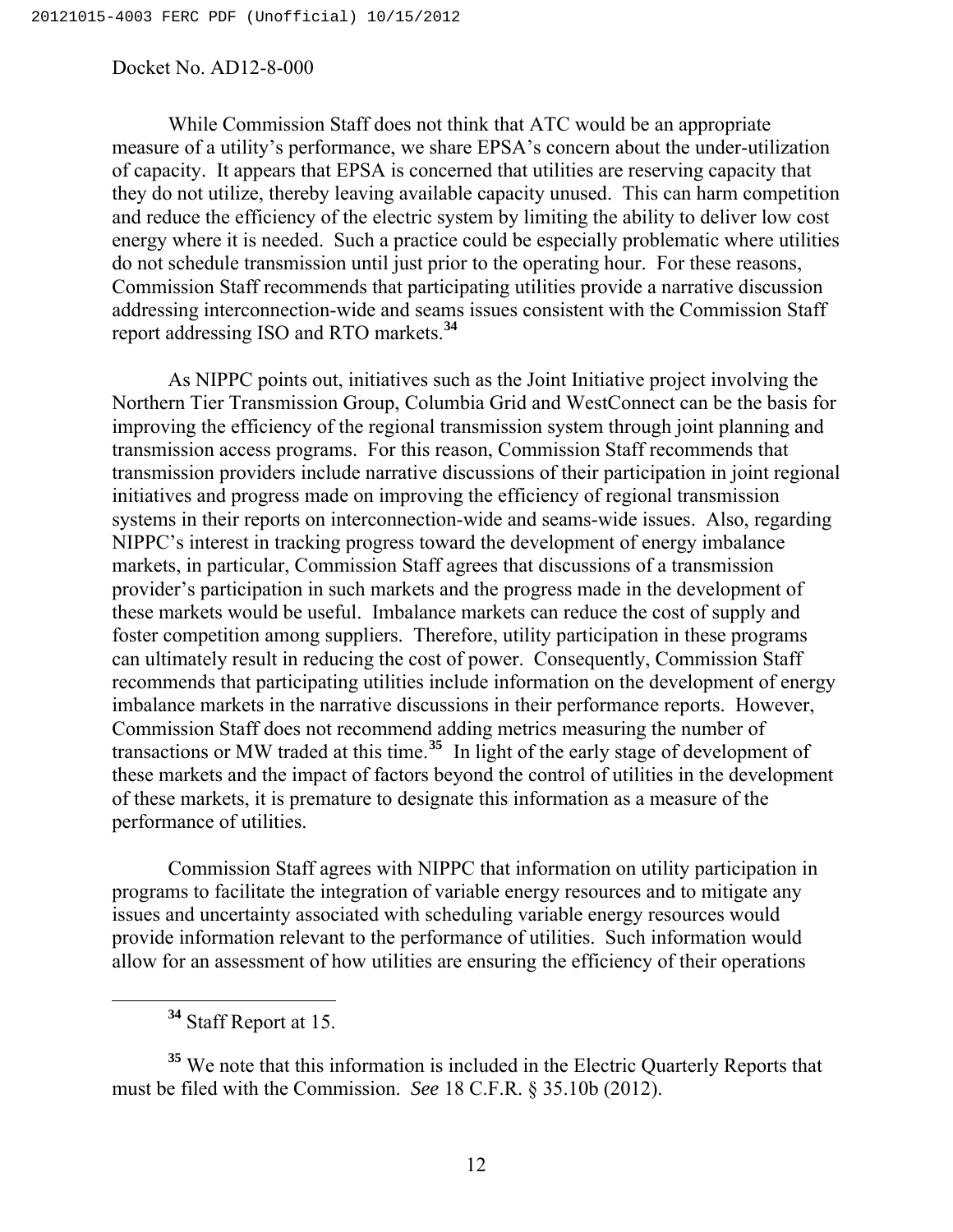while integrating renewable resources. While we do not think a standard metric is necessary at this time, Commission Staff nevertheless recommends that utilities include in their reports narrative discussions of their progress in implementing such programs, including area control error diversity interchange, dynamic scheduling systems, intra-hour transmission scheduling<sup>[36](#page-12-0)</sup> and intra-hour transaction accelerator platforms. Regarding NIPPC's request for information on transmission grid integration charges for variable energy resources, the Commission recently addressed the design of generator regulation service charges in its final rule in Docket No. RM10-11-000.**[37](#page-12-1)** Any such charges would be subject to Commission review under section 205 of the Federal Power Act**[38](#page-12-2)** and, as a result, subject to public review.

With respect to EPSA's interest in price metrics for entities in regions outside of ISOs and RTOs, Commission Staff agrees with EPSA that it is difficult to compare prices outside of ISO and RTO markets with prices in these markets. ISO and RTO market prices are locational marginal prices (LMPs) that are based on resource offers and load bids. LMP pricing does not exist outside these markets. This lack of comparability was the primary reason that Commission Staff did not propose a price metric for utilities outside ISO and RTO markets. Commission Staff also considered utility cost-of-service rates that include retail costs to be unsuitable price metrics. These rates include distribution and other functions that are not encompassed by the wholesale service provided by ISOs and RTOs and, as noted by EEI, utility cost-of-service rates are outside the Commission's jurisdiction.

 Notwithstanding the difficulties inherent in comparing wholesale prices between ISO/RTO markets and regions outside ISO/RTO markets, wholesale prices are pertinent to the performance of utilities in pricing their products competitively. Accordingly, Commission Staff proposes that utilities provide price metrics on their wholesale power sales derived from the transaction information and price data utilities report on wholesale power sales in the Electric Quarterly Report.**[39](#page-12-3)** To ensure comparability with the load-

**<sup>37</sup>** *Id.* P 271.

**<sup>38</sup>** 16 U.S.C. § 824e (2006).

<span id="page-12-3"></span><span id="page-12-2"></span><span id="page-12-1"></span>**<sup>39</sup>** *Revised Public Utility Filing Requirements*, Order No. 2001, 67 Fed. Reg. 31,043 (May 8, 2002), FERC Stats. & Regs. ¶ 31,127, *reh'g denied*, Order No. 2001-A, 100 FERC ¶ 61,074, *reh'g denied*, Order No. 2001-B, 100 FERC ¶ 61,342, *order* 

<span id="page-12-0"></span>**<sup>36</sup>** In the final rule in *Integration of Variable Energy Resources*, the Commission amended the *pro forma* OATT to provide all transmission customers the option of using more frequent transmission scheduling intervals within each operating hour, at 15-minute intervals. *See Integration of Variable Energy Resources*, Order No. 764, 139 FERC ¶ 61,246, at P 91 (2012).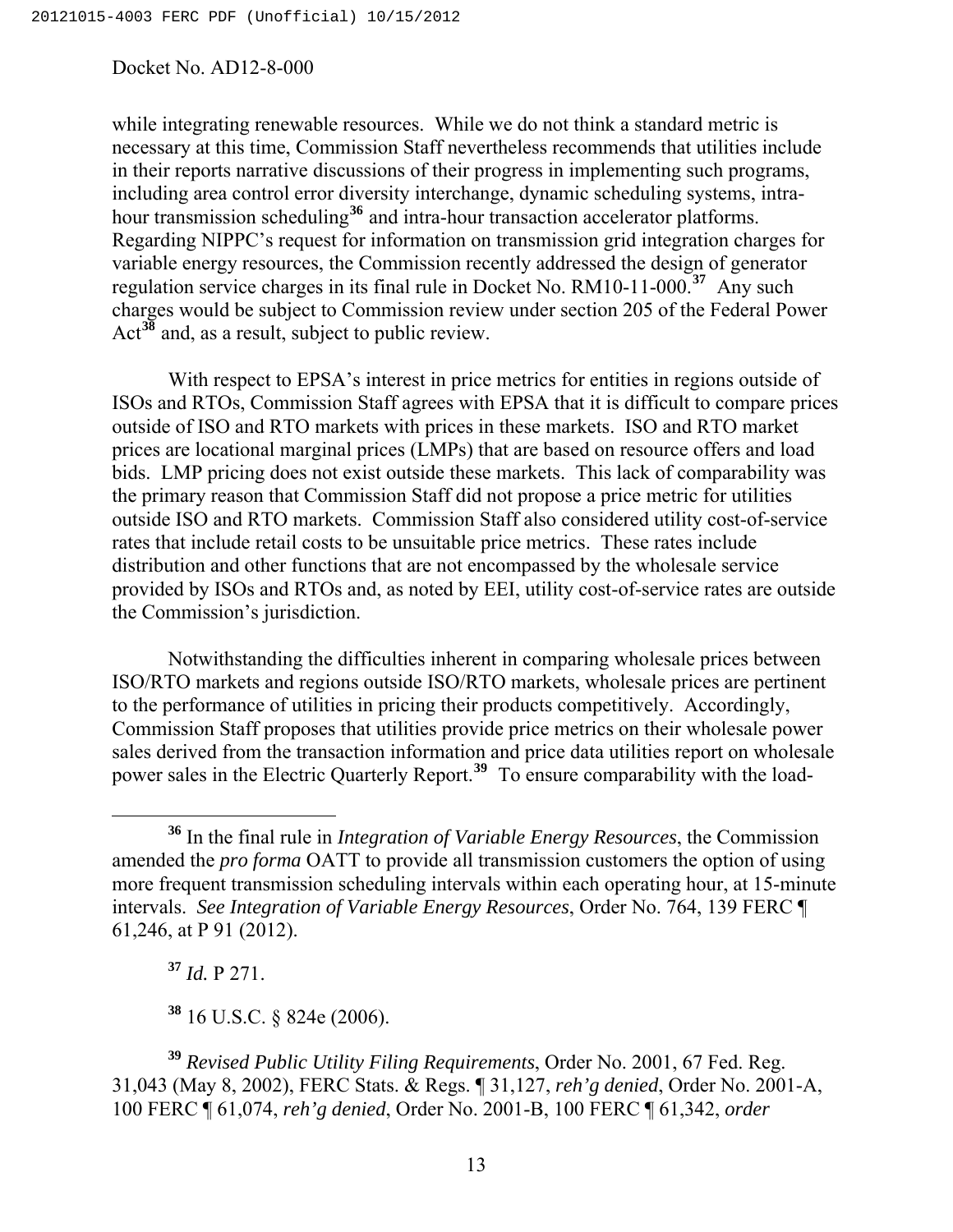$\overline{a}$ 

weighted data provided by ISOs and RTOs, Commission Staff proposes that participating utilities submit a single volume-weighted average annual price for energy and for capacity.

 Commission Staff recognizes that in the regions outside of ISO/RTO markets, as in the ISO/RTO markets, some of the wholesale prices that are reported in the Electronic Quarterly Reports include cost-based transactions that reflect cost allocation decisions of regulators as well as market-based transactions. Also, wholesale power prices reflect fuel prices that are a function of global and nationwide price trends that are beyond the control of utilities. To address these matters, the metric could be developed to include market-based transactions only and to hold fuel prices constant in a fuel-adjusted price metric.**[40](#page-13-0)**

 Commission Staff further recognizes that utilities provide a series of peak, offpeak and year-round wholesale power products, and therefore utilities will need to volume-weight each of these products into a single average annual price for energy and for capacity, in addition to reporting peak and off-peak prices. Commission Staff also requests comments on whether seasonal prices provide useful information on utility performance.

 In light of the fact that Commission Staff is now proposing a price metric for the first time, and therefore there has not been an opportunity for a full and complete discussion among stakeholders of the pros and cons of various price metric options, Commission Staff is not including a price metric on the list of recommended metrics in Appendix A. Rather, Commission Staff recommends that participating utilities discuss in their 2012 reports their perspectives on a wholesale price metric. Based on these perspectives and further discussions with interested stakeholders, Commission Staff intends to recommend a price metric that participating utilities will submit in their next report following the report that is requested in this Commission Staff Report.

*directing filing*, Order No. 2001-C, 101 FERC ¶ 61,314 (2002), *order directing filing*, Order No. 2001-D, 102 FERC ¶ 61,334, *order refining filing requirements*, Order No. 2001-E, 105 FERC ¶ 61,352 (2003), *order on clarification*, Order No. 2001-F, 106 FERC ¶ 61,060 (2004), *order revising filing requirements*, Order No. 2001-G, 72 Fed. Reg. 56,735 (Oct. 4, 2007), 120 FERC ¶ 61,270, *order on reh'g and clarification*, Order No. 2001-H, 73 Fed. Reg. 1,876 (Jan. 10, 2008), 121 FERC ¶ 61,289 (2007), *order revising filing requirements*, Order No. 2001-I, 73 Fed. Reg. 65,526 (Nov. 4, 2008), 125 FERC ¶ 61,103 (2008).

<span id="page-13-0"></span>**<sup>40</sup>** The RTO price metrics include a fuel-adjusted LMP price metric.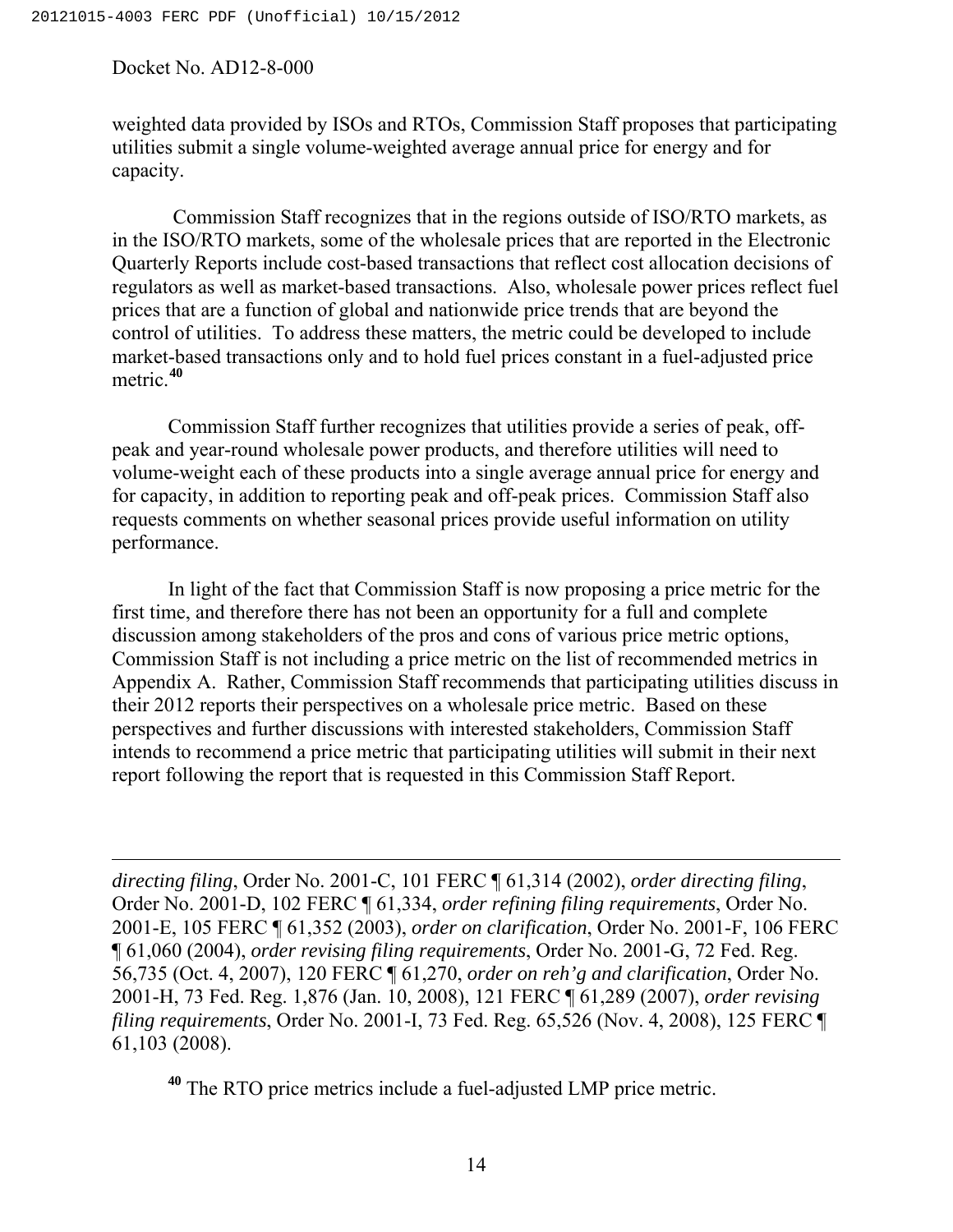#### **3. Discussion of Individual Metrics**

 The two major categories of performance metrics are reliability and systems operations measures. The reliability metrics were chosen to measure the reliability of day-to-day operations using metrics such as compliance with national and regional reliability standards, the real-time balance of supply and demand, forecasting and Special Protection Schemes, and to measure long-term reliability using metrics such as long-term transmission and resource planning. The systems operations measures were chosen to measure the operating performance of utilities in non-ISO/RTO regions using metrics such as system resource and transmission availability and system lambda.

### **a. National and Regional Reliability Standards Compliance Metrics**

#### **i. Performance Metric**

This metric measures the number of violations of national and regional reliability standards, provides information on how these violations were reported, and indicates the severity of the violations.<sup>[41](#page-14-0)</sup> The metric also details unserved energy (or load shedding) caused by violations and requires a utility to provide additional details on the number of events, the duration of the events, whether the events occurred during on/off peak hours, and information on the equipment types affected and the kilovolts of lines affected.

Consistent with the 2010 ISO/RTO Metrics Report, the text of the metric has been revised to reflect the fact that this metric is a quantification of all NERC and Regional Reliability Organization standard violations that have been identified during an audit or as a result of a self-report and have been published as part of that process.**[42](#page-14-1)** Additionally, the text of the metric has been revised to clarify that utilities located in regions outside of ISOs and RTOs should limit reporting to the same eight functional areas used by the ISOs and RTOs.<sup>43</sup>

<span id="page-14-1"></span>**<sup>42</sup>** 2011 ISO/RTO Metrics Report, Docket No. AD10-5-00, at 12 (August 31, 2011).

**<sup>43</sup>** The eight functional areas are as follows: 1) Balancing Authority; 2) Interchange Authority; 3) Planning Authority; 4) Reliability Coordinator; 5) Resource Planner; 6) Transmission Operator; 7) Transmission Planner; and 8) Transmission Service Provider.

<span id="page-14-0"></span>**<sup>41</sup>** A full listing of the reliability standards is provided at <http://www.nerc.com/page.php?cid=2|20>.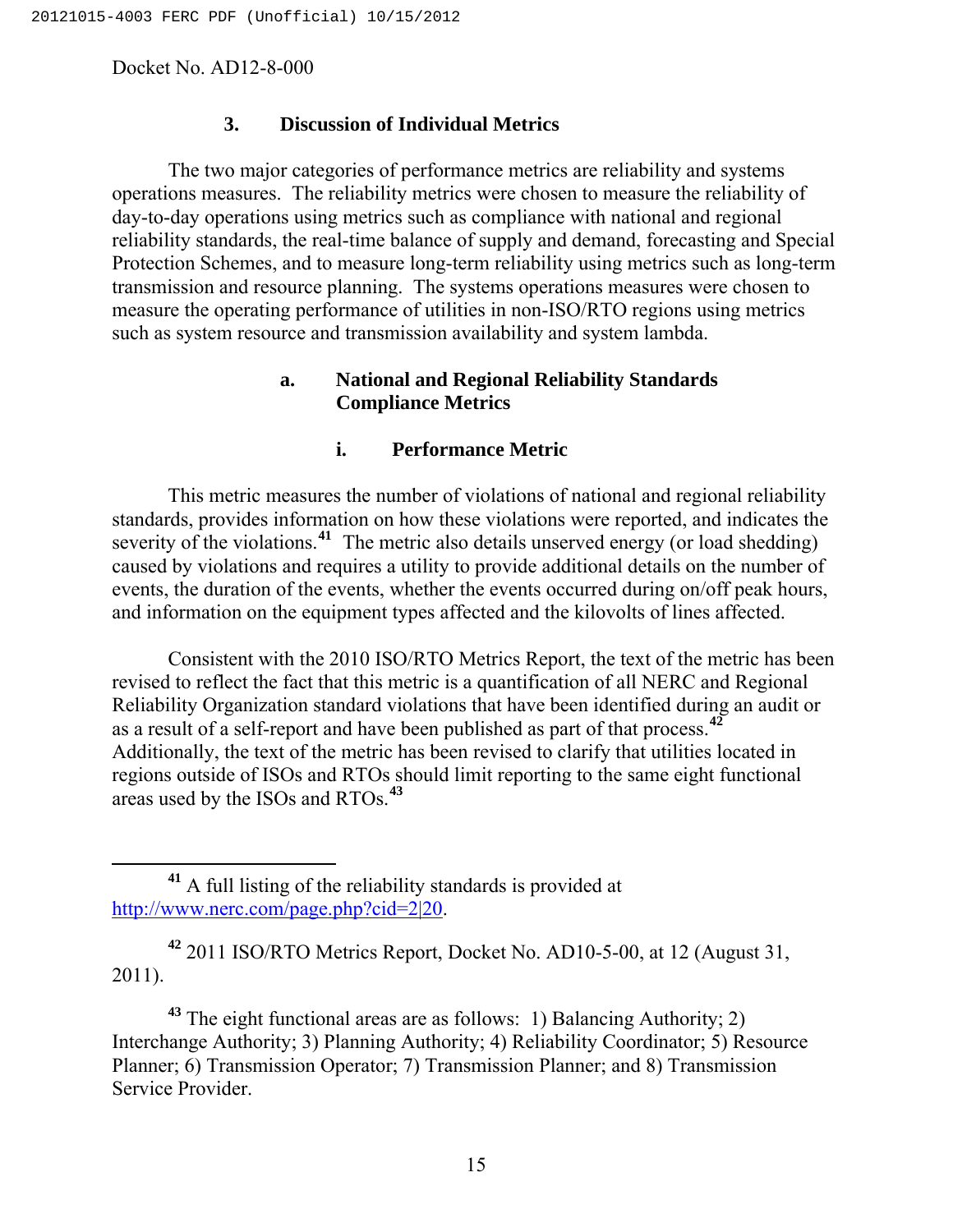#### **ii. Comments**

Multiple TDUs assert that the Commission and NERC would benefit from the collection of data regarding events when Footnote b**[44](#page-15-0)** is invoked and utilities interrupt non-consequential Firm Demand. Multiple TDUs state that there should not be any dispute about the utility of this information and note that the Commission has directed NERC to collect information regarding the specific circumstances and frequency with which Firm Demand is planned to be interrupted as part of the Footnote b remand process.**[45](#page-15-1)** Multiple TDUs explain that since it is not a violation of any reliability standard to interrupt non-consequential Firm Demand if Footnote b is applicable, National or Regional Reliability Standards Compliance metrics will not encompass events where Footnote b is involved. Multiple TDUs believe that the collection of the following categories of data would facilitate further discussion at the Commission and NERC: (1) the number of incidents in which the utility relies on Footnote b in order to interrupt non-consequential Firm Demand; (2) information concerning the severity of these incidents and whether there are systemic problems with the transmission system and transmission plan;**[46](#page-15-2)** and (3) information concerning whether interrupted wholesale

Planned or controlled interruption of electric supply to radial customers or some local Network customers, connected to or supplied by the Faulted element or by the affected area, may occur in certain areas without impacting the overall reliability of the interconnected transmission systems. To prepare for the next contingency, system adjustments are permitted, including curtailments of contracted Firm (non-recallable reserved) electric power Transfers.

# <span id="page-15-2"></span>*Id*. P 3.

<span id="page-15-1"></span>**<sup>45</sup>** Multiple TDUs Comments at 9 (citing Order No. 762, 139 FERC ¶ 61,060 at P 20).

<span id="page-15-0"></span>**<sup>44</sup>** Footnote b refers to a petition filed by the North American Electric Reliability Corporation (NERC) seeking approval of Table 1, Footnote b of four Reliability Standards: Transmission Planning: TPL-001-1– System Performance Under Normal (No Contingency) Conditions (Category A), TPL-002-1b – System Performance Following Loss of a Single Bulk Electric System Element (Category B), TPL-003-1a – System Performance Following Loss of Two or More Bulk Electric System Elements (Category C), and TPL-004-1– System Performance Following Extreme Events Resulting in the Loss of Two or More Bulk Electric System Elements (Category D). While Footnote b appears in all four of the above referenced TPL Reliability Standards, its relevance and practical applicability is limited to TPL-002-0a. *See Transmission Planning Reliability Standards*, Order No. 762, 139 FERC ¶ 61,060, at P 1 & n.2 (2012). Footnote b states: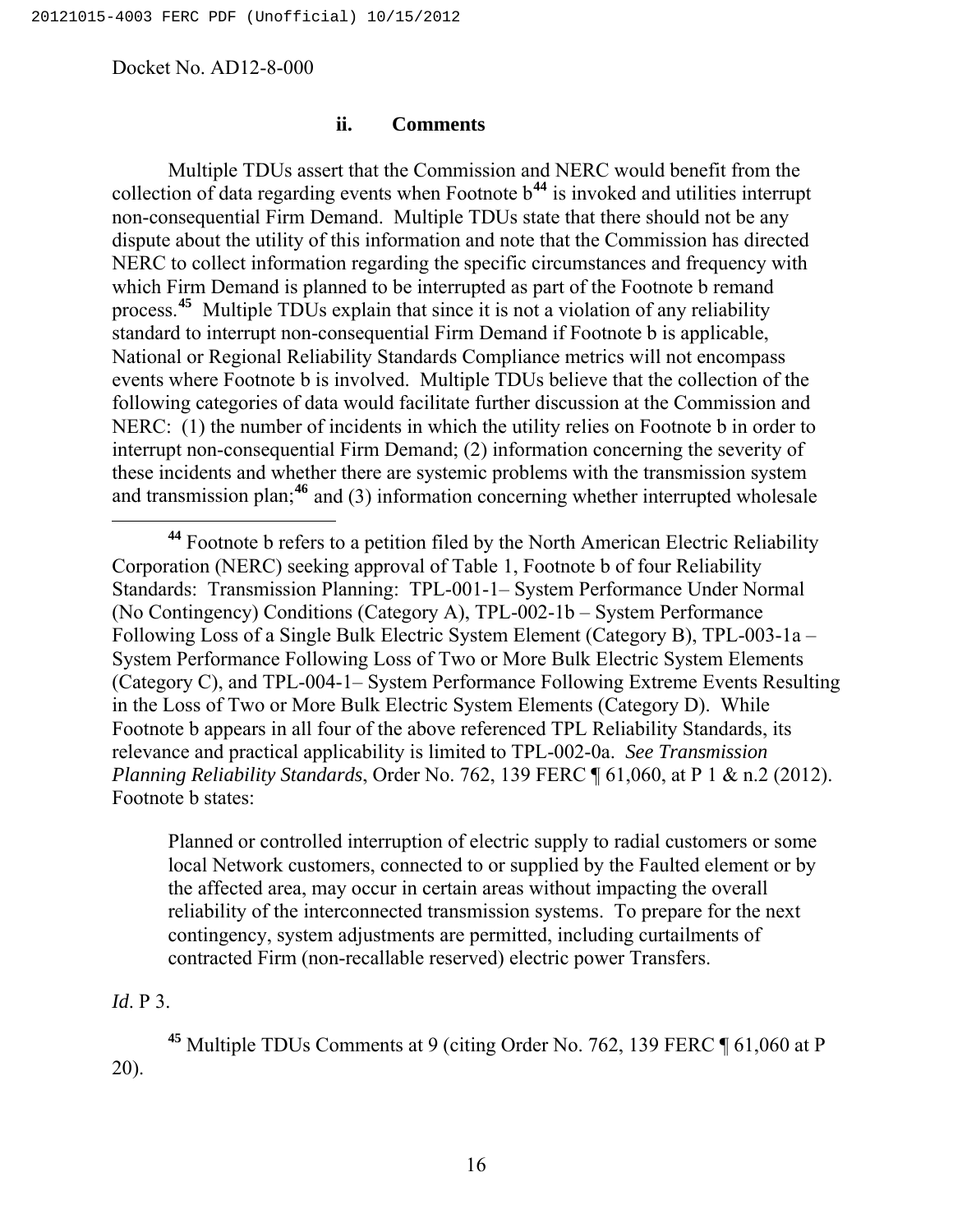transmission customers of the reporting transmission provider have notice and understanding before the interruption. Multiple TDUs recognize that Footnote b is in flux, and, as a result, urge the Commission to revisit the metrics associated with Footnote b after Footnote b is revised.**[47](#page-16-0)** 

In reply to Multiple TDUs, EEI argues that situations in which Footnote b is invoked are clearly contemplated under section A.7 of the Reliability metrics proposed in the Commission notice.**[48](#page-16-1)**

NIPPC argues that the Commission should consider expanding the reliability standards metrics to include the number of dispatch orders issued to generators to curtail output and the specific reasons for each of those dispatch orders, as a dispatch order made to a generator to avoid or mitigate a reliability violation will have the same impact on a market as a reliability violation. NIPPC also argues that the metrics should include the number of, and justification for, schedule curtailments (or e-tag curtailments). NIPPC further maintains that the metrics should compare the percentage of the dispatch orders or schedule curtailments issued to independent power producers to the percentage of independently owned generation capacity interconnected to the transmission provider's system.**[49](#page-16-2)**

#### **iii. Response**

While Reliability metric A.7 captures situations where Footnote b is invoked, Commission Staff concludes that for purposes of clarity it would be beneficial to have a separate metric to address the planned Firm Demand interruptions that planners use to meet the system performance requirements of TPL-002-2b, Table 1 for Category B single contingency events (i.e., Footnote b interruptions as discussed in Order No. 762), and that the metric should track the number, severity and duration of these incidents. This information is a good performance measure because it could expose an area of weakness in the Bulk Electric System that may need to be addressed with a capital project or an appropriate operating procedure. Commission Staff recommends that in the narrative that accompanies the metrics report, participating utilities discuss the actions taken to address the interruptions and the notice utilities provide customers before interruptions are made.

<span id="page-16-1"></span>**<sup>48</sup>** EEI Reply Comments at 4.

<span id="page-16-2"></span>**<sup>49</sup>** NIPPC Comments at 4.

**<sup>46</sup>** We note that this request is discussed in our response, *infra*, at pp. 19-20.

<span id="page-16-0"></span>**<sup>47</sup>** Multiple TDUs Comments at 10-11.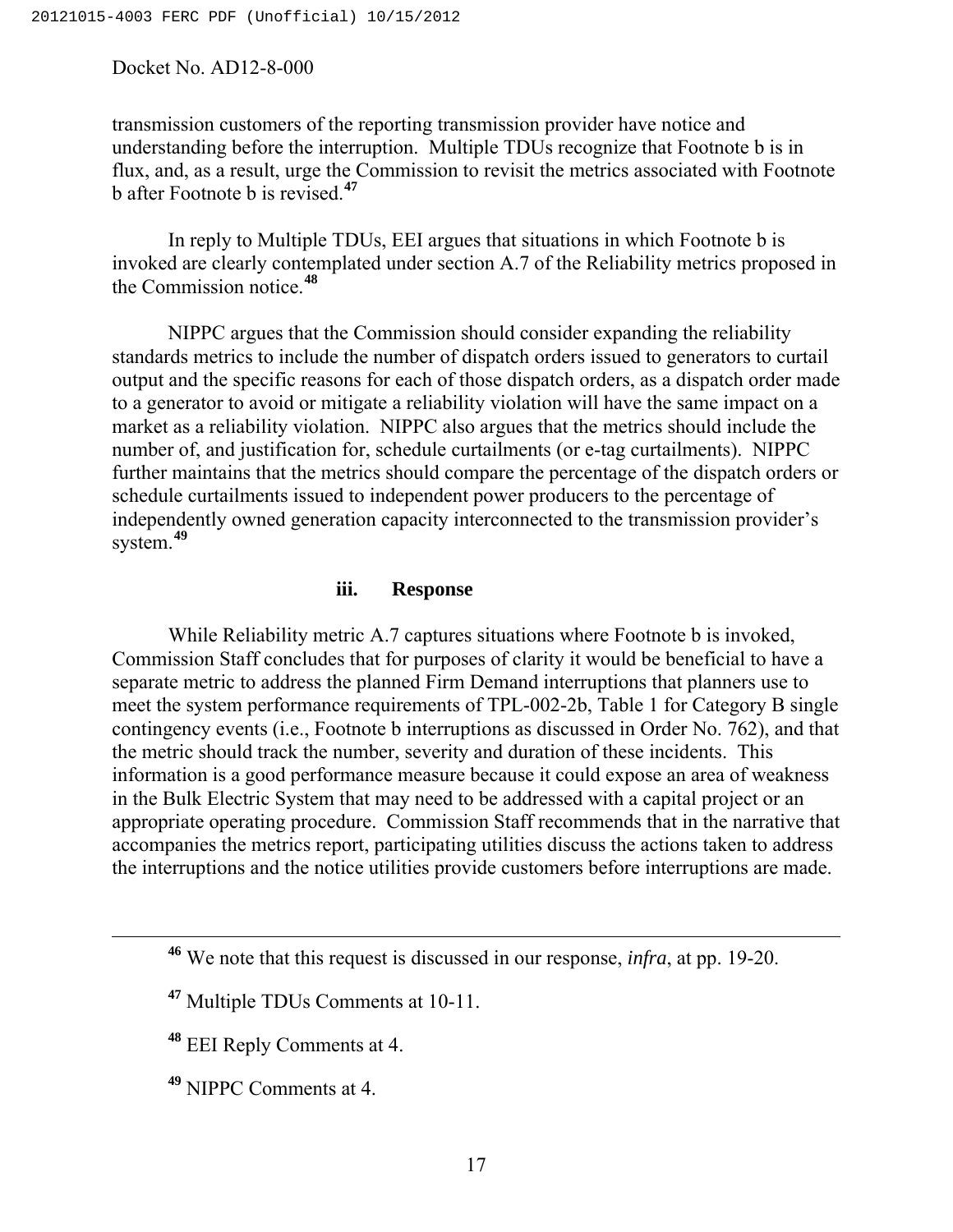Responding to NIPPC, the reliability standards metrics are limited to providing information on reliability violations. Actions taken by transmission providers to curtail the dispatch of generators or adjust transmission schedules (or e-tags) are relevant to the dispatch reliability metrics, discussed below. As discussed in that section, Commission Staff is recommending that participating utilities include narratives on all actions they take to manage dispatch reliability. Commission Staff is not recommending that this information be incorporated into metrics because not all participating utilities take these actions and there are no standardized measures for these activities. With respect to NIPPC's request that a metric be developed to measure transmission schedule adjustments, or e-tag revisions, we note that these actions are the result of transmission loading reliefs (TLR) or Unscheduled Flow Relief events that are being reported in the Dispatch Reliability measure below, and are already covered by the metrics. For this reason, Commission Staff does not recommend adding this metric.

#### **b. Dispatch Reliability**

#### **i. Performance Metrics**

 Dispatch reliability is measured by three metrics. The proposed metrics listed in the notice retained two of the metrics used to measure dispatch reliability in ISOs and RTOs: (1) Balancing Authority Area Control Error Limit or Control Performance Standard 1 and Control Performance Standard 2; and (2) Energy Management System Availability. The proposed metric relating to TLR or Unscheduled Flow Relief Events would measure the number of events – rather than the hours as is reported in the performance metrics for ISOs and RTOs – of TLRs (of severity level 3 or higher) or unscheduled flows called by the incumbent transmission provider. Utilities that are part of the Western Electricity Coordinating Council (WECC) will report events under the WECC Unscheduled Flow Mitigation Procedure that are equivalent to the NERC TLR Level 3.

#### **ii. Comments**

 EPSA contends that, in order to properly identify problem areas, the Commission should require each transmission provider to identify the length and magnitude of each TLR event. EPSA states that, at a minimum, each transmission owner should provide the following information: (1) how long each constrained element is subject to a continuous Level 3 or higher TLR, in hours; (2) the number of MW of network transmission service curtailed for each continuous TLR event, and for all continuous TLR events in total; (3) the number of MW of firm point-to-point transmission service curtailed for each continuous TLR event, and in aggregate; and (4) the number of MW of non-firm transmission service curtailed per continuous TLR event, and in aggregate.**[50](#page-17-0)** EPSA

<span id="page-17-0"></span>**<sup>50</sup>** EPSA Comments at 3-4.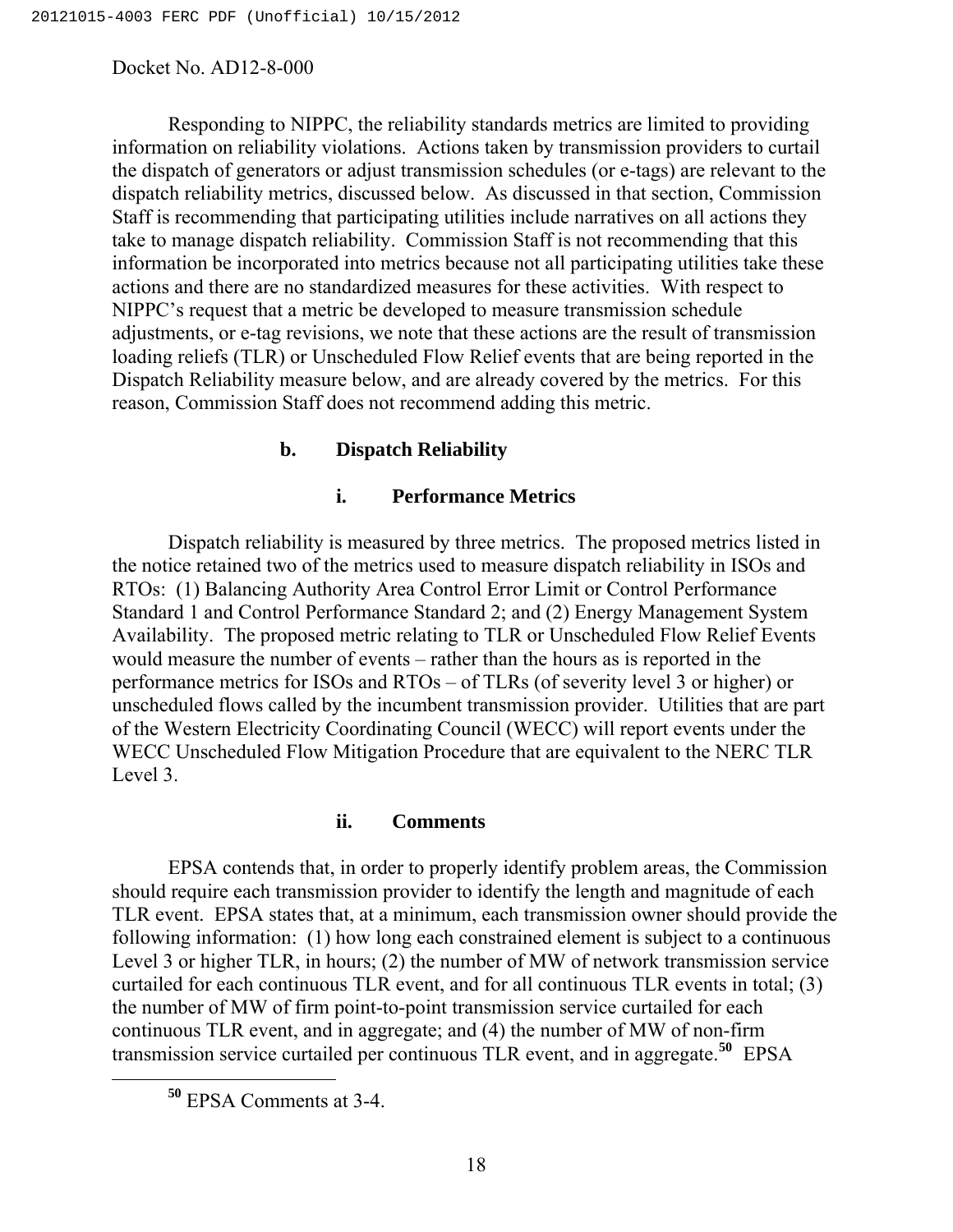further states that monitoring and tracking TLR events on a system that are categorized at level 1 or 2 can provide additional insights into system dynamics, as those events can be prevented by nodal market designs that dispatch around binding constraints using congestion prices. Additionally, EPSA states that all TLR events at level 5 or higher should be tracked and reported separately from all other TLR events, as TLR events at this level indicate a severely constrained system.

 EPSA recommends that the metrics include a metric for reporting all congestion management events – not only those categorized as a TLR – because some areas rely on a variety of other congestion management techniques. EPSA further recommends including an evaluation of the number and severity level of all congestion management events of a utility or transmission system with the changes discussed above.**[51](#page-18-0)**

#### **iii. Response**

Commission Staff agrees with EPSA that the metric concerning TLR should measure the duration of such events. Accordingly, Commission Staff recommends that the TLR metric be revised to measure the hours of TLR called by the incumbent transmission provider. Commission Staff notes that this revision will result in a metric that is consistent with the metrics for ISO and RTO markets.

Commission Staff does not consider information on severity level 1 and 2 events to be measures of utility reliability performance. Such events, by definition, only impact local area operations and, as a result, will not impact system reliability. For this reason, TLR events of level 3 and above are systemic events and are the appropriate basis for a performance metric for system reliability. For TLR events of severity level 3 and above, Commission Staff agrees with EPSA that the TLR/Unscheduled Flow Relief metric should be supplemented with information on TLR (or Unscheduled Flow Relief) events for each severity level, energy curtailment data on the number of MW curtailed, and duration of curtailment information. Such information, along with a discussion by the participating utility of the impact of curtailments on customers and the various resource types, will allow for a better informed evaluation of performance.**[52](#page-18-1)** For this reason we

**<sup>51</sup>***Id.* at 5.

<span id="page-18-1"></span><span id="page-18-0"></span>**<sup>52</sup>** We note that, in Order No. 890, the Commission concluded that requiring transmission providers to post additional information on curtailments was necessary to provide transparency and enable customers to assess whether they have been treated without undue discrimination. *See Preventing Undue Discrimination and Preference in Transmission Service,* Order No. 890, FERC Stats. & Regs. ¶ 31,241 at P 1626, *order on reh'g*, Order No. 890-A, FERC Stats. & Regs. ¶ 31,261 (2007), *order on reh'g*, Order No. 890-B, 123 FERC ¶ 61,299 (2008), *order on reh'g*, Order No. 890-C, 126 FERC ¶ 61,228 (2009), *order on clarification*, Order No. 890-D, 129 FERC ¶ 61,126 (2009). For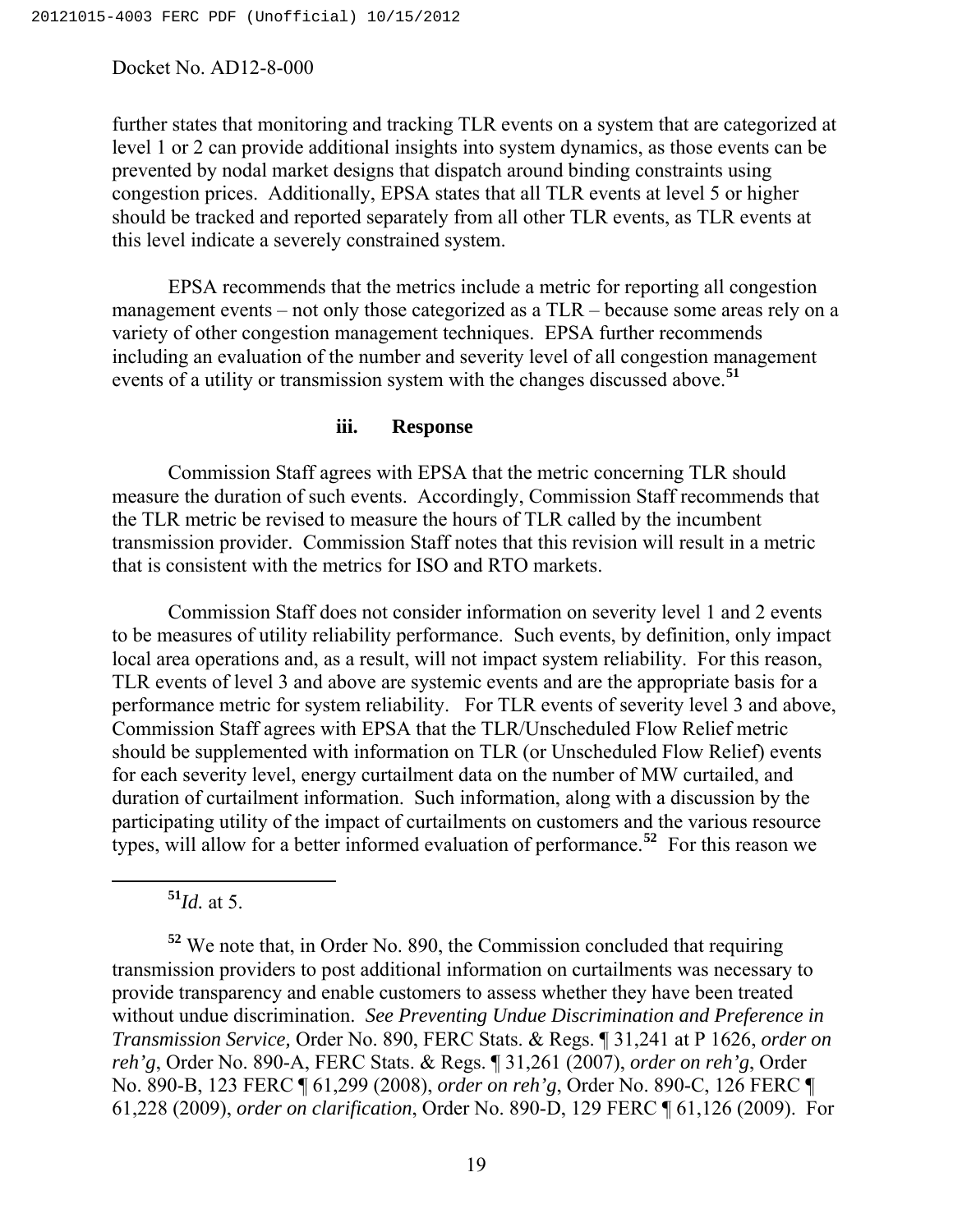$\overline{a}$ 

recommend that this information be included in the narrative discussions that accompany the (TLR/Unscheduled Flow Relief) metric, to the extent the information is available.

 With respect to EPSA's request for metrics on all congestion management activities, such as Local Area Protocols, Commission Staff recommends that participating utilities provide narratives on the use of Local Area Protocols, out-of-merit dispatches and other techniques to resolve system dispatch reliability problems. Such information will provide a context for the role played by TLRs or Unscheduled Flow Reliefs, thereby providing the basis for a more comprehensive assessment of constraint management by the participating utility. Since not all participating utilities use these techniques and the definitions of these techniques may differ among utilities, Commission Staff does not consider this information to be appropriate for standardized metrics.

# **c. Load Forecasting Accuracy**

Actual peak load as a percentage variance from forecasted peak load, as reported in a transmission provider's OASIS, measures the effectiveness of the load forecasting function of utilities in non-ISO/RTO regions. Since load forecasting provides the basis for resource commitment, this metric impacts the incurrence of resource costs. The more accurate a utility is in forecasting load, the greater the likelihood that it can commit sufficient resources in a cost effective manner that avoids over-commitment of resources, inefficient commitment of short lead-time resources or under-utilization of available resources. This metric measures the percentage difference between actual peak load and forecasted peak load. No comments were submitted on this metric.

# **d. Wind Forecasting Accuracy**

# **i. Performance Metric**

 This metric measures the percentage accuracy of actual wind availability compared to forecasted wind availability. Improving the accuracy of the wind forecast will facilitate the timely commitment and dispatch of sufficient supplemental resources.

# **ii. Comments**

NIPPC maintains that the Commission should clarify whether this metric applies to the wind generation assets controlled by the merchant function of the transmission provider or to the independently owned and operated wind generation interconnection to

TLR events of severity level 3 and above, Commission Staff recommends including a narrative explanation of why transactions could not be continued or completed, similar to what is required by Order No. 890. *Id.* P 1627.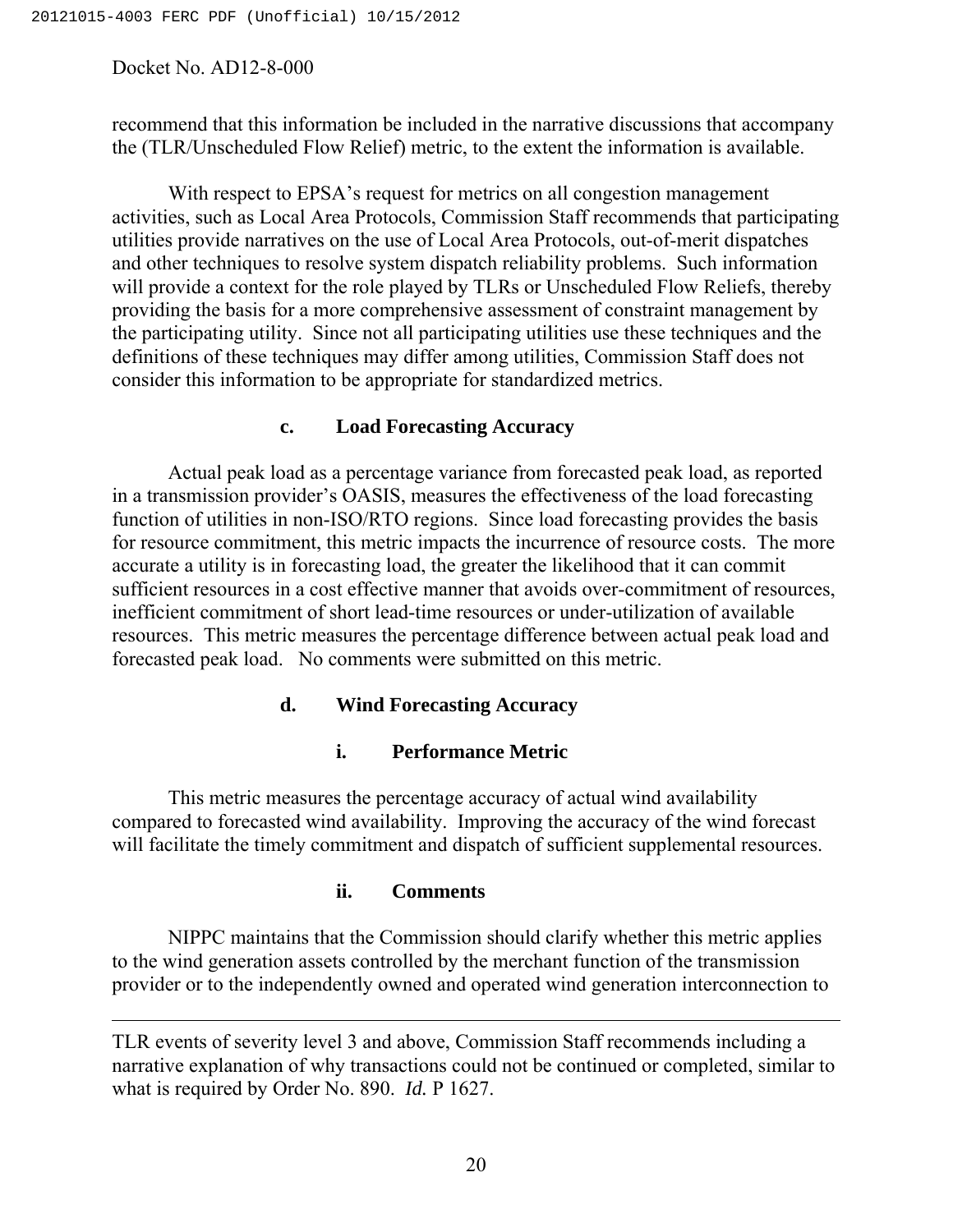the transmission provider's system. NIPPC argues that the metric should not extend to generators not owned or controlled by the merchant function of the transmission provider in light of the market-sensitive nature of a generator's wind forecasting accuracy and scheduling practices.**[53](#page-20-0)** NIPPC also urges the Commission to consider expanding this metric to require a transmission provider to report whether it has implemented a centralized wind forecast system for use in its operations and, if so, to collect additional metrics on the accuracy of that centralized forecast.**[54](#page-20-1)**

 NIPPC contends that a single metric comparing actual wind output to forecast output over the reporting period is not a useful metric, as inaccuracies in the forecast may cancel out over a long reporting period. NIPPC argues that a more relevant measure of accuracy would be the number of hours during the reporting period that the forecast is accurate (where the forecast is within five percent of actual output). NIPPC also suggests that the following additional metrics would be useful: (1) the MW of wind/solar capacity subject to the forecast; (2) granularity of the forecast (monthly, weekly, daily, hourly, sub-hourly); (3) whether the forecast is integrated into the transmission provider's operations; (4) whether the transmission provider shares the forecast with market participants (or generation owners); and (5) an equivalent metric for forecasts associated with solar energy and hydroelectric energy.**[55](#page-20-2)**

#### **iii. Response**

The wind accuracy metric was intended to apply to all wind resources – owned and non-owned – on the transmission providers' systems. Commission Staff does not recommend excluding wind generators not owned or controlled by transmission providers from the wind accuracy metric. To be an effective tool to ensure system reliability, this metric must measure the accuracy of forecasts that account for all wind resources in a utility's footprint. This requirement is increasingly important as wind resources become a more significant portion of total resource output. When wind generators – including those not owned or controlled by the utility – provide wind availability forecasts, they are performing a reliability function that has implications for system reliability management and planning. Accordingly, Commission Staff considers this information to be an important element in an assessment of a utility's reliability performance. We encourage participating utilities to work with wind generators not owned or controlled by the utility to ensure that the data gathered and reported protects market-sensitive information from

<span id="page-20-1"></span>**<sup>54</sup>** *Id.*

<span id="page-20-2"></span>**<sup>55</sup>** *Id.* at 5-6.

<span id="page-20-0"></span>**<sup>53</sup>** NIPPC Comments at 5*.*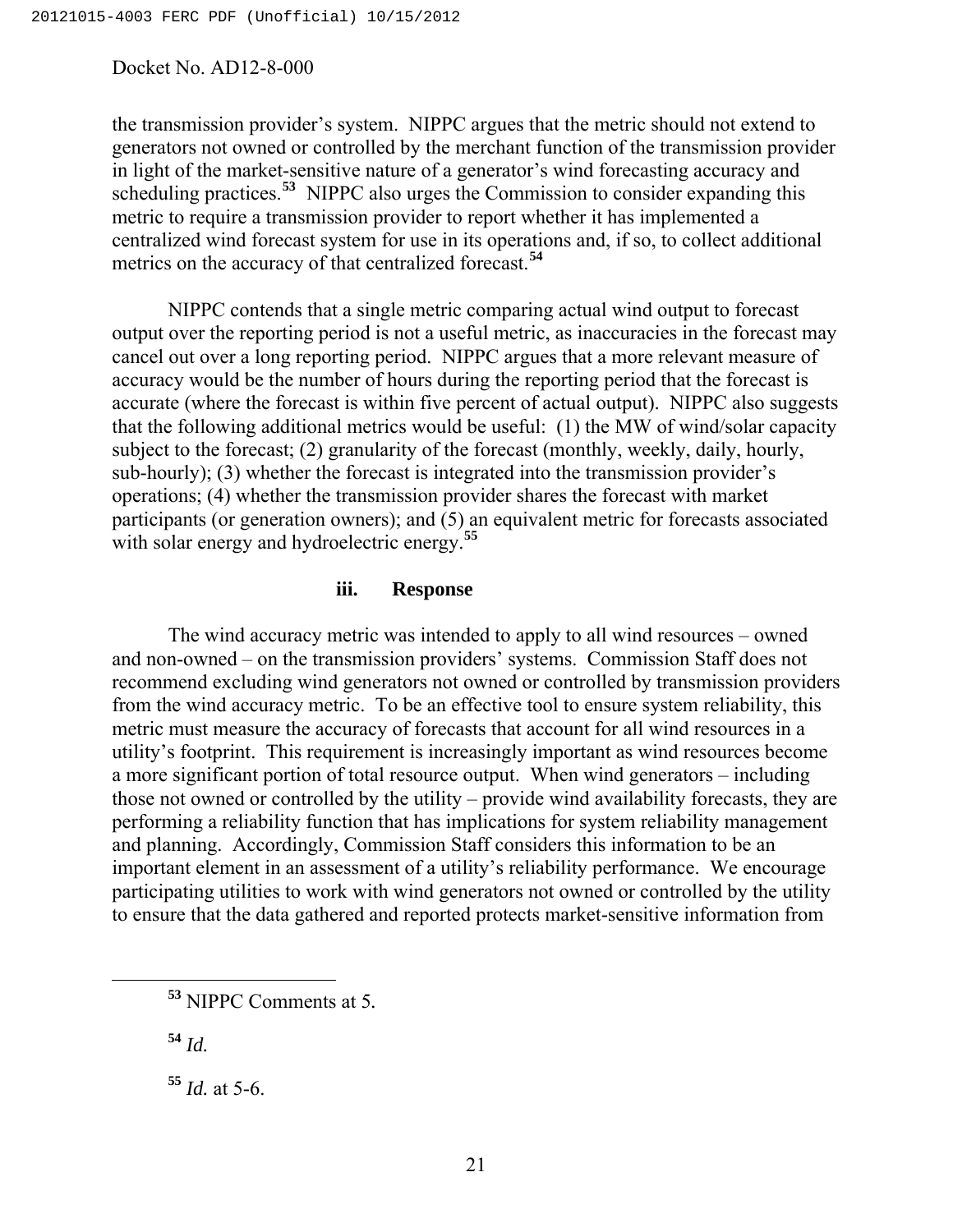being reported in public reports or released to utility subsidiaries that compete with these wind generators.

 Commission Staff agrees with NIPPC that to the extent that centralized forecasting can minimize integration costs, this information is an indication of utility performance. Therefore, Commission Staff recommends that participating utilities discuss their forecasting process in their reports.

With respect to NIPPC's concern that inaccuracies in the forecast may cancel out, Commission Staff notes that the wind accuracy forecast will be based on the mean absolute error of the forecast compared to actual wind availability. Therefore, all errors – positive and negative – will be measured and will not cancel out. Since the proposed metric will measure the magnitude of forecast inaccuracies, Commission Staff considers the proposed metric to be superior to the alternative proposed by NIPPC that only indicates the number of hours in which a forecast is outside a five percent threshold. Further responding to NIPPC, Commission Staff notes that forecast accuracy will be based on a comparison of the day-ahead forecast to actual availability. Commission Staff also notes that the capacity of wind and solar subject to the forecast, which NIPPC requests be an additional performance metric, is included in the Clean Energy metric discussed below.

 Commission Staff is not recommending the inclusion of a metric measuring the accuracy of forecasts for other variable energy resources because many utilities do not perform these forecasts or they are not performed according to a standardized process. Nevertheless, Commission Staff considers it appropriate that participating utilities provide narrative descriptions of their solar and hydro forecasts, to the extent these resources are significant sources of energy, to allow for a more complete assessment of forecasting performance.

#### **e. Unscheduled Flows Metric**

Unscheduled flows are defined as the difference between net actual interchange (actual power flow measured in real time) and net scheduled interchange. The two components of unscheduled flows are inadvertent energy, defined to be the difference between actual and scheduled interchange for all interties, and parallel flow (or loop flow), defined to be the actual power flow on a contract path within an interconnection from one Balancing Authority Area to a second Balancing Authority Area through "parallel" transmission lines through a third Balancing Authority Area. Parallel flows are a function of the interconnection's operating configuration, line resistance, and physics. Unscheduled flows provide information relevant to operation planning because curtailments may occur when unscheduled flows exceed system operating limits. This metric is measured by the difference between net actual interchange (actual measured power flow in real time) and the net scheduled interchange in MWh as reported in a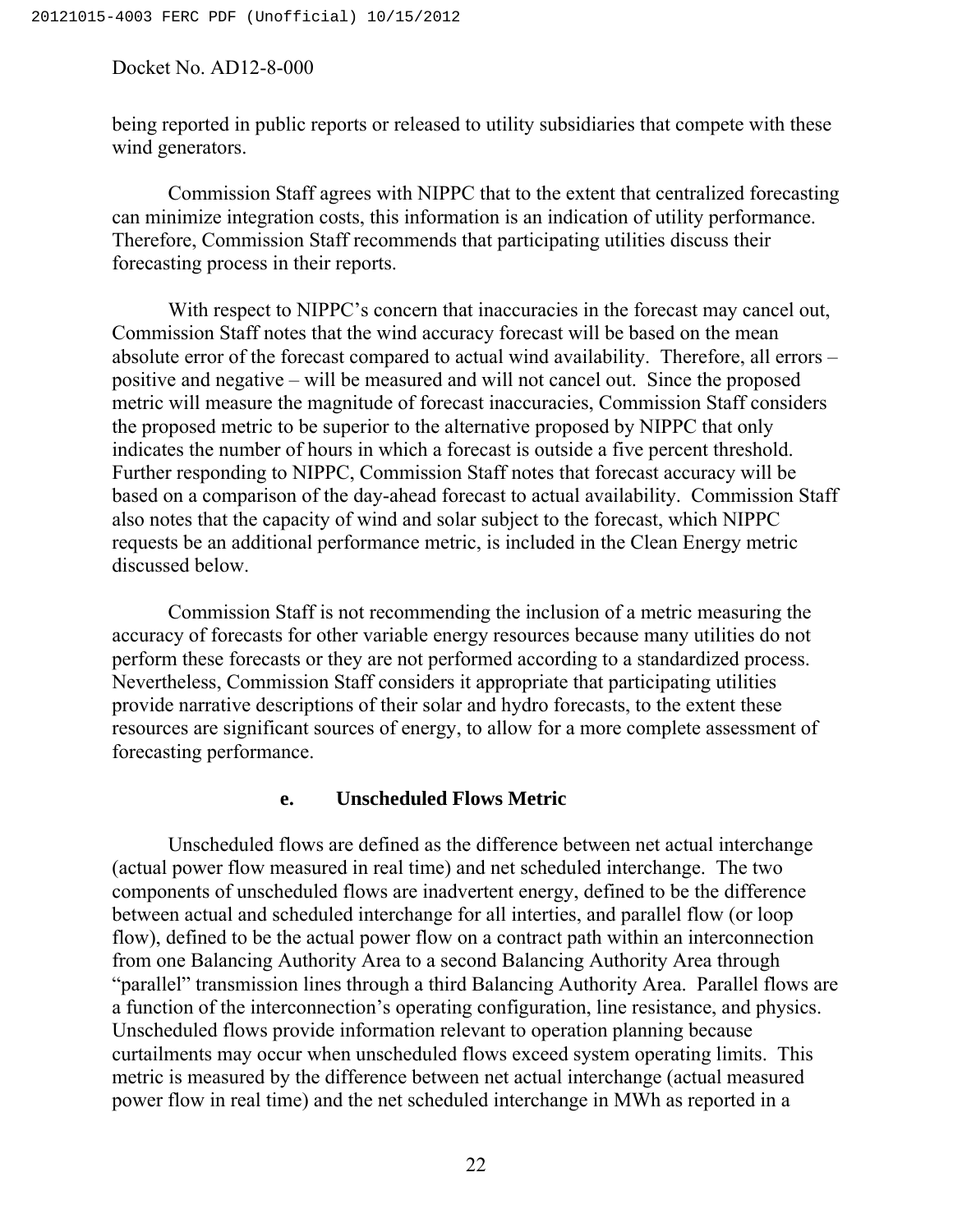utility's FERC Form No. 714, "Annual Electric Balancing Authority Area and Planning Area Report." No comments were received on this metric.

# **f. Transmission Outage Coordination**

# **i. Performance Metric**

The transmission outage coordination metric measures the percentage of outages, planned and unplanned, that occur with less than two days notice. Effective transmission outage coordination will result in early notification of outages, and therefore will be indicated in the metrics as a low percentage of short notice outages.**[56](#page-22-0)** Effective transmission outage coordination by utilities in non-ISO/RTO regions ensures that outages do not threaten system reliability and that additional and potentially more expensive resources do not need to be committed.

# **ii. Comments**

ESPA recommends that the performance metrics track a utility's transmission outage performance. EPSA states that the information posted on OASIS is valuable information and requests that the Commission include information regarding any transmission outages known ahead of time, including the time and date of the planned outage and the planned duration of the outage.**[57](#page-22-1)** EPSA maintains that providing this information would allow market participants to evaluate the information concerning the proposed outage and make other arrangements, if necessary, or otherwise take proactive steps to reduce the impact of any such planned outage. EPSA states that outage performance information would also give the Commission and other observers the opportunity to evaluate how well the utility or transmission owner can schedule outages and execute that schedule.**[58](#page-22-2)**

# **iii. Response**

Commission Staff agrees with EPSA that the transmission outage metrics should include information to measure the utilities' ability to plan for outages and successfully execute their outage plan. As stated in the Commission Staff Report on ISO/RTO Performance Metrics, effective transmission outage coordination is defined as early

**<sup>58</sup>** *Id.* at 8.

<span id="page-22-2"></span><span id="page-22-1"></span><span id="page-22-0"></span>**<sup>56</sup>** The proposed metrics will measure outages for major transmission facilities, which are defined for purposes of the metrics as 200kV and higher.

**<sup>57</sup>** EPSA Comments at 7-8.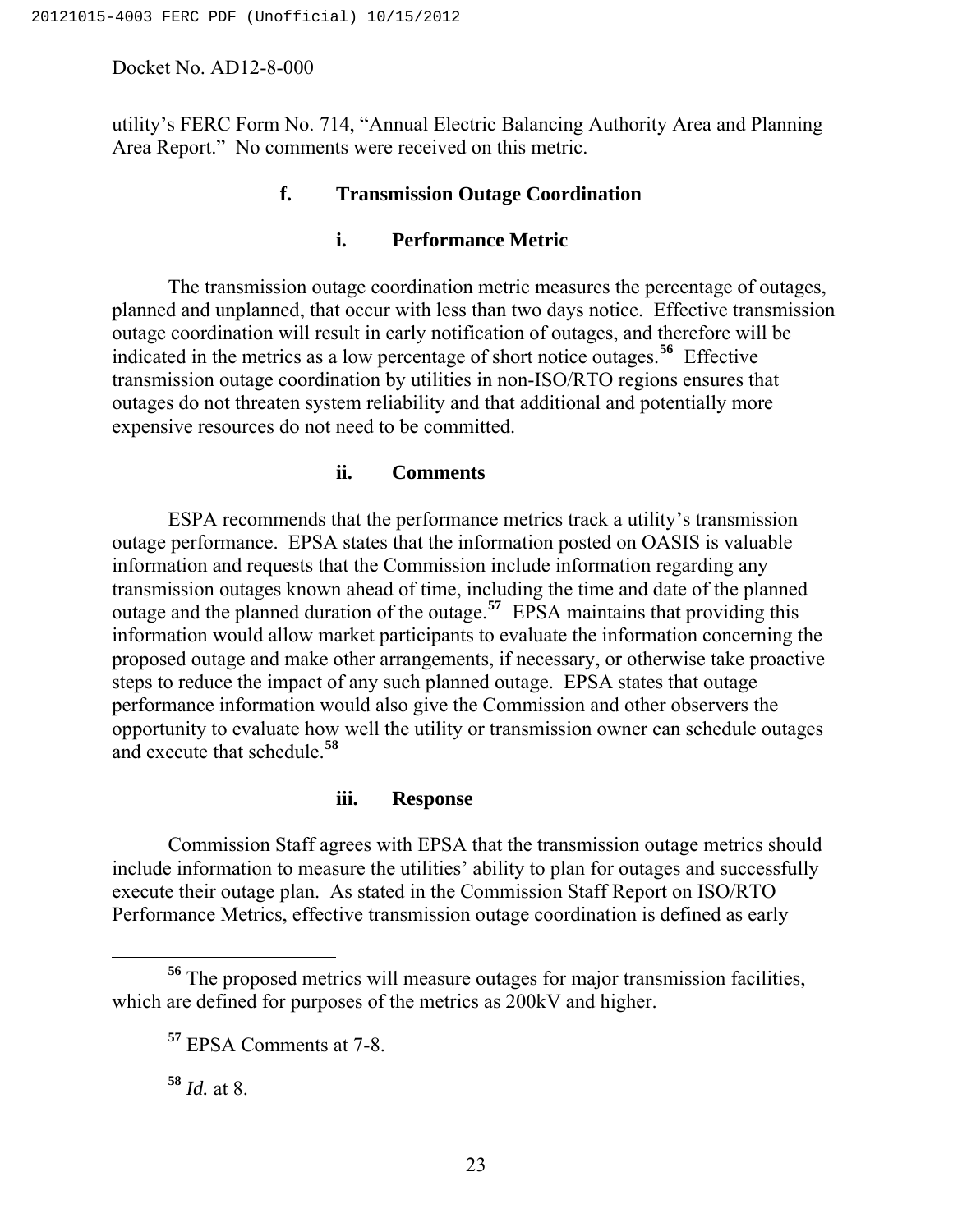notification of planned outages of five days or longer – i.e., notification at least one month prior to the outage commencement date – and timely review of outage impacts.<sup>[59](#page-23-0)</sup> Also, effective transmission outage coordination is measured by the percentage of planned outages that are canceled due to conflicting planned outages as well as forced (unscheduled) outages that could cause reliability issues and additional congestion costs. Commission Staff recommends adding these metrics for outages on major transmission lines of 200kV and higher, to be consistent with the metrics for ISOs and RTOs.**[60](#page-23-1)**

# **g. Long-Term Reliability Planning – Transmission**

#### **i. Performance Metric**

 The proposed metric tracks the dollar amount of transmission facilities approved to be constructed for reliability purposes, the percentage of approved construction completed, the number of requests for and completed reliability studies, and a narrative detailing a utility's economic study process. This information measures the ability of each utility's expansion planning process to identify reliability and economic needs in advance, which is essential to ensuring that market participants have sufficient time to develop either transmission or resource solutions to system reliability and economic requirements. The metric also includes a narrative discussion of the transmission planning stakeholder process.

#### **ii. Comments**

Multiple TDUs state that a metric related to planning and completion of economic transmission is needed for multiple reasons. First, vertically-integrated transmission

**<sup>59</sup>** Staff Report at 25.

<span id="page-23-1"></span><span id="page-23-0"></span>**<sup>60</sup>** *See* Staff Report at Appendix B, Peformance Metric F.1 (Oct. 21, 2010) (Percentage of > 200kV planned outages of 5 days or more that are submitted to ISO/RTO at least 1 month prior to the outage commencement date). We note that in *Revisions to Electric Reliability Organization Definition of Bulk Electric System and Rules of Procedure*, Notice of Proposed Rulemaking, 77 Fed. Reg. 39,846, 139 FERC ¶ 61,247 (2012), the Commission proposed to approve a modification to the currentlyeffective definition of "bulk electric" system" that would establish a bright-line threshold that includes all facilities at or above 100 kV. Commission Staff still considers it reasonable to require a 200 kV minimum for reporting information related to outages for performance metrics purposes, particularly since this 200 kV minimum is consistent with the threshold ISOs/RTOs used in their prior metric reports. Nevertheless, Commission Staff will monitor responses under this metric and continue to evaluate whether this is the appropriate threshold.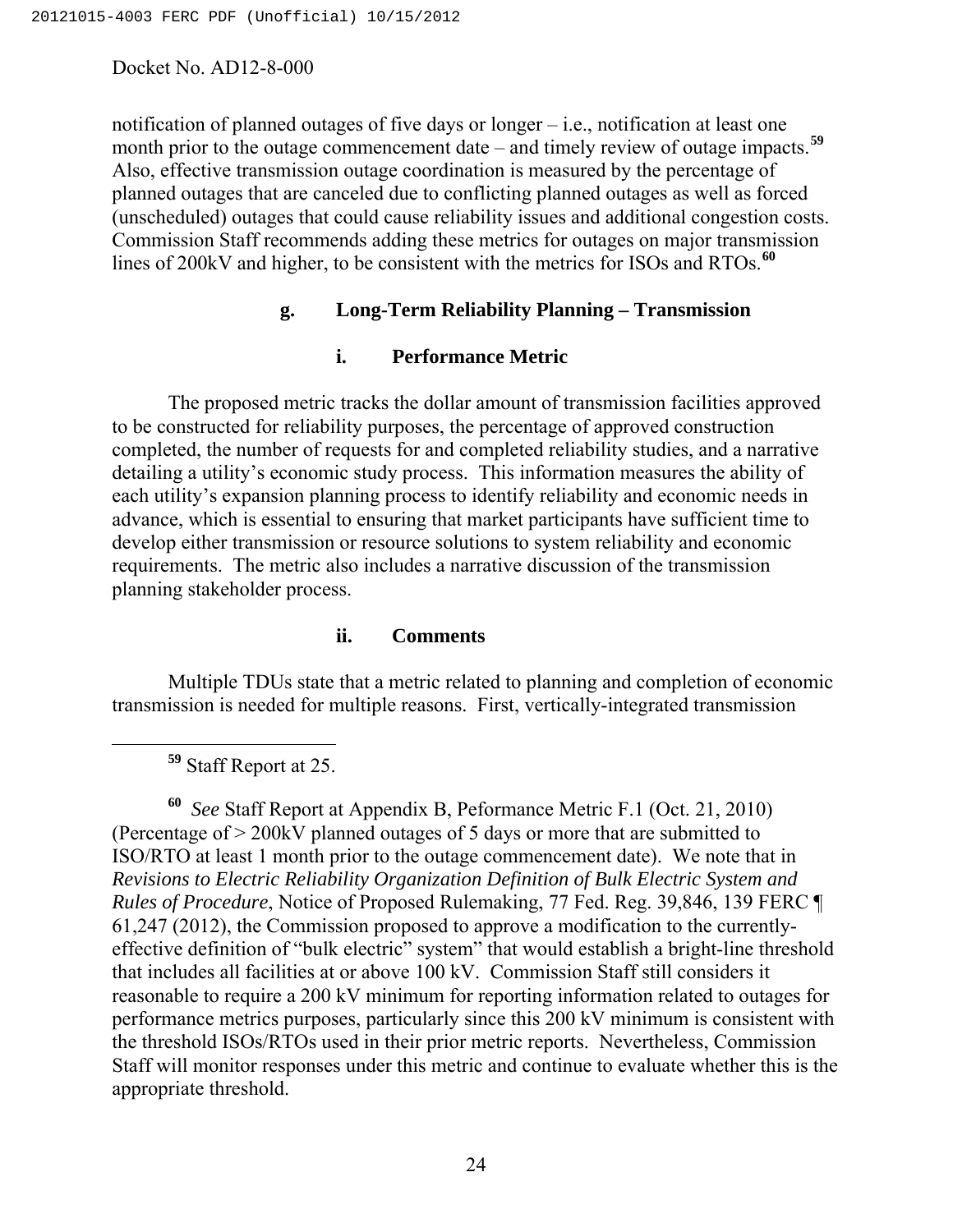providers have inherent incentives to discriminate and underperform when performing this function. Multiple TDUs state that the Commission has recognized as much and that such a metric would help measure the efficacy of the remedies that the Commission adopted in Order No. 890 to address this concern.**[61](#page-24-0)** Second, the economic costs of transmission constraints are not transparent in areas without centralized markets, like those found in ISOs and RTOs, with congestion pricing. Third, more specificity is needed because a vertically-integrated transmission owner reporting on transmission construction and identifying shortfalls would be identifying its own unsuccessful outcomes.**[62](#page-24-1)** Multiple TDUs argue that merely requiring vertically-integrated transmission providers to provide a narrative detailing their economic studies process, as is proposed, will elicit little more than a repetition of the planning process descriptions that were filed in compliance with Order No. 890.

 For these reasons, Multiple TDUs argue that the transmission planning and construction metric should be expanded to include the dollar amount of facilities constructed for purposes whose predominant purpose was not reliability, broken down between (a) economic; (b) public policy; (c) facilities to support the planned generation resources of the transmission provider or its affiliates; (d) transmission or interconnection requests made by the transmission provider or its affiliates; and (e) in response to requests from others. Multiple TDUs state that the metrics should also include the number of transmission construction projects that were added to the transmission provider construction plans between the issuance of Order No. 890 and the submission of the report, broken down into categories (a) through (e) and into their current status (i.e., completed, incomplete and on schedule, incomplete and behind schedule, and removed from plan).

 EEI argues that the Multiple TDUs' request is unwarranted. EEI maintains that, due to the low incidence of economic study requests, requiring such additional reporting will create an added and unnecessary burden to reporting utilities.<sup>[63](#page-24-2)</sup>

 Multiple TDUs also state that the metric should include a narrative assessment, supported by quantitative information, of the transmission provider's planning process efficacy.**[64](#page-24-3)** Similarly, EPSA argues that the performance metrics should include a metric

<span id="page-24-2"></span><span id="page-24-1"></span><span id="page-24-0"></span>**<sup>61</sup>** Multiple TDUs Comments at 6 (citing Order No. 890, FERC Stats. & Regs. ¶ 31,241).

**<sup>62</sup>** *Id.* at 6-7.

**<sup>63</sup>** EEI Reply Comments at 4.

<span id="page-24-3"></span>**<sup>64</sup>** Multiple TDUs Comments at 7-8.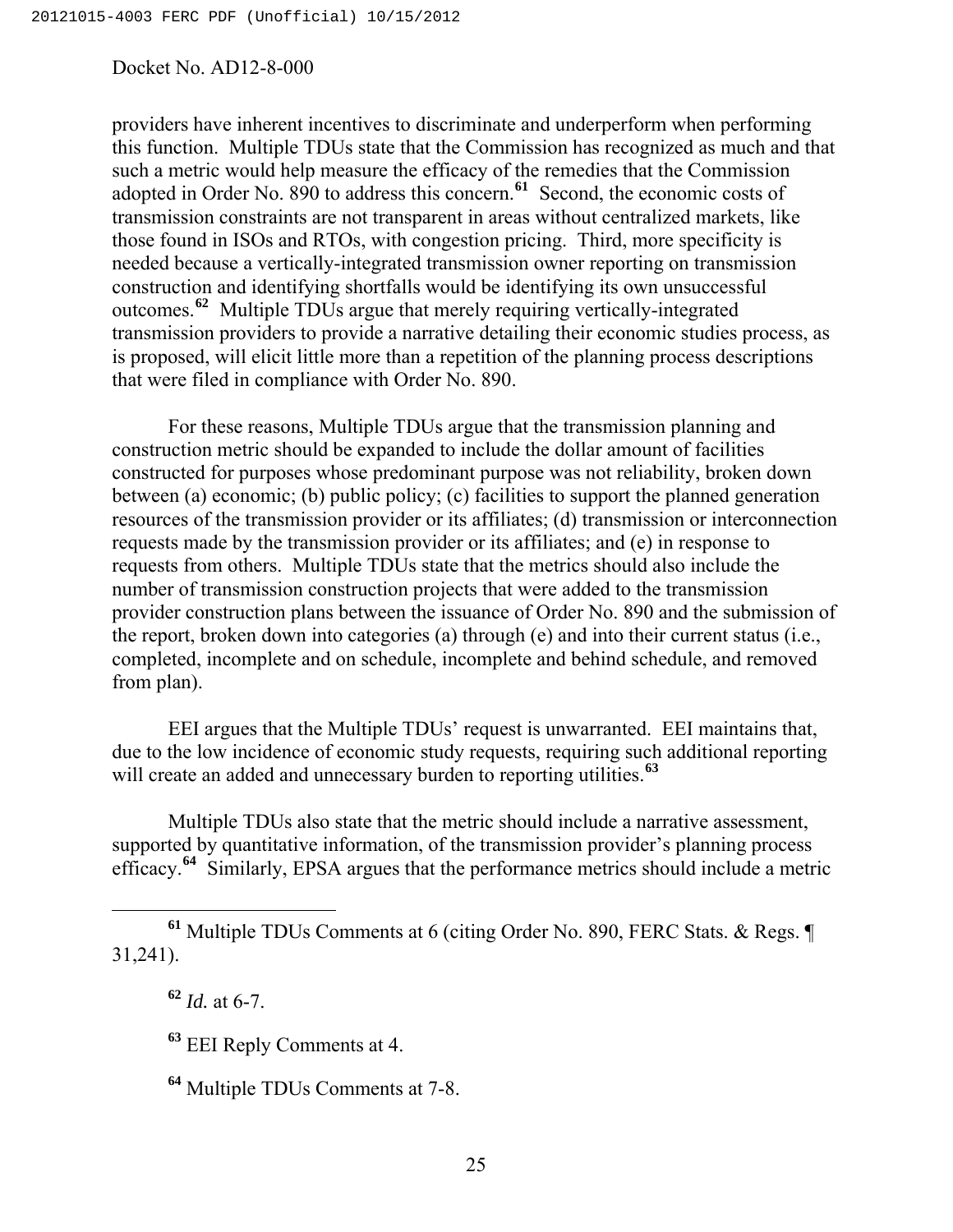detailing how well a utility executes its transmission development plans. EPSA explains that a utility's failure to follow its transmission plan can adversely impact customers and merchant generators. Thus, EPSA maintains that a metric assessing how well a utility executes its transmission plan would provide valuable information, including a demonstration of how prepared a utility is to meet any future reliability needs on its system.**[65](#page-25-0)**

#### **iii. Response**

Commission Staff does not recommend adding the metrics proposed by Multiple TDUs on non-reliability transmission and interconnection projects. The purpose of this metric is to assess the extent to which transmission solutions are analyzed, planned, and deployed to meet reliability requirements. Thus, additional information to examine discrimination by utilities or to obtain information on all project spending, including projects to meet public policy objectives, would go beyond the scope of the metric. The congestion issues of concern to Multiple TDUs, including the impact of transmission planning on congestion, are discussed further below in the Congestion Management metric.

Commission Staff agrees with commenters that additional information is needed, however, in the transmission planning metrics to provide a more comprehensive assessment of transmission planning performance and to allow for comparisons between ISOs and RTOs and participating utilities in regions outside of ISOs and RTOs. Accordingly, Commission Staff recommends additional information be included in the metrics, as follows: (1) the proposed dollar amount of facilities approved to be constructed for reliability purposes should be revised to also include the number of facilities, so that this metric is comparable to the relevant ISO/RTO performance metric; (2) the proposed percentage of approved construction completed metric should be revised to the percentage of approved construction on schedule and completed; and (3) the proposed narrative detailing the economic studies process should be revised to a metric that measures the percentage completion of economic projects.

Responding to EEI, Commission Staff does not find that it would be unduly burdensome to incorporate both the number of economic study requests and the number of economic studies accomplished into a narrative explanation of the status of planning for economic expansions. Economic projects can reduce congestion, which, in turn, can reduce costs to customers and decrease the likelihood that reliability issues will occur. Therefore, this information provides an important indicator on the progress made by utilities in improving the efficiency of their transmission systems.

<span id="page-25-0"></span>**<sup>65</sup>** EPSA Comments at 7.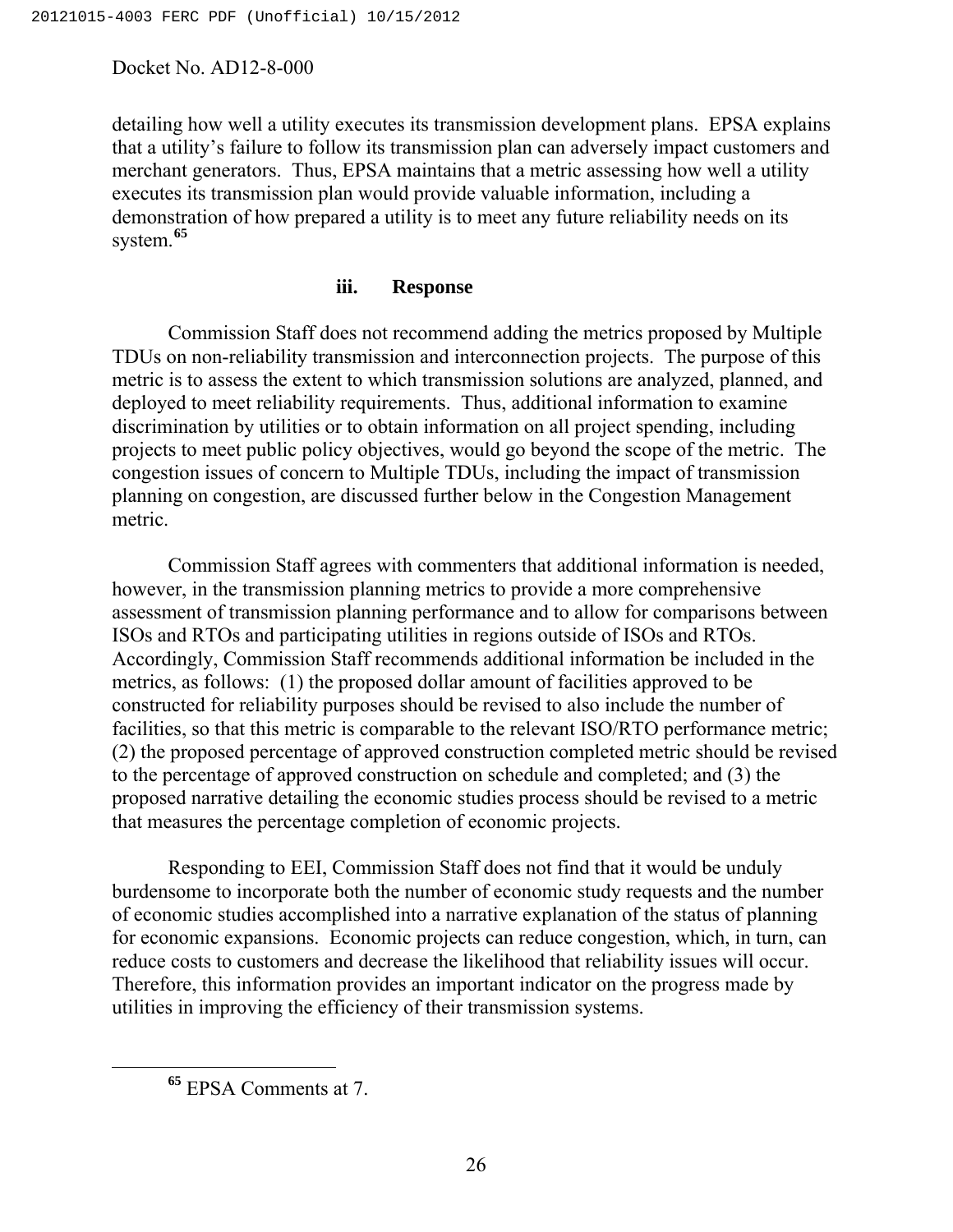Commission Staff agrees with EPSA that the reports provided by participating utilities should also include a discussion of the status of their transmission plans. Such information will allow participating utilities to explain their progress in meeting planning goals, and explain the issues that may be delaying the completion of reliability and economic projects. Commission Staff expects that this discussion will also address the desire of Multiple TDUs to have a narrative assessment of the efficacy of the transmission provider's planning process**[66](#page-26-0)** and to address how utilities provide an opportunity to consider transmission needs driven by Public Policy Requirements in their planning process.**[67](#page-26-1)**

#### **h. Long-Term Reliability Transmission Planning – Resources**

Three metrics are employed to measure the effectiveness of long-term reliability planning for resources. The first metric, processing time for generation interconnection requests, measures the effectiveness of processes in achieving timely interconnection of new resources that are needed to ensure reliability. The second metric, the planned reserve margin, is the planned number of MW of resources available as system reserves divided by the number of MW of peak load. The third metric is a narrative discussion of demand response programs and how they are used in system planning. No comments were received on this metric.

 Commission Staff recommends that the proposed planned reserve margin metric be revised to compare the actual reserve margin to the planned reserve margin. This comparison will allow for an evaluation of utility performance in achieving the planned reserve margin.

# **i. Infrastructure Investment – Interconnection and Transmission Process Metrics**

#### **i. Performance Metric**

These metrics track the progress that utilities have made in regions outside of ISOs and RTOs in completing their reliability reviews – namely, feasibility, system impact and

<span id="page-26-0"></span>**<sup>66</sup>** We note that this narrative assessment is in keeping with the Commission's requirement that public utility transmission providers make available information regarding the status of transmission upgrades identified in their transmission plans. *See Transmission Planning and Cost Allocation by Transmission Owning and Operating Public Utilities*, Order No. 1000, FERC Stats. & Regs. ¶ 31,323 at P 159 & n.154 (2011)), *order on reh'g*, Order No. 1000-A, 139 FERC ¶ 61,132 (2012).

<span id="page-26-1"></span>**<sup>67</sup>** Order No. 1000, FERC Stats. & Regs. ¶ 31,323 at P 203.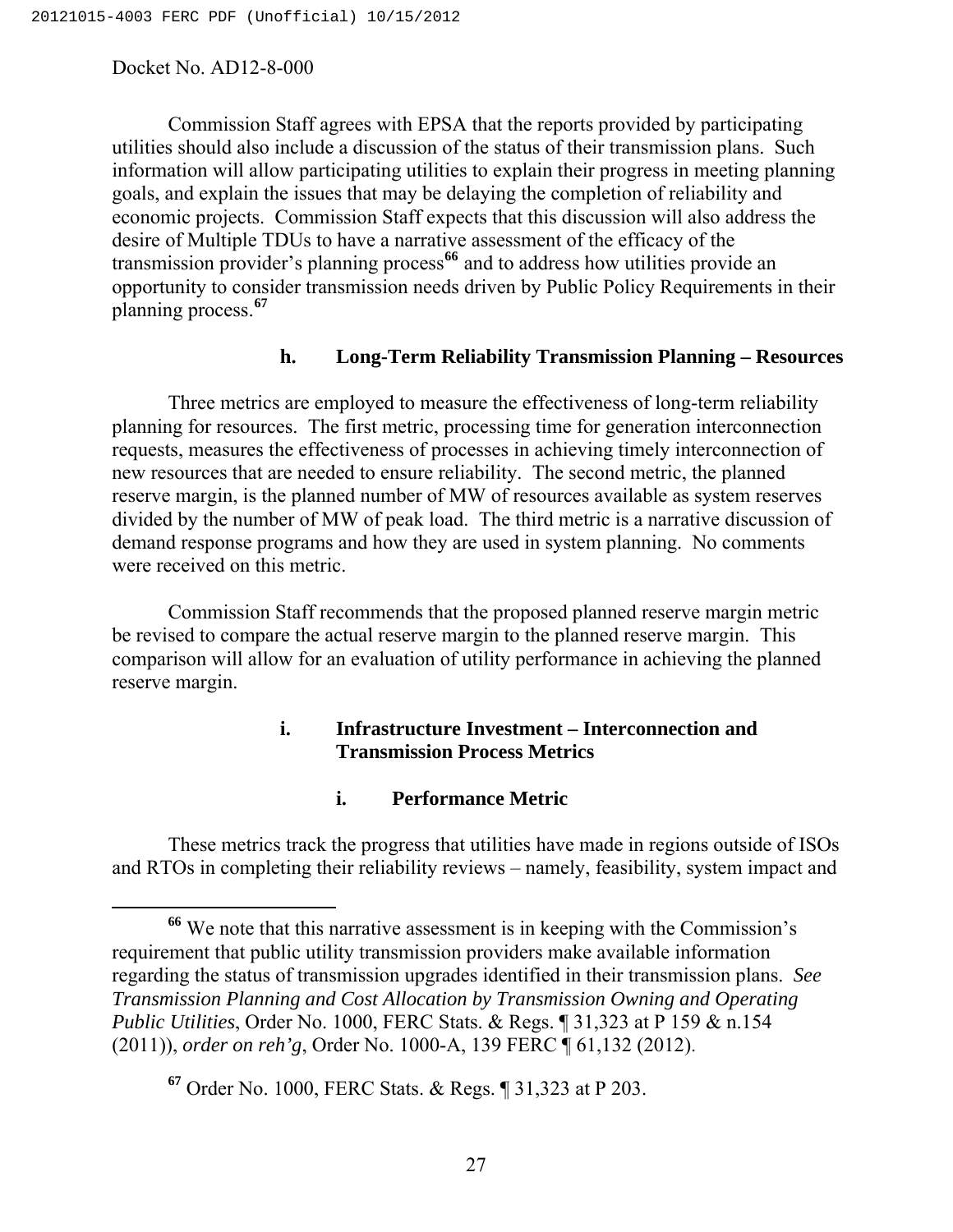facility studies – of interconnection and transmission service requests in a timely and efficient manner. The metrics track the number of requests, the time required to complete the reliability reviews and the costs of completing each of the three types of studies. There is also a metric that measures the number of transmission access denials and transmission service request denials. The purpose of this metric is to provide information on the magnitude and reasons for transmission service denials and whether additional infrastructure investment is needed to avoid transmission service denials.

## **ii. Comments**

 Multiple TDUs state that the Commission should collect additional information on the completion of transmission studies. Multiple TDUs state that while the metrics for ISOs and RTOs require the reporting of information on studies, such measures are omitted from the draft metrics for regions outside of ISOs and RTOs without explanation. Multiple TDUs argue that such metrics are even more important than in the ISO and RTO context and that it would be worth obtaining from vertically-integrated transmission providers all of the study completion metrics that ISOs and RTOs are required to produce. Multiple TDUs explain that the cost of collecting and providing this information should not be inordinate and that transmission providers should already have expense tracking mechanisms in place to estimate and bill study costs.

 Multiple TDUs state that the following additional metrics would be worth collecting from vertically-integrated transmission providers: (1) percentages of longterm transmission service requests and interconnection requests that triggered study requirements; (2) percentages of the studies undertaken that led to the identification of upgrade costs; (3) the average estimated upgrade cost; (4) the percent of transmission service requests withdrawn and the percent approved; and (5) the average processing time through each process milestone identified in the transmission provider's Order No. 890 compliance tariff provisions, such as completion of a feasibility study, system impact study and facilities study. Multiple TDUs claims that such information would help the Commission identify situations in which impediments to obtaining transmission or interconnection service warrant further investigation.**[68](#page-27-0)**

Multiple TDUs state that the addition of a metric concerning the number of transmission access denials or transmission service requests denied is less meaningful than it first appears. Multiple TDUs explain that, under the *pro forma* Open Access Transmission Tariff, long-term transmission service requests cannot be legitimately denied; instead, if there is no existing transmission capability available to accommodate the request, the requester is supposed to be informed that meeting the request would require additional facilities and offered the opportunity to fund studies to determine what

<span id="page-27-0"></span>**<sup>68</sup>** Multiple TDUs Comments at 5.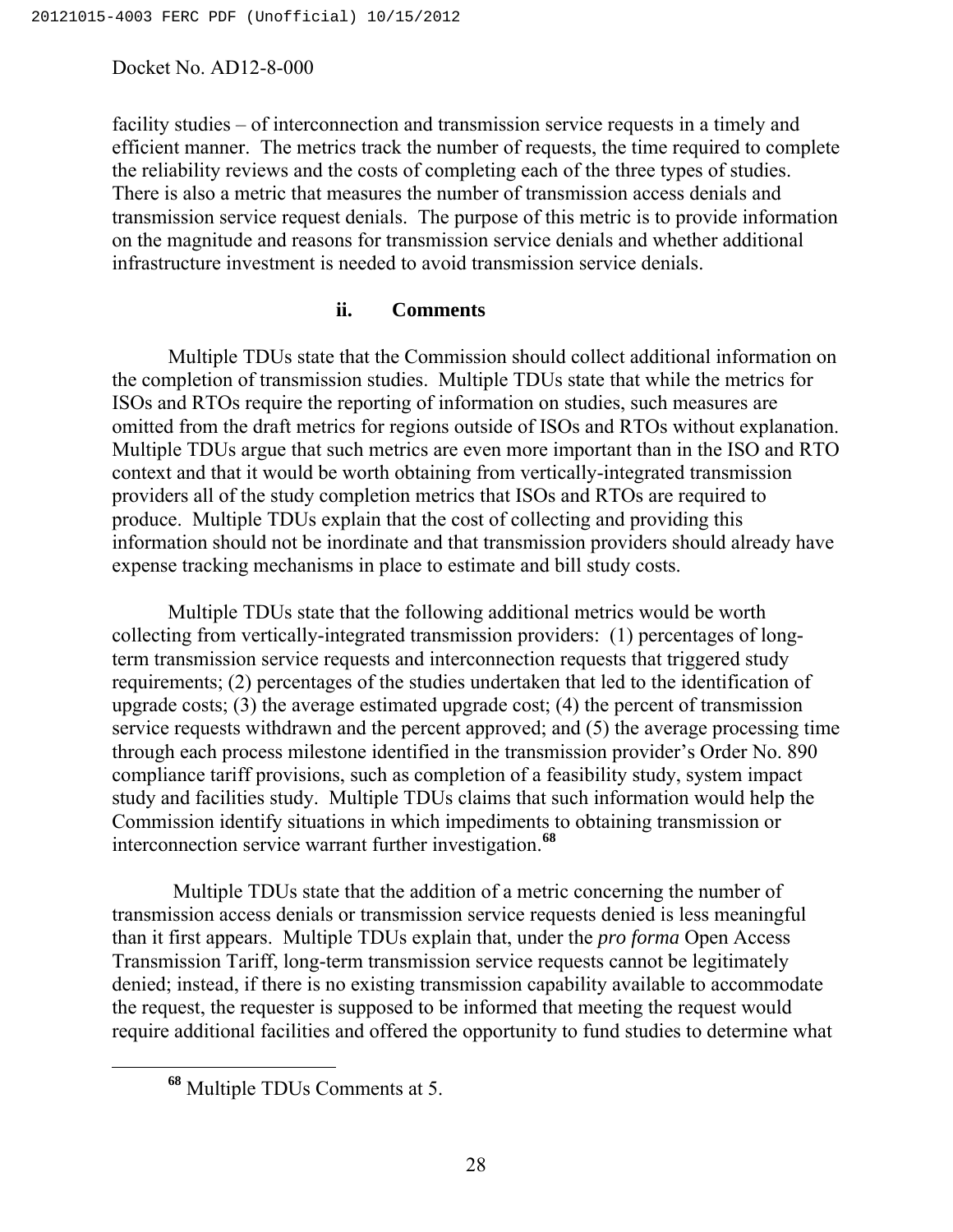upgrades are needed. Multiple TDUs state that a metric tracking how often entities requesting service withdraw their request for service in the face of these requirements would be worthwhile, but that the proposed metric might not elicit such information.**[69](#page-28-0)** Accordingly, Multiple TDUs suggest revising the metric to require entities to report the number of long-term transmission service requests for which ATC was initially found to be unavailable and the disposition of each request, with each of these points broken down between requests made by third-party transmission customers and requests made by affiliates or divisions of the transmission provider.**[70](#page-28-1)**

NIPPC contends that the Commission should require transmission operators to report information concerning the pace of large generator interconnections, including the total number of pending interconnection requests, the number of pending requests in each phase of the LGIA process, and the number of requests in each phase that have experienced delays in completing that phase of the interconnection process, along with a narrative describing the causes of those delays.**[71](#page-28-2)**

#### **iii. Response**

Commission Staff agrees with Multiple TDUs that the proposed metrics should include information on how long it takes participating utilities to complete interconnection and transmission studies, as a measure of the efficiency of the utility's infrastructure development process. Accordingly, Commission Staff recommends that the performance metrics be revised to include metrics concerning the average age of incomplete studies and the average time to complete studies. Commission Staff considers the time to complete all studies to be an appropriate metric to measure the efficiency of utility interconnection and transmission study processes. It is expected that the narrative discussions that accompany the metrics will address issues with the various study stages, and that the discussions will address the issues of concern to Multiple TDUs. Commission Staff does not consider that information on the percentage of requests that trigger studies or are withdrawn will reflect utility performance. The percentage of requests that trigger studies is a function of available transmission capacity, not utility performance. The percentage of requests withdrawn is caused by the actions of market participants – not utilities – and therefore does not measure utility performance. Therefore, we are not recommending the addition of this information to the metrics reports.

<span id="page-28-0"></span>**<sup>69</sup>** *Id.* at 8.

<span id="page-28-1"></span>**<sup>70</sup>** *Id.*

<span id="page-28-2"></span>**<sup>71</sup>** NIPPC Comments at 4-5.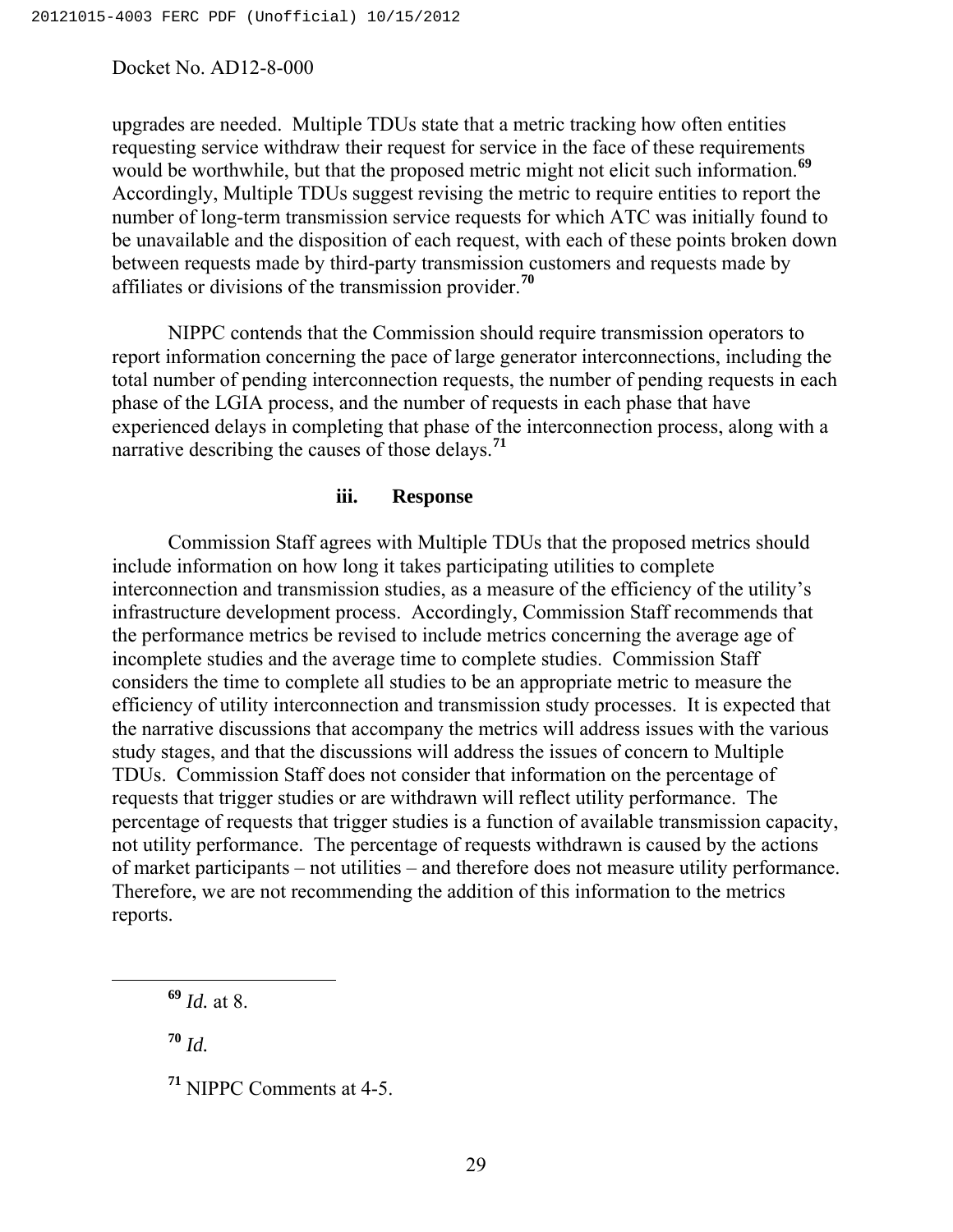With regard to Multiple TDUs' interest in additional metrics on transmission service denials, Commission Staff expects that the narrative discussions provided by participating utilities will address issues of concern to the Multiple TDUs, such as the disposition of requests for service. Commission Staff notes, however, that this metric is not intended to measure ATC or transmission capacity in general. Rather, the purpose of tracking transmission service denials is to provide an additional measure of the efficiency of utilities in processing requests for transmission service, and therefore is intended to be evaluated in the context of the other infrastructure investment processing metrics. This information, combined with explanations provided by the utilities in their narrative discussion, will provide the basis for a comprehensive assessment of how utilities are managing their infrastructure development process.

 Commission Staff does not recommend adding a metric concerning the number of pending generation interconnection requests as requested by NIPPC. By measuring the time it takes utilities to complete their studies for interconnection and transmission service, the proposed metric appropriately focuses on the efficiency of a utility's processing of service requests – irrespective of the total number of requests. Also, since many interconnection requests in a utility's interconnection queue may not be ready to proceed because of commercial issues and other factors beyond the control of utilities, the number of pending interconnection requests is not an appropriate measure of utility performance. As has been the case in the ISO/RTO performance metrics reports, Commission Staff expects that the narrative discussion that accompanies the utility metrics on interconnections and transmission service will explain the status of their request queues and reasons for delays.

#### **j. Special Protection Systems**

Special Protection Systems**[72](#page-29-0)** are automatic protection systems designed to detect abnormal or predetermined system conditions and take corrective actions, such as changing demand, generation, or system configurations in order to maintain system stability, acceptable voltage levels or maintain power flows. These metrics measure the performance of such Special Protection Systems based on the definition of Special Protection Systems utilized by the reporting entity's Regional Entity. These metrics measure both the frequency with which the region relies on these systems and their effectiveness, as measured by successful activations and the number of unintended activations. No comments were submitted on this metric.

 $\sqrt{2}$ 

<span id="page-29-0"></span>**<sup>72</sup>** Special Protection Systems are also referred to as Special Protection Schemes, Remedial Action Schemes (RAS), or System Integrity Protection Schemes (SIPS).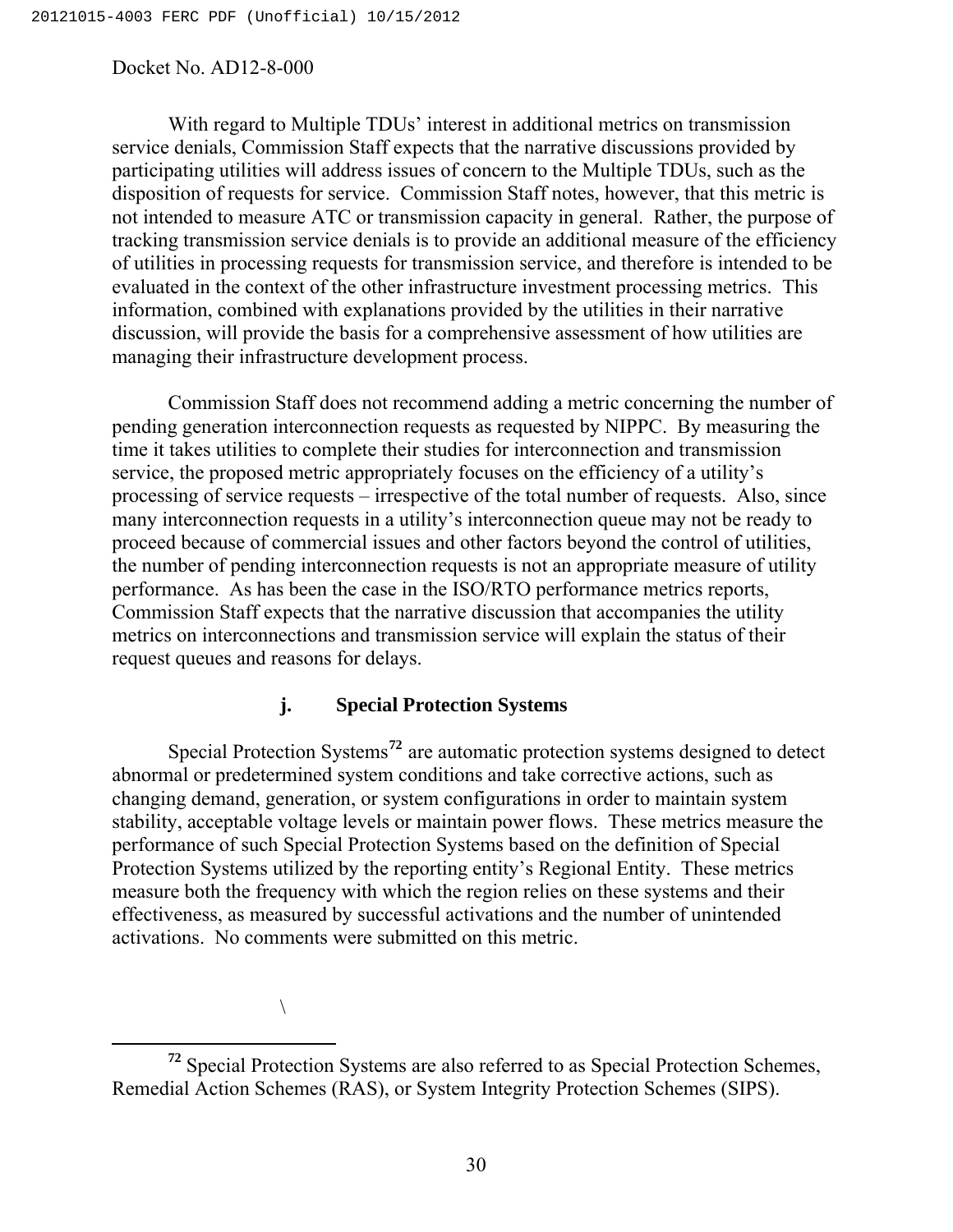#### **k. Demand Response**

Entities responding to this metric will be required to provide a comprehensive explanation of the nature of utility demand response programs implemented for load management as well as in compliance with state requirements. There were no comments on this metric.

#### **l**. **System Lambda**

System lambda is the incremental cost of energy of the marginal unit assuming no system constraints. This metric tracks the trend in marginal fuel costs and is an important metric since fuel costs represent the largest component of wholesale energy costs. The system lambda metric would not apply to utilities where the marginal price is typically set by hydro units. Also, system lambda data will be based on information contained in FERC Form No. 714. There were no comments on this metric.

#### **m. Congestion Management**

# **i. Performance Metric**

Congestion represents the cost to customers of paying for more expensive energy because physical transmission line limits do not allow full delivery of least-cost energy. Entities responding to this metric would be required to provide a congestion analysis consistent with Order No. 890. In Order No. 890, the Commission adopted a planning principle requiring transmission providers to prepare studies identifying "significant and recurring" congestion and post such studies on their OASIS. The Commission explained that the studies should analyze and report on the following items: (1) the location and magnitude of the congestion; (2) possible remedies for the elimination of the congestion, in whole or in part; (3) the associated costs of congestion; and (4) the cost associated with relieving congestion through system enhancements (or other means).**[73](#page-30-0)**

#### **ii. Comments**

Multiple TDUs argue that merely requiring vertically-integrated transmission providers to provide a narrative detailing their economic study processes, as is proposed, will elicit little more than a repetition of the planning process descriptions that were filed in compliance with Order No. 890.

<span id="page-30-0"></span>**<sup>73</sup>** Order No. 890, FERC Stats. & Regs. ¶ 31,241 at PP 529, 542.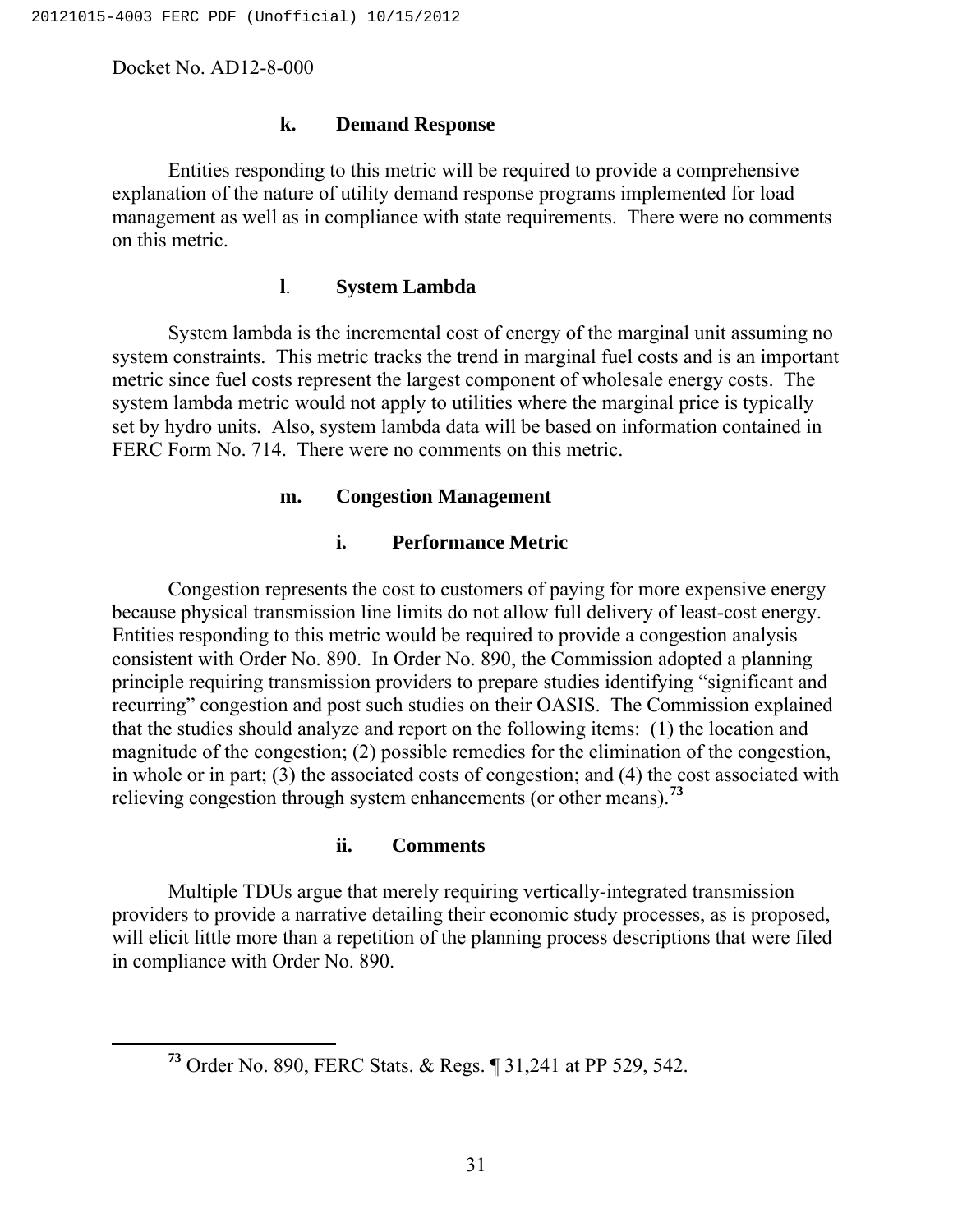#### **iii. Response**

Commission Staff recommends that utilities discuss the status of their transmission plans, as explained in the Long-Term Transmission Planning Metrics discussed above. Commission Staff expects that these discussions will address expansion plans to resolve congestion issues on their systems. Therefore, Commission Staff expects that the performance reports submitted by utilities will provide substantive information on congestion management.

#### **n. Resource Availability**

### **i. Performance Metric**

The proposed metric measures the percentage of time that system resources are not available because of unplanned outages, as measured by the system forced outage rate. No comments were submitted on the metric.

#### **ii. Response**

Commission Staff recommends that this metric be revised to be 1 minus the system forced outage rate. Revising the metric as recommended will measure unforced capacity availability and, therefore, resource availability. This revision will also make this metric comparable to the performance metric adopted for ISOs and RTOs. Resource availability is an indication of system efficiency and cost management by utilities in regions outside of ISOs and RTOs. Higher resource availability can result in the commitment of fewer peak resources (or the importation of peak supplies) that potentially have high costs, thereby resulting in reduced costs.

#### **o**. **Transmission System Availability**

This metric measures interrupted load MWh as a percentage of load served. In light of the many factors that can result in load interruptions, some of which are beyond the control of utilities, the narrative detailing the reasons for load interruptions will be essential in assessing performance. No comments were submitted on this metric.

# **p. Fuel Diversity**

This metric is defined to be the percentage mix of fuel types installed and available (capacity fuel diversity) and produced (generation fuel diversity). Fuel diversity provides an indication of a utility's capability to integrate fuels with different characteristics, such as lower costs or lower environmental impacts. No comments were submitted on this metric.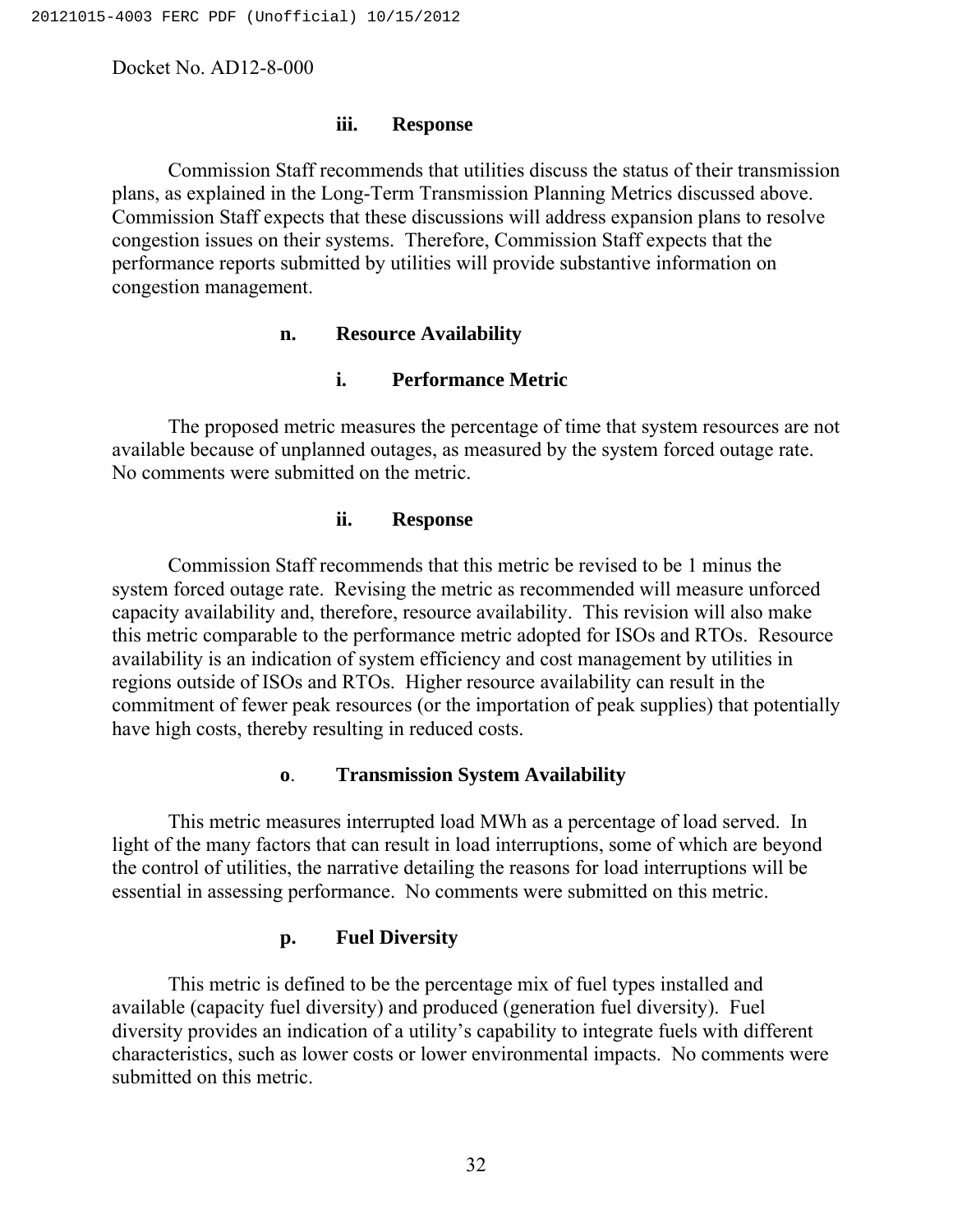# **q. Clean Energy**

# **i. Performance Metric**

These metrics measure the use of "clean energy."**[74](#page-32-0)** The metrics track number of MWh of clean energy, by resource type, as a percentage of total energy, and the number of MW of clean energy, by resource type, as a percentage of total capacity.

#### **ii. Comments**

NIPPC states that the Commission should expand the clean energy metric to include information related to curtailments of clean energy resources, as frequent curtailments of these resources by a transmission operator may reflect a dysfunction in the generation market since these resources have no fuel costs. NIPPC explains that the metric should include the number of curtailments, the duration of each curtailment, the number of MW hours curtailed, and the justification for the curtailment.**[75](#page-32-1)**

#### **iii. Response**

Commission Staff does not consider curtailments of clean energy to be a measure of the diversity of a utility's resource mix. Rather, curtailments of resources – or, more accurately, schedule adjustments or manual redispatch instructions by transmission providers – are used to maintain system reliability. We note that the diversity metrics, in conjunction with the narratives regarding actions taken to manage dispatch reliability and TLR (see pages 18-19 *infra*), will provide a basis for a comprehensive view of the issue of clean energy.

# **D. Burden Estimate**

# **1. Information Collection Statement**

In its solicitation for comments, Commission Staff estimated the public reporting burden for participating utilities to be approximately 140 hours per respondent for each report.

<span id="page-32-1"></span><span id="page-32-0"></span>**<sup>74</sup>** Clean Energy is defined to include nuclear energy and variable energy resources, including solar, wind, hydro, geothermal and biomass resources.

**<sup>75</sup>** NIPPC Comments at 6.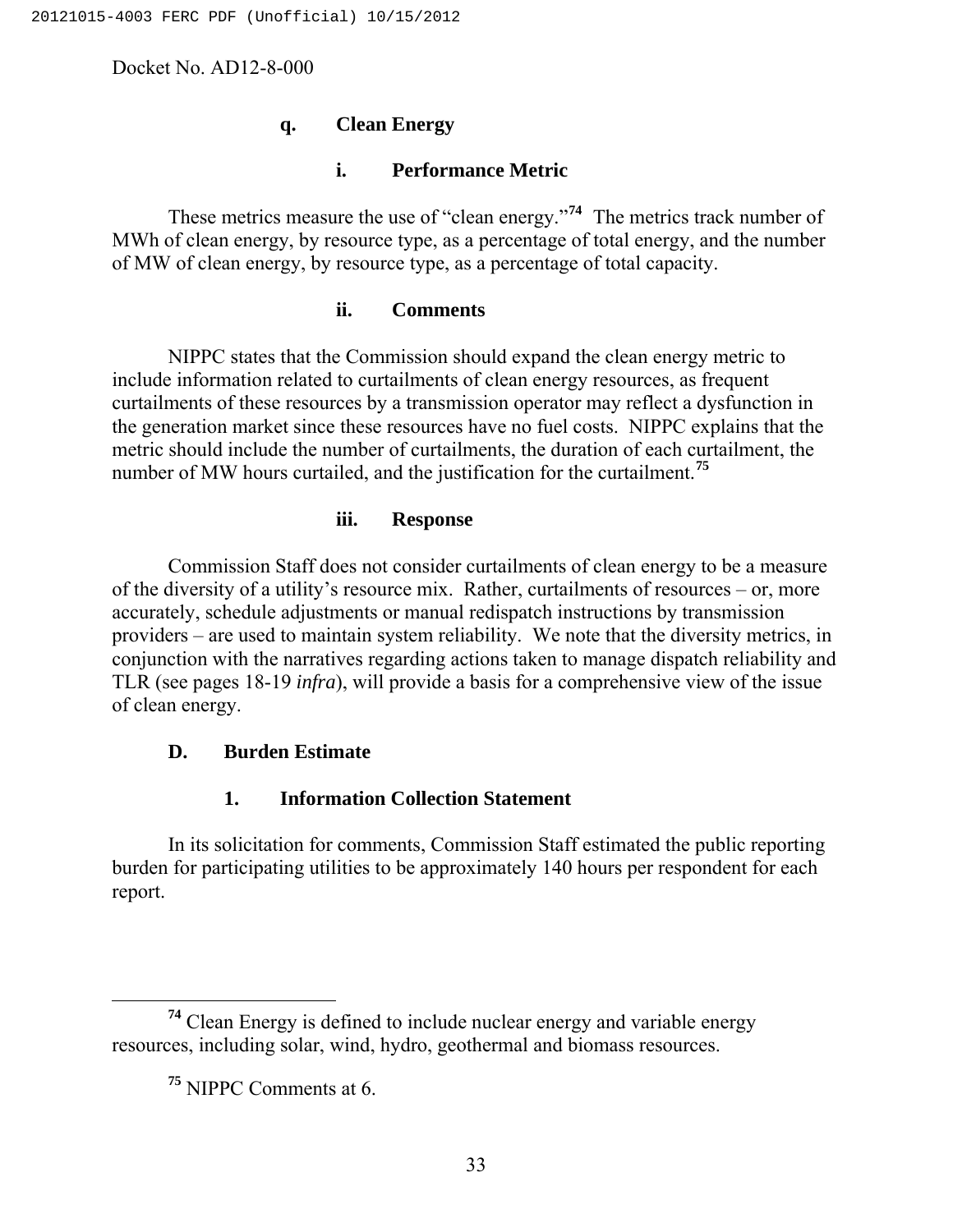# **2. Comment**

EEI asserts that the response time could be as high as 300-400 hours.

# **3. Response**

Commission Staff will adjust the burden estimate based on EEI's high estimate of 300-400 hours. Commission Staff considers EEI's estimate to be reflective of the most time that it would take an entity to respond to the metrics. While Commission Staff recognizes that this report requires additional metrics and narrative discussions, Commission Staff nevertheless continues to conclude that 140 hours still represents a reasonable estimate of the burden, since much of the data required should be readily available to the responding utilities. However, in recognition of the fact that the burden will vary from entity to entity, we will revise our estimate to 245 hours per respondent, which is the mid-point between these estimates.

# **E. Information Collection Statement**

# Information Collection Statement:

The following collection of information contained in these metrics is subject to review by the Office of Management and Budget (OMB) under section 3507 of the Paperwork Reduction Act of 1995.<sup>[76](#page-33-0)</sup> OMB's regulations require approval of certain information collection requirements imposed by agency actions.**[77](#page-33-1)** The Commission cannot conduct this information collection unless it displays a valid OMB control number.**[78](#page-33-2)**

The collection of information requires those public utilities outside of ISOs and RTOs that choose to participate to provide information responding to the attached metrics on a periodic basis. This includes the submission of price data and information relating to reliability, transmission planning, requests for service, and system capacity. The

**<sup>77</sup>** 5 C.F.R. § 1320 (2012).

<span id="page-33-2"></span><span id="page-33-1"></span>**<sup>78</sup>** The Commission is issuing a separate notice regarding the collection of information that will be published in the Federal Register to comply with the OMB requirements at 5 C.F.R.  $\S$  1320.5(a)(iv).

<span id="page-33-0"></span>**<sup>76</sup>** 44 U.S.C. § 3507 (2006). The Paperwork Reduction Act requires OMB approval of certain information collection activities when these activities apply to 10 or more persons. Because it is estimated that 11 entities will respond to this collection, the Chairman is requesting approval from OMB.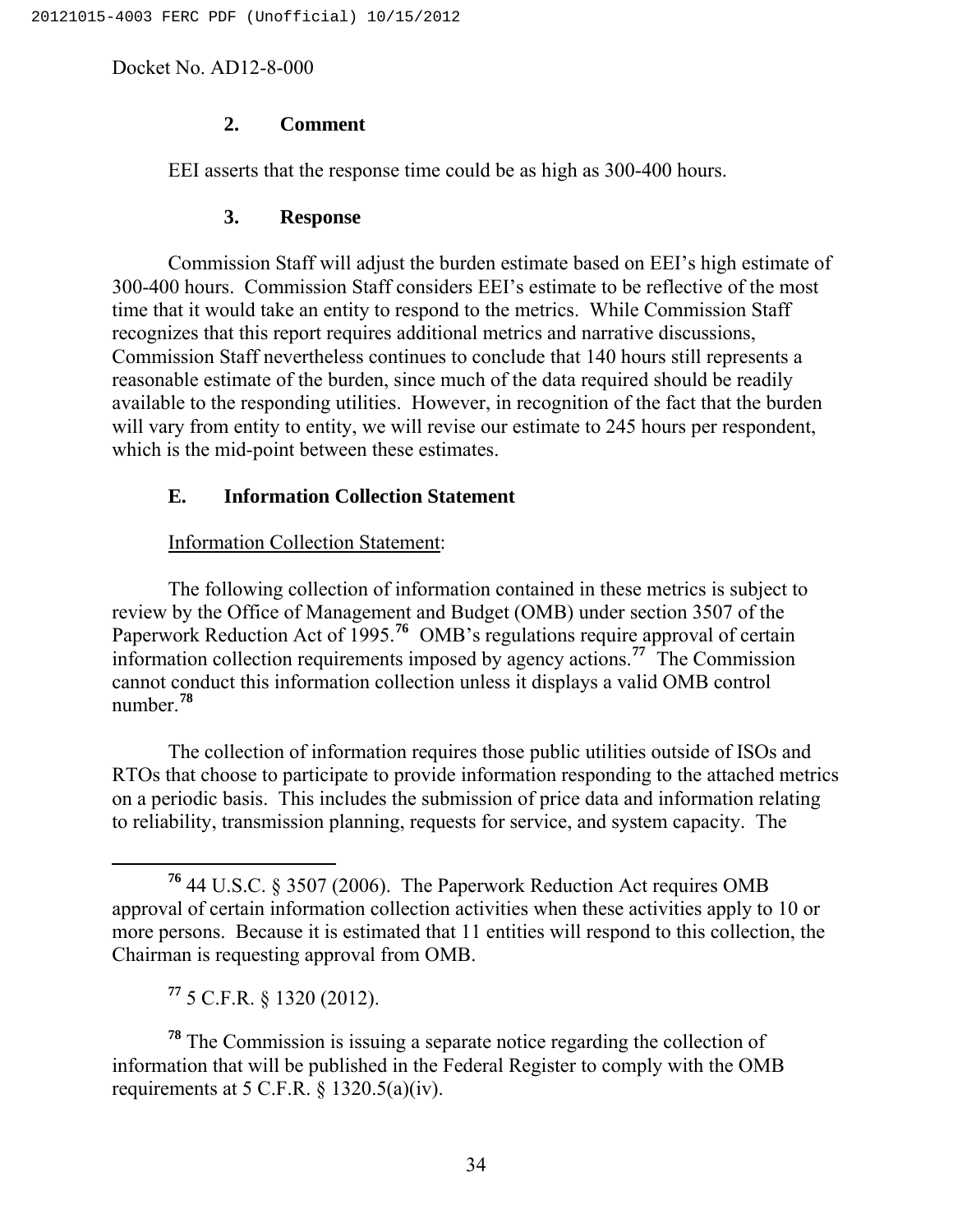information submitted by participating utilities would be used to help develop a common set of metrics for both ISO/RTO markets and non-RTO/ISO markets, and for evaluating market performance thereafter.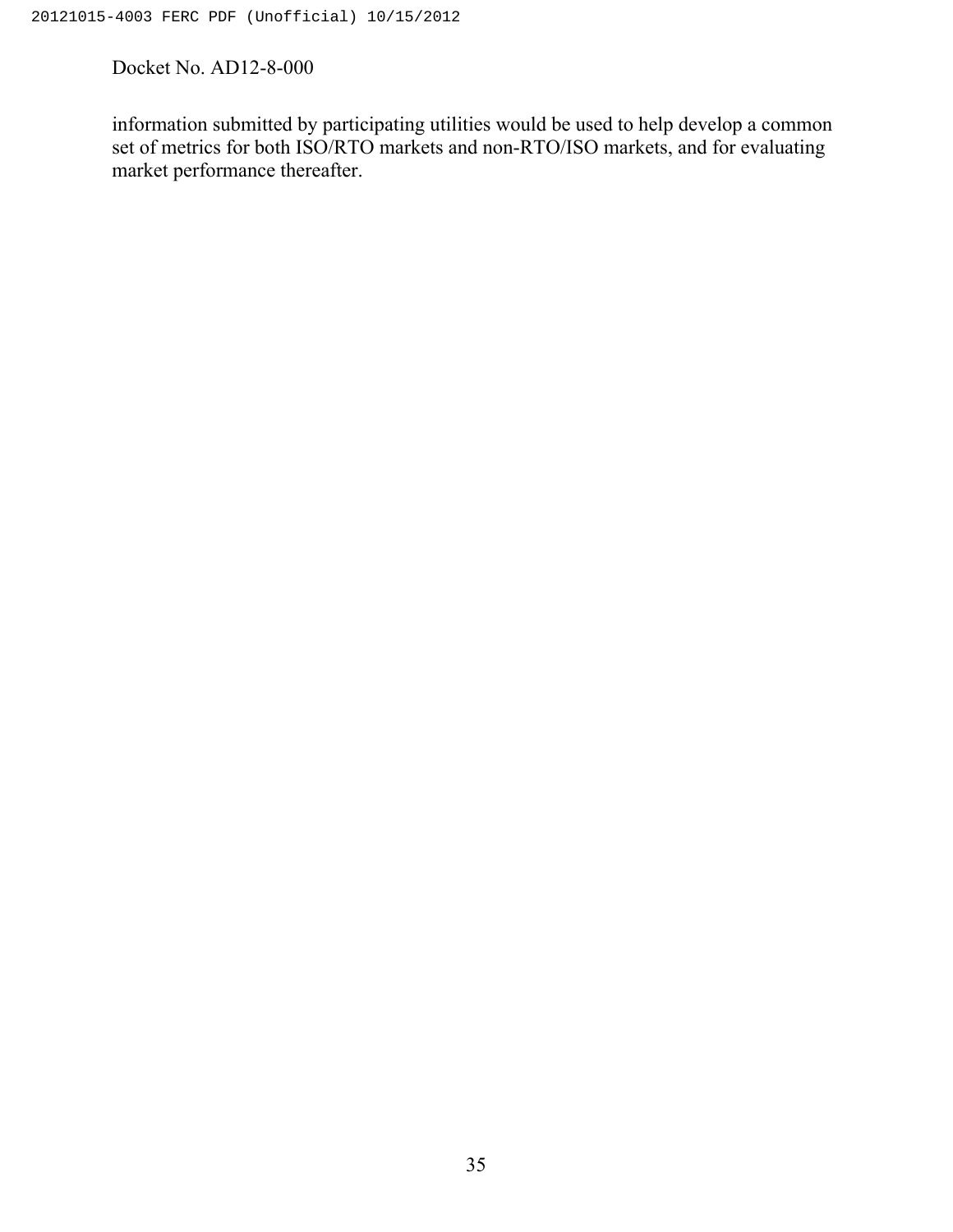Burden Estimate: The estimated public reporting burdens for the reporting requirements have been adjusted as described above.

| <b>FERC-922</b><br><b>Requirements</b> | Number of<br><b>Respondents</b><br><b>Annually</b><br>(1) | Number of<br><b>Responses per</b><br><b>Respondent</b><br>(2) | Average<br><b>Burden Hours</b><br>per Response<br>(3) | <b>Total Annual</b><br><b>Burden Hours</b><br>(1)x(2)x(3) |
|----------------------------------------|-----------------------------------------------------------|---------------------------------------------------------------|-------------------------------------------------------|-----------------------------------------------------------|
| <b>Metrics Data</b><br>Collection      |                                                           |                                                               | 140                                                   | 1,540                                                     |
| Write<br>Performance<br>Analysis       | 11                                                        |                                                               | 85                                                    | 935                                                       |
| Management<br>Review                   |                                                           |                                                               | 20                                                    | 220                                                       |
| <b>Total</b>                           |                                                           |                                                               | 245                                                   | 2,695                                                     |

Cost to Comply: The Chairman has projected the cost of compliance to be \$184,460.

Technical Expertise =  $$168,300$  (1,540 hours data collection + 935 hours report completion  $\omega$  \$68 per hour)

Management Review =  $$17,160$  (220 hours report review  $@$78$  per hour)

Cost per hour figures are calculated using BLS data.**[79](#page-35-0)** The technical expertise category factors in the median wage for an engineer, analyst, attorney and economist. The management category factors in the median wage for general and operations managers. Based on BLS data,<sup>[80](#page-35-1)</sup> both cost figures have been adjusted to include benefits (benefits represent 29.5 percent of the total hourly figure).

Title: FERC-922, Non-RTO/ISO Performance Metrics

Action: Proposed Collection.

OMB Control No.: TBD

<span id="page-35-0"></span>**<sup>79</sup>** *See* [http://bls.gov/oes/current/naics3\\_221000.htm](http://bls.gov/oes/current/naics3_221000.htm)

<span id="page-35-1"></span>**<sup>80</sup>** *See* http://www.bls.gov/news.release/ecec.nr0.htm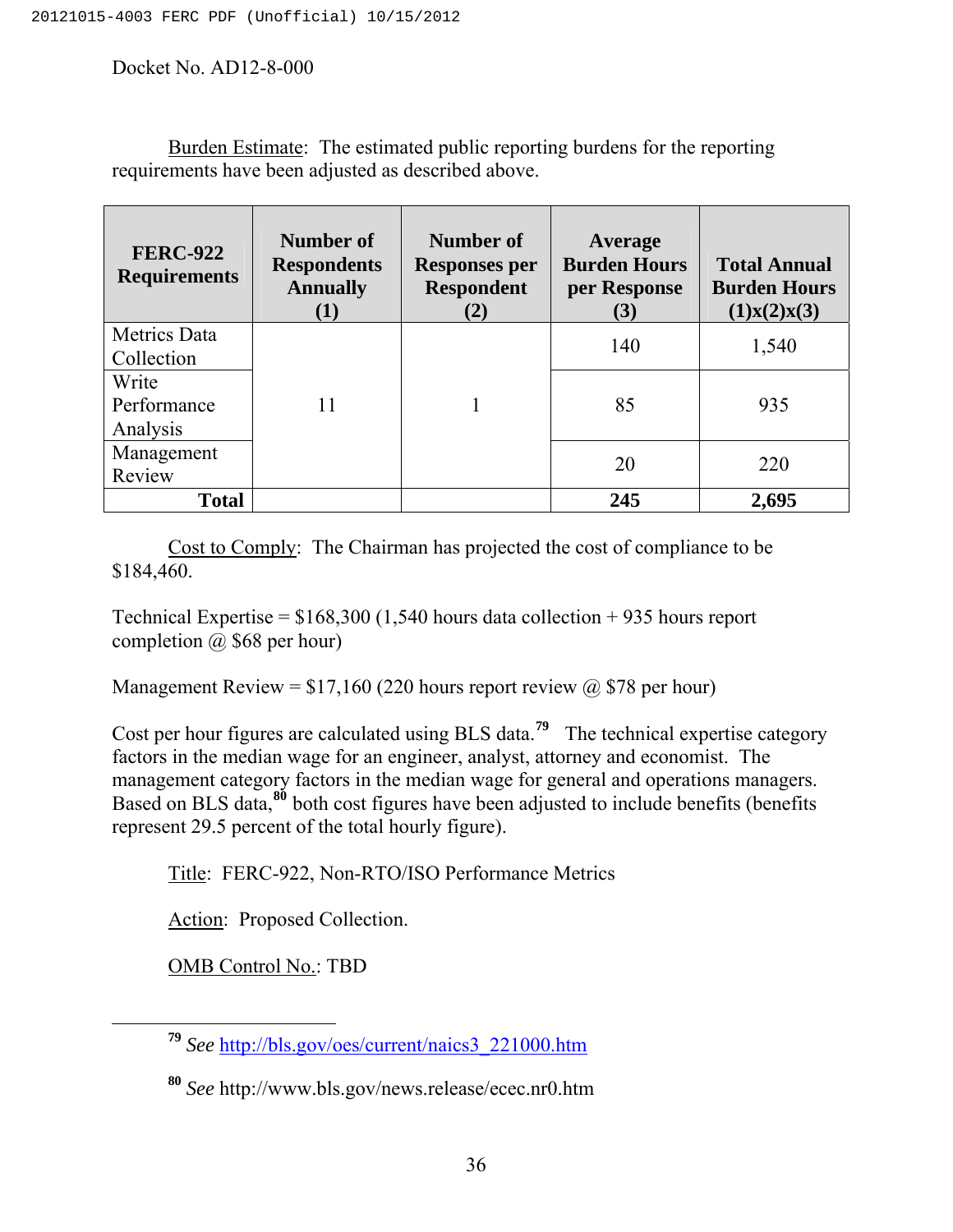Internal Review: The Chairman has reviewed the proposed metrics and has determined that the metrics and data gathered thereunder are necessary. These requirements conform to the Commission's need for efficient information collection, communication, and management within the energy industry. The Chairman is assured, by means of internal review, that there is specific, objective support for the burden estimates associated with the information collection requirements.

Interested persons may obtain information on the reporting requirements by contacting the following: Federal Energy Regulatory Commission, 888 First Street, NE, Washington, DC 20426 [Attention: Ellen Brown, Office of the Executive Director], e-mail: [DataClearance@ferc.gov,](mailto:DataClearance@ferc.gov) Phone: (202) 502-8663, fax: (202) 273-0873. Any further comments on the collections of information and the associated burden estimates in this proceeding should be sent to the Commission in this docket and may also be sent to the Office of Information and Regulatory Affairs, Office of Management and Budget, Washington, DC 20503 [Attention: Desk Officer for the Federal Energy Regulatory Commission]. For security reasons, comments to OMB should be submitted by e-mail to:  $oira \text{ submission@omb.eop.gov}$ . Comments submitted to OMB should include Docket Number AD12-8-000 and FERC-922.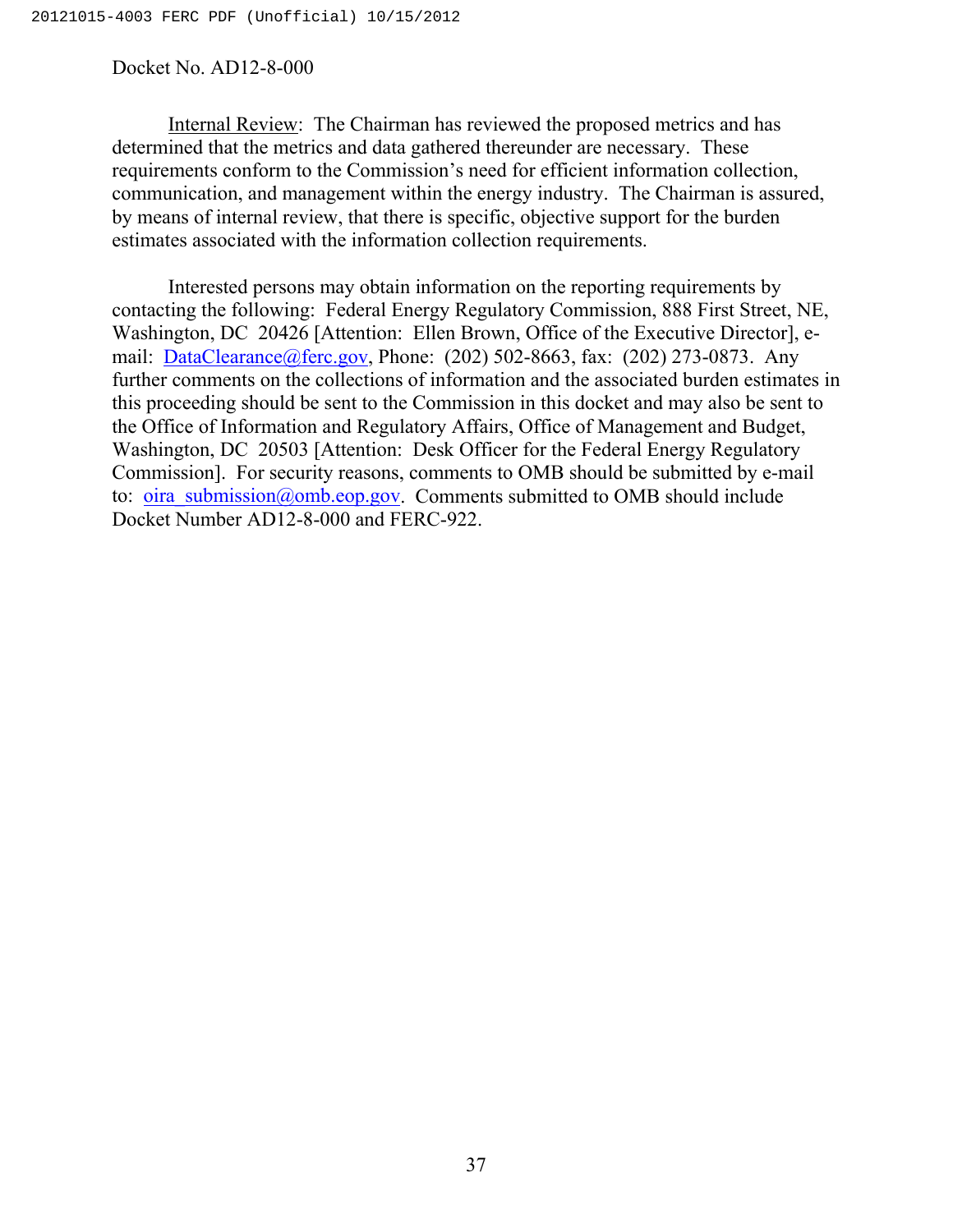# **IV. Appendix**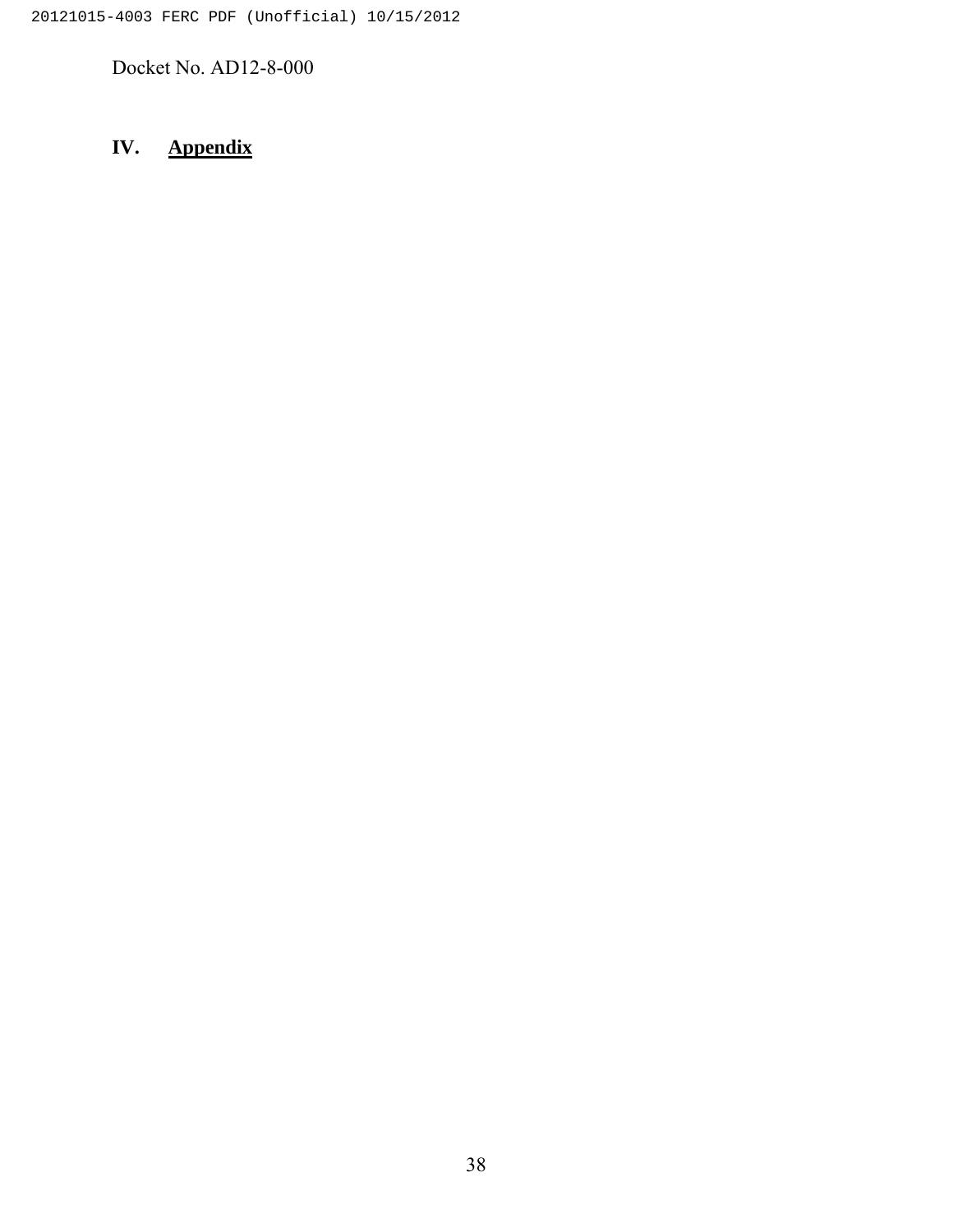| <b>Performance Metric</b> |                              | <b>Specific Metric(s)</b>                                                                            |  |
|---------------------------|------------------------------|------------------------------------------------------------------------------------------------------|--|
| <b>Reliability</b>        |                              |                                                                                                      |  |
| A.                        | National or Regional         | 1. References to which Electricity Reliability Organization (ERO) and Regional Reliability           |  |
|                           | <b>Reliability Standards</b> | Organization (RRO) standards are applicable                                                          |  |
|                           | Compliance                   | 2. Number of violations self-reported and made public by NERC/FERC                                   |  |
|                           |                              | 3. Number of violations identified and made public as RRO or ERO audit findings                      |  |
|                           |                              | 4. Total number of violations made public by NERC/FERC                                               |  |
|                           |                              | 5. Severity level of each violation made public by NERC/FERC                                         |  |
|                           |                              | 6. Compliance with operating reserve standards                                                       |  |
|                           |                              | 7. Unserved energy (or load shedding) caused by violations. Additional detail will be provided on    |  |
|                           |                              | (1) number of events; (2) duration of the events; (3) whether the events occurred during on/off-peak |  |
|                           |                              | hours; (4) additional information on equipment types affected and kV of lines affected; and (5)      |  |
|                           |                              | number of events (and severity and duration of events) resulting in load shedding based on the       |  |
|                           |                              | utilization of TPL-002 Footnote b criteria.                                                          |  |
|                           |                              | Items 2-7: Track the ISO/RTO definition: "This metric is a quantification of all NERC and RRO        |  |
|                           |                              | Reliability Standards violations that have been identified during an audit or as a result of an      |  |
|                           |                              | ISO/RTO self-report and have been published as part of that process."                                |  |
|                           |                              | Non-ISO/RTO utilities should limit reporting to the same eight functional areas used by the          |  |
|                           |                              | ISO/RTOs:                                                                                            |  |
|                           |                              | 1. Balancing Authority<br>7. Transmission Planner                                                    |  |
|                           |                              | 2. Interchange Authority<br>8. Transmission Service Provider                                         |  |
|                           |                              | 3. Planning Authority                                                                                |  |
|                           |                              | 4. Reliability Coordinator                                                                           |  |
|                           |                              | 5. Resource Planner                                                                                  |  |
|                           |                              | 6. Transmission Operator                                                                             |  |
|                           |                              |                                                                                                      |  |
|                           |                              |                                                                                                      |  |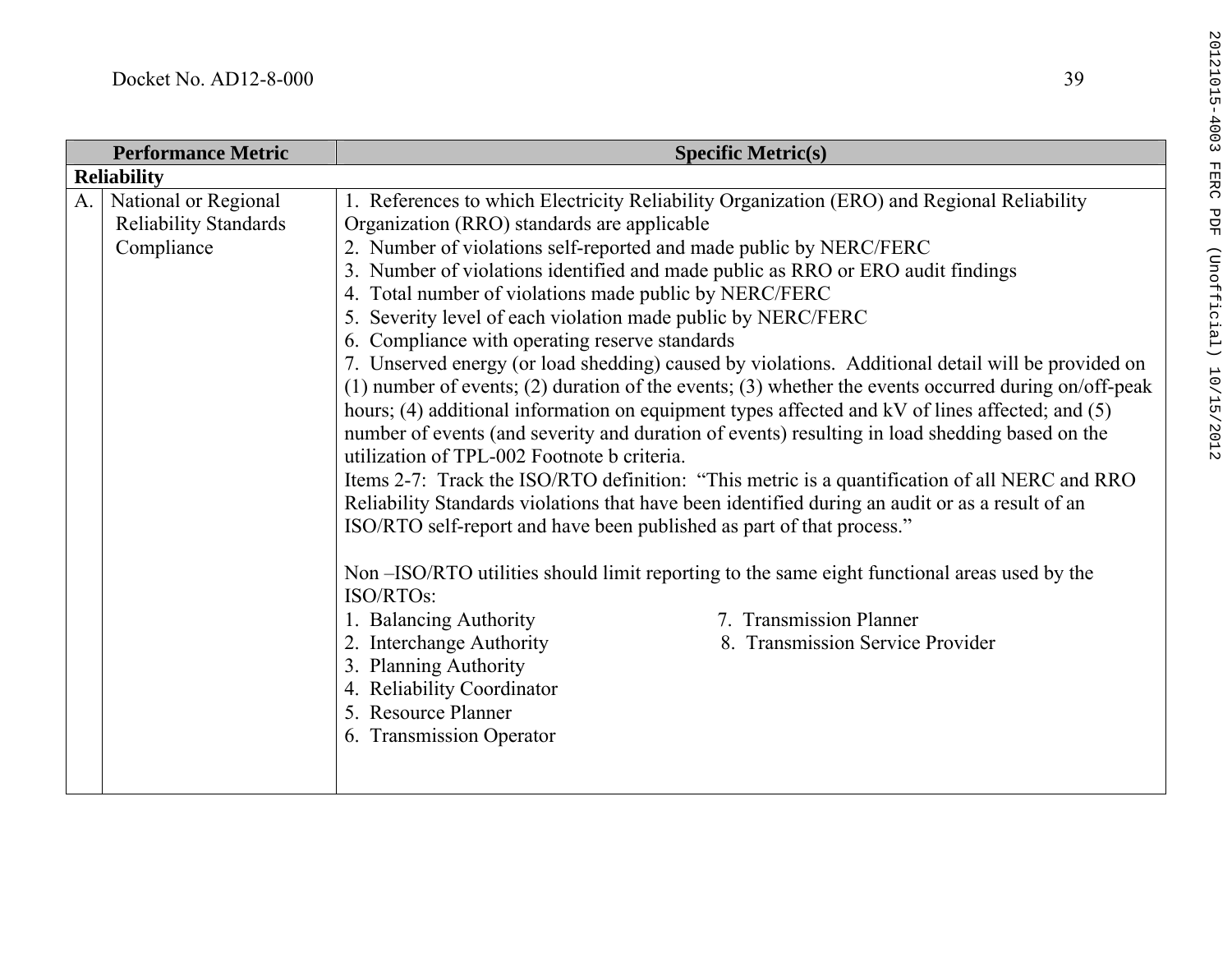| <b>B</b> .  | Dispatch Reliability                                    | 1. Balance Authority Ace Limit (BAAL) OR// CPS1 and CPS2                                                                                                                                                                                                                                                                                                                                        |
|-------------|---------------------------------------------------------|-------------------------------------------------------------------------------------------------------------------------------------------------------------------------------------------------------------------------------------------------------------------------------------------------------------------------------------------------------------------------------------------------|
|             |                                                         | 2. Number of hours of transmission load reliefs (of severity level 3 or higher) called by the<br>incumbent transmission provider or unscheduled flows                                                                                                                                                                                                                                           |
|             |                                                         | WECC entities will report events under the WECC Unscheduled Flow Mitigation Procedure<br>$\bullet$<br>(equivalent to the NERC TLR Level three).                                                                                                                                                                                                                                                 |
|             |                                                         | 3. Energy Management System (EMS) availability                                                                                                                                                                                                                                                                                                                                                  |
| $C_{\cdot}$ | Operational Planning -<br><b>Load Forecast Accuracy</b> | Actual peak load as a percentage variance from forecasted peak load as reported in OASIS.                                                                                                                                                                                                                                                                                                       |
| D.          | Wind Forecasting<br>Accuracy                            | Actual wind availability compared to forecasted wind availability                                                                                                                                                                                                                                                                                                                               |
| Ε.          | <b>Unscheduled Flows</b>                                | Difference between net actual interchange (actual measured power flow in real time) and the net<br>scheduled interchange in megawatt hours<br>Reported in Form 714<br>$\bullet$                                                                                                                                                                                                                 |
| F.          | <b>Transmission Outage</b><br>Coordination              | 1. Percentage of $\geq$ 200 kV planned outages of 5 days or more for which utility notified customers at<br>least 1 month prior to the outage commencement date.<br>2. Percentage of $\geq$ 200kV outages cancelled by utility after having been previously approved.<br>3. Report information posted on OASIS (percentage of outages, planned and unplanned, with less<br>than 2 days notice). |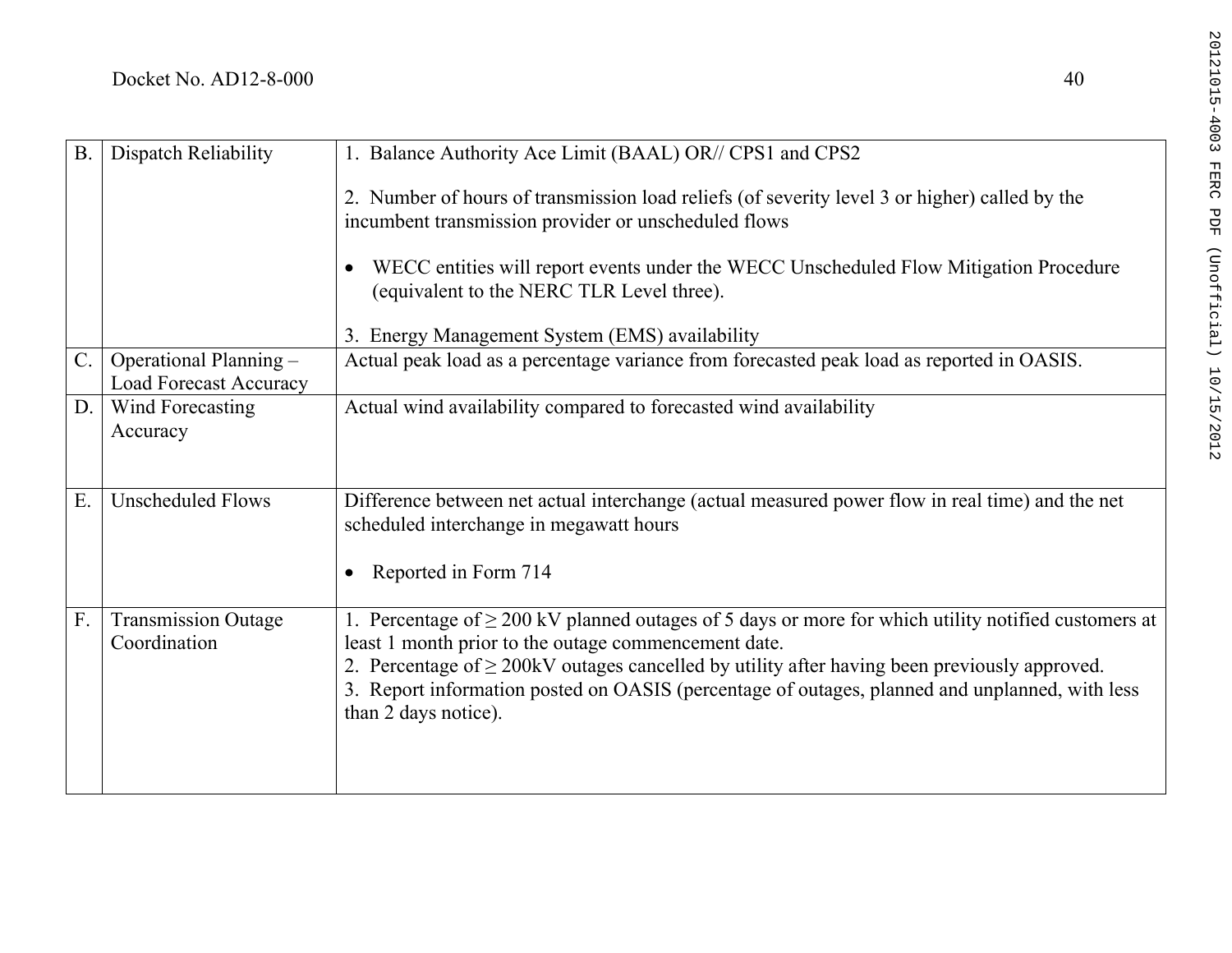| 41                                  | 20121015-4003           |
|-------------------------------------|-------------------------|
| structed for reliability purposes   |                         |
| mpleted                             | <b>FERC</b><br>PDF      |
|                                     |                         |
| dies                                |                         |
| S                                   | (Unofficial) 10/15/2012 |
| eholder groups participating        |                         |
|                                     |                         |
|                                     |                         |
| margins                             |                         |
| response programs and how they are  |                         |
| wable resources and to mitigate any |                         |

| G.             | Long-Term Reliability<br>Planning - Transmission | Dollar amount and number of facilities approved to be constructed for reliability purposes<br>2. Percentage of approved construction on schedule and completed<br>3. Performance of planning process related to:<br>a. Requests for and number of completed reliability studies<br>b. Requests and number of completed economic studies<br>Discussion of stakeholder process and identification of stakeholder groups participating    |
|----------------|--------------------------------------------------|----------------------------------------------------------------------------------------------------------------------------------------------------------------------------------------------------------------------------------------------------------------------------------------------------------------------------------------------------------------------------------------------------------------------------------------|
|                |                                                  |                                                                                                                                                                                                                                                                                                                                                                                                                                        |
| H <sub>1</sub> | Long-Term Reliability<br>Planning – Resources    | 1. Processing time for generation interconnection requests<br>2. Actual reserve margins compared with planned reserve margins<br>3. Explanation of the nature and characteristics of demand response programs and how they are<br>used in system planning.<br>Discussion of programs to facilitate the integration of renewable resources and to mitigate any<br>issues and uncertainty associated with scheduling renewable resources |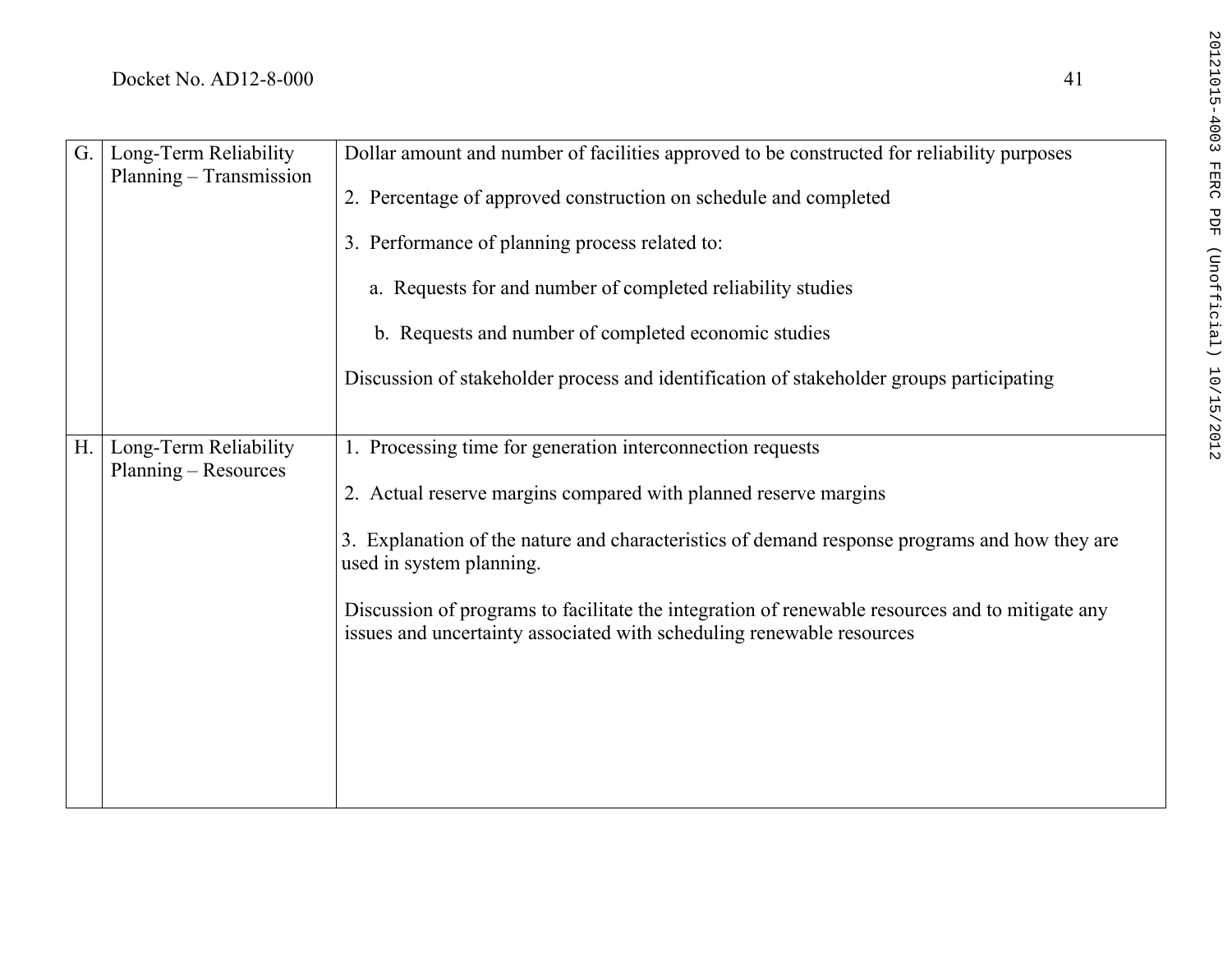| $\mathbf{I}$ . | Infrastructure Investment                                       | 1. Number of requests                                                                                                                               |
|----------------|-----------------------------------------------------------------|-----------------------------------------------------------------------------------------------------------------------------------------------------|
|                | - Interconnection and<br><b>Transmission Process</b><br>Metrics | 2. Number of studies completed                                                                                                                      |
|                |                                                                 | 3. Average age of incomplete studies                                                                                                                |
|                |                                                                 | 4. Average time for completed studies                                                                                                               |
|                |                                                                 | 5. Total cost and types of studies completed (e.g., feasibility study, system impact study and facility<br>study)                                   |
|                |                                                                 | 6. Number of transmission access denials/transmission service requests (TSRs) denied                                                                |
|                |                                                                 |                                                                                                                                                     |
|                |                                                                 |                                                                                                                                                     |
|                |                                                                 |                                                                                                                                                     |
| J.             | <b>Special Protection</b><br><b>Systems</b>                     | 1. Number of special protection systems                                                                                                             |
|                |                                                                 | 2. Percentage of special protection systems that responded as designed when activated                                                               |
|                |                                                                 | Applicable pool of special protection systems should be based on how the reporting entity's<br>Regional Entity defines "special protection systems" |
|                |                                                                 | 3. Number of unintended activations                                                                                                                 |
|                |                                                                 |                                                                                                                                                     |

 $42$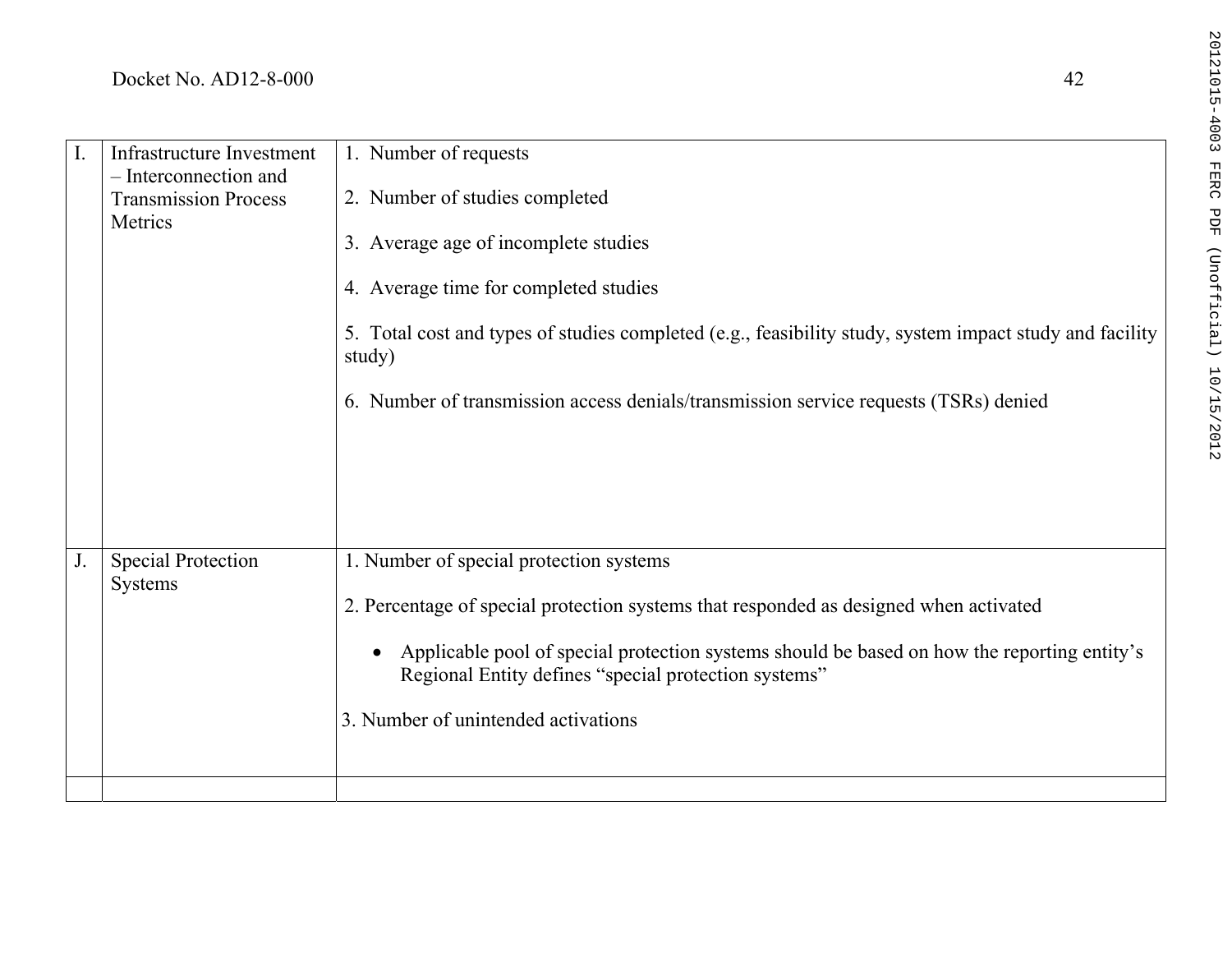|                                     | <b>System Operations Measures</b> |                                                                                   |  |  |
|-------------------------------------|-----------------------------------|-----------------------------------------------------------------------------------|--|--|
| A.                                  | Demand Response                   | Comprehensive explanation of the nature of utility demand response programs       |  |  |
|                                     |                                   | implemented for load management as well as in compliance with state requirements. |  |  |
| $B$ .                               | System Lambda                     | System Lambda (on marginal unit)                                                  |  |  |
|                                     |                                   |                                                                                   |  |  |
|                                     |                                   | Proposed System Lambda metric would not apply to utilities where the              |  |  |
|                                     |                                   | marginal price is typically set by hydro units                                    |  |  |
|                                     |                                   |                                                                                   |  |  |
|                                     |                                   | • System lambda data will be based on Form 714 information.                       |  |  |
| $\mathcal{C}$ .                     | <b>Congestion Management</b>      | Congestion analysis per Order No. 890                                             |  |  |
| D.                                  | <b>Resource Availability</b>      | 1 - System forced outage rate as measured over 12 months                          |  |  |
| E.                                  | <b>Transmission System</b>        | Interrupted load megawatt hours as a percentage of load served                    |  |  |
|                                     | Availability                      |                                                                                   |  |  |
| F.                                  | <b>Fuel Diversity</b>             | Fuel diversity in terms of energy, installed capacity and actual production       |  |  |
| G.                                  | Clean Energy                      | Clean Energy megawatt hours, by resource type, as a percentage of total energy    |  |  |
|                                     |                                   | 2. Clean Energy megawatts, by resource type, as a percentage of total capacity    |  |  |
| <b>Organizational Effectiveness</b> |                                   |                                                                                   |  |  |
|                                     | Not applicable to non-RTO         |                                                                                   |  |  |
|                                     | entities                          |                                                                                   |  |  |